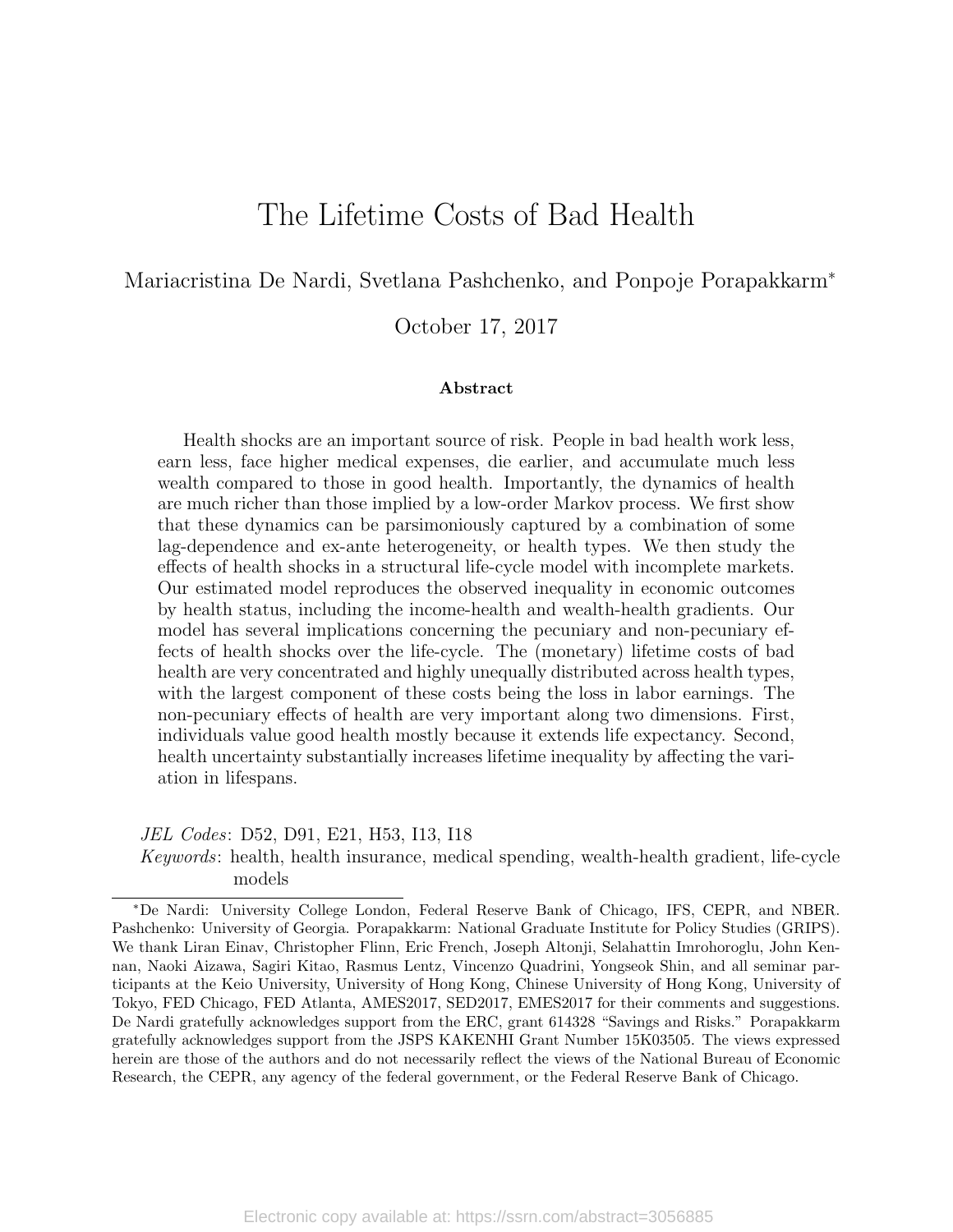## 1 Introduction

How important is health risk over the life-cycle? Bad health can negatively affect individuals through multiple pathways. When markets are incomplete this can translate into significant disparity in economic outcomes, especially when bad health is persistent.

Several features of the data suggest that health-related inequality in economic outcomes is substantial. First, in additon to higher medical spending, unhealthy people have significantly lower income than healthy people *(income-health gradient)*: this comes from their lower labor supply and lower earnings conditional on working. For instance, among prime age men with a high school degree (ages 45 to 55), participation among the healthy is over 90% while among the unhealthy it is around 70%, and conditional on participation the healthy earn on average 28% more than the unhealthy.<sup>1</sup>

Second, unhealthy people tend to accumulate substantially less wealth than healthy people (wealth-health gradient). The gap in wealth by health starts at relatively young ages and becomes sizable by retirement time. For instance, among 65 year old males with a high school degree, the median wealth of the healthy is almost twice that of the unhealthy;  $$230,000$  for the former versus  $$120,000$  for the latter (in 2015 dollars).<sup>2</sup> This suggests that accumulated effects of bad health can be important.

The accumulated effects of bad health crucially depend on how persistent bad health is and where this persistence comes from. The data show that the dynamics of health are complex and not consistent with a low-order Markov process. More specifically, health transitions display strong duration dependence in recovery probability: the probability of moving from bad to good health declines monotonically with the number of years that an individual has been unhealthy.

This paper aims at understanding the dynamics of health status and quantifying the lifetime consequences of bad health. We focus on a relatively homogeneous group of high school men to avoid the confounding effect of education and gender on both health and economic outcomes.

We proceed in several steps. First, we estimate a parametric model of health shock that allows for both history-dependence and fixed ex-ante heterogeneity and that matches important aspects of the data, both in the cross-section and over time. Both history dependence and ex-ante heterogeneity can generate persistence in health, but distinguishing among them allows us to better understand what generates long episodes of bad health: bad luck or permanent differences across individuals.

<sup>&</sup>lt;sup>1</sup> Own calculations from the Panel Study of Income Dynamics. Individuals are classified into healthy and unhealthy based on self-reported health. Details are given in Section 6.1.5.

<sup>&</sup>lt;sup>2</sup> Own calculations, based on the Health and Retirement Study dataset. Wealth is total net worth after controlling for family sizes. Details are in Section 6.2.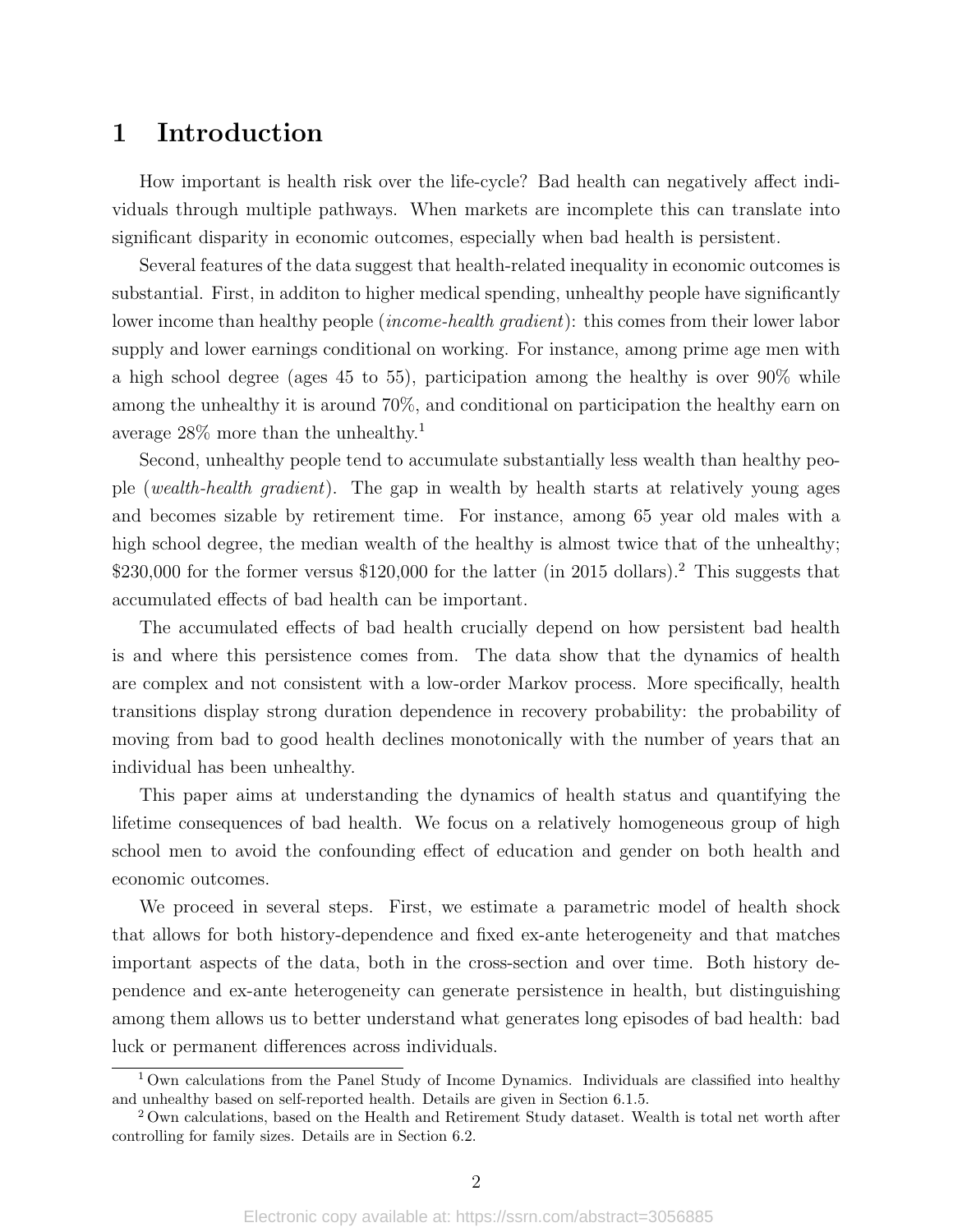Second, we introduce our estimated health process into a rich structural life-cycle model in which people face health-dependent stochastic productivity and medical expenses, and make labor supply, health insurance purchase, and saving decisions. In our framework, individuals are heterogeneous ex-ante because of differences in permanent characteristics (shaped before they enter the labor market) and ex-post because of different realizations of the stochastic processes. An individual's permanent characteristics are represented by a vector of  $(i)$  a fixed, ex-ante health type that affects his health dynamics, and  $(ii)$  his rate of time preference (patience).

In our model, bad health can affect individuals through the following four channels: it decreases productivity, increases disutility from work, lowers the survival probability, and increases medical spending. The first two channels allow the model to reproduce the healthinduced inequality in labor market outcomes or income-health gradient.

The wealth-health gradient in our model arises because of two distinct mechanisms. First, because individuals in bad health have lower income, higher out-of-pocket medical costs, and shorter life expectancies they accumulate fewer assets. Second, one's fixed health type is correlated with the rate of one's time preferences. Thus, the lower savings of the unhealthy results not only from the casual effect of health (and income-health gradient) but also from the higher proportion of impatient people among the unhealthy.

We estimate our model using three datasets: the Health and Retirement Study (HRS), the Panel Study of Income Dynamics (PSID), and the Medical Expenditure Panel Survey (MEPS). Our model is consistent with three sets of important facts. First, it captures the dynamics of health, including its duration dependence. Second, it matches the observed impact of bad health on earnings and labor supply (income-health gradient), medical spending, and life expectancy. Finally, and importantly, it also captures the wealth-health gradient along two different dimensions. More specifically, our model matches the large difference in wealth levels between the healthy and unhealthy across the lifespan and the disparity in wealth *changes* among people with different number of years spent being unhealthy.<sup>3</sup>

Our results can be summarized as follows. First, both fixed ex-ante heterogeneity and history-dependence are important in driving health dynamics but they play a different role in how individuals get sick versus how they recover. More specifically, the persistence of bad health is mostly generated by fixed ex-ante heterogeneity while the persistence of good health is mostly due to history-dependence. As a result, long episodes of bad health are concentrated among individuals with a particular (fixed) health type.

<sup>&</sup>lt;sup>3</sup> The literature commonly documents the wealth-health gradient as a large difference in wealth levels between healthy and unhealthy individuals after controlling for observables, e.g., age, education, etc. We add to these observations an additional dynamic aspect of the gradient: the negative relationship between wealth change and the number of years spent being unhealthy.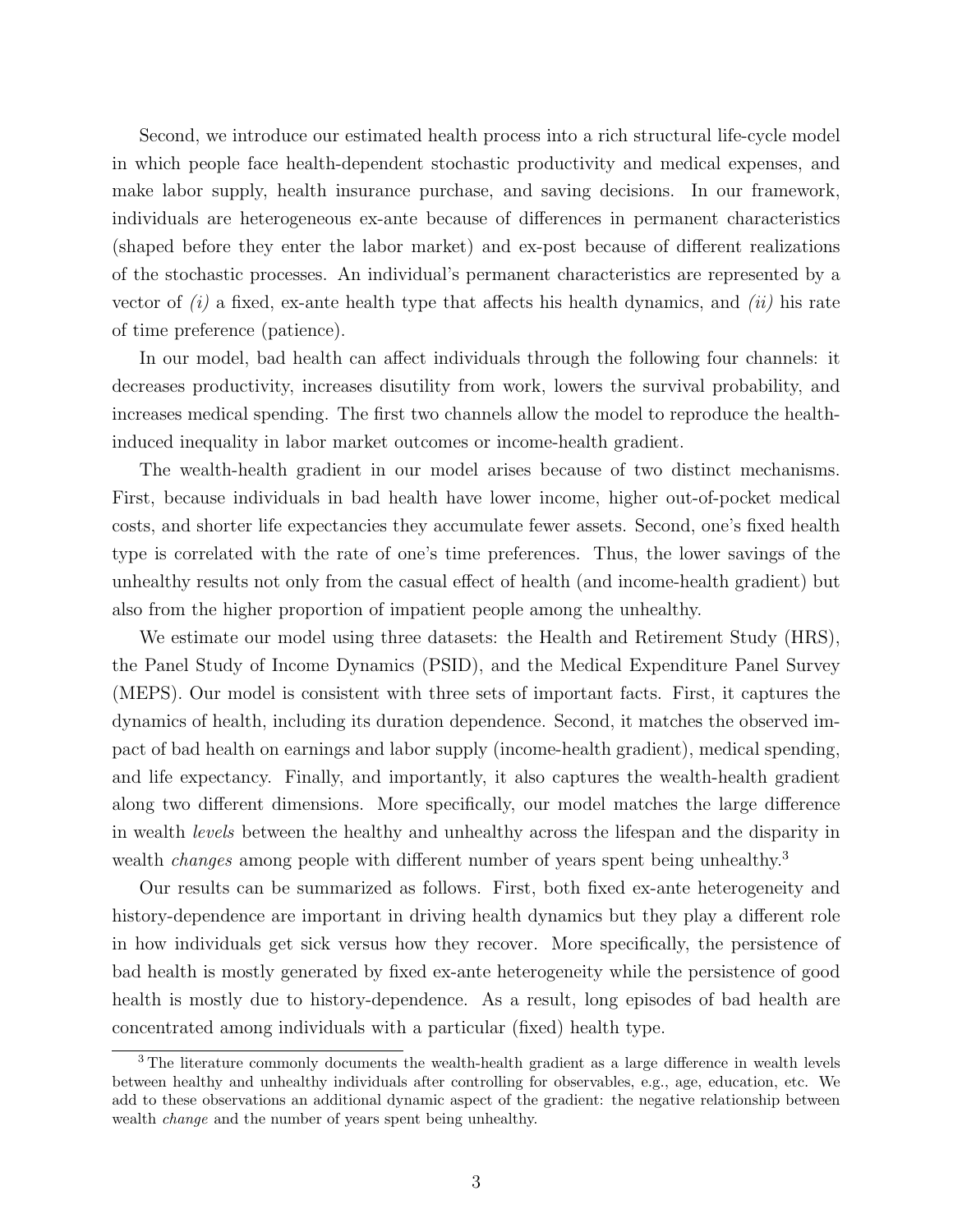Second, our estimates imply a strong correlation between one's health type and rate of time preferences; among the long-term unhealthy a larger fraction are less patient and have a lower propensity to save. This is important for accounting for the wealth-health gradient: when the correlation between patience and health type is shut down, the model significantly underpredicts the wealth gap between the healthy and unhealthy even though it matches the income-health gradient. In other words, the income-health gradient does not imply the wealth-health gradient even when higher medical spending and lower life expectancy of the unhealthy are taken into account.

Third, the monetary costs of bad health are very concentrated and highly unequally distributed across health types. Our measure of these costs includes both direct (out-ofpocket medical spending) and indirect (loss in labor earnings) costs. We find that the latter component is the largest contributor to the lifetime costs of bad health and arises because unhealthy individuals are less productive and work less than healthy ones. In addition, even though total medical costs are substantial for the long-term unhealthy, the effects of the out-of-pocket costs are much smaller due to health insurance coverage.

Fourth, to capture both the monetary and non-monetary effects of health, we evaluate people's willingness to pay to increase the probability of being healthy next period. We find that, overall, individuals are willing to pay around 11% of average income to increase the probability of being healthy by one percentage point and that much of this valuation is due to good health increasing life expectancy: this channel accounts for 86 percent of the willingness to pay.

Finally, we ask how much bad health contributes to lifetime inequality measured as variation in lifetime utility. We find that bad health can explain up to 40 percent of the variation in lifetime utilities. The main mechanism behind this result is that the variation in the length of life due to health shocks create substantial variation in lifetime utility when life is valuable. In contrast, the effect of health on the variation in earnings and medical spending contributes much less to lifetime inequity.

The rest of the paper is organized as follows. Section 2 reviews the related literature. Section 3 documents empirical facts related to health dynamics and estimates the health shock process. Section 4 introduces the structural life-cycle model and Section 5 describes its estimation. We present the results and conclusions in Section 6 and Section 7, respectively.

## 2 Related literature

Many studies have documented a negative relationship between socio-economic status (SES) and health (see Cutler et al., 2011 for a review). This relationship is robust over time,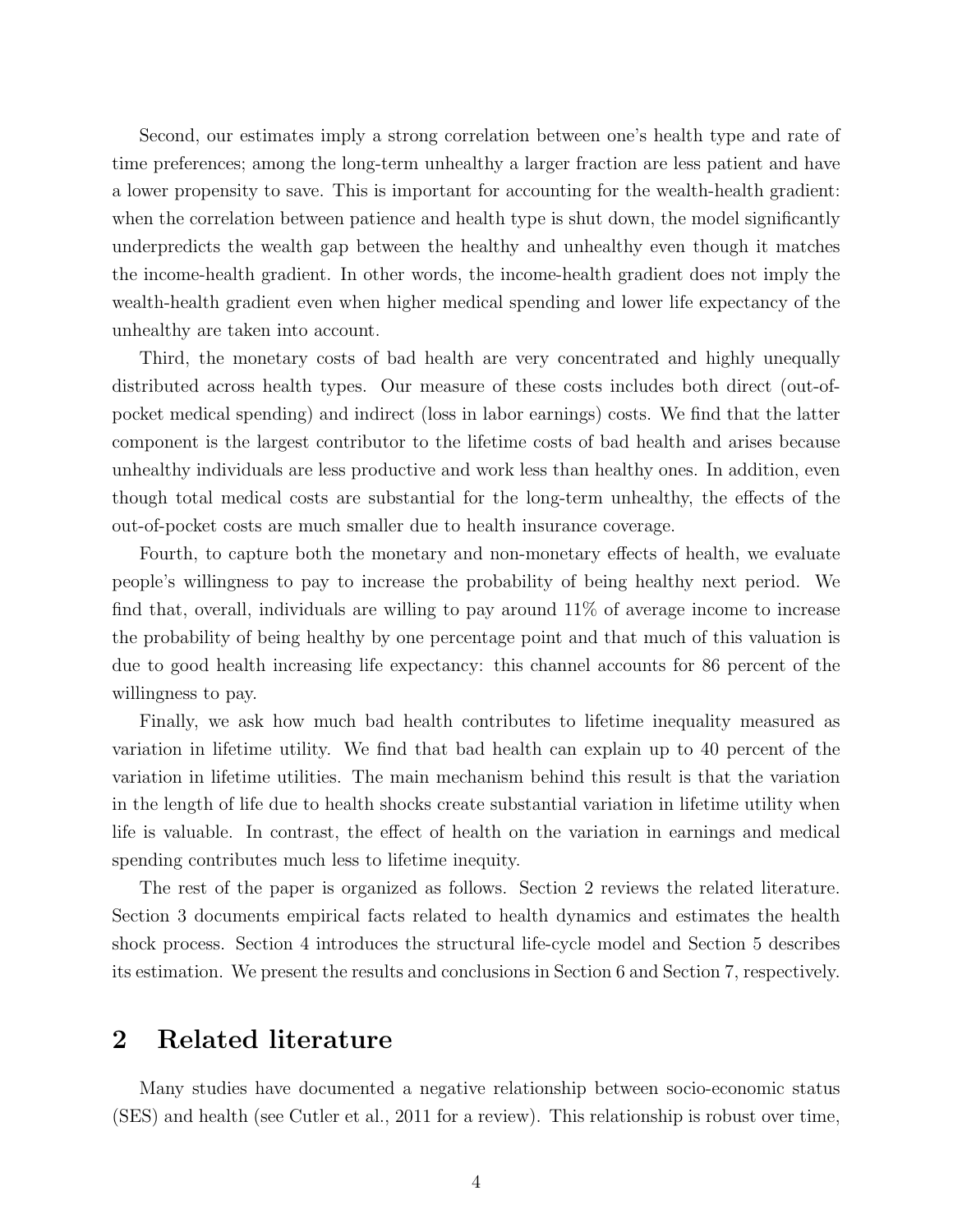across countries, and for different measures of health and socio-economic status.

What generates this relationship remains an open question: does SES affect health, does health affect SES, or do the healthy and unhealthy differ in some characteristics that affect both SES and health? We contribute to this literature by investigating the latter two channels in the context of a structural framework.<sup>4</sup>

There are two sets of papers on the SES-health gradient that are more closely related to our work. The first group documents the wealth-health gradient or tries to investigate its sources. Smith (1999) documents the large disparities in wealth between the healthy and unhealthy in the HRS data. Poterba et al. (2017) show that, in the same data set, individuals' health status between the ages of 51 and 61 has a significant impact on the subsequent evolution of their assets. Cesarini et al. (2015) use administrative data on lottery winners in Sweden to show that the exogenous change in wealth does not affect subsequent health.

The second branch of the SES-health literature that is more closely related to our paper studies the economic consequences of health shocks. Dobkin et al. (2016) use the HRS and hospital admissions data and find that hospital admission results in a significant decrease in future earnings and an increase in out-of-pocket medical spending. Parro and Pohl (2017) use administrative data and hospital records from Chile to show that the effect of health shocks on earnings varies with the level of human capital. Lundborg et al. (2015) use administrative data from Sweden and document that health shocks measured as unexpected hospitalizations have different effects on labor earnings of individuals with different education. Blundell et al. (2016) use the HRS and the English Longitudinal Study of Ageing (ELSA) to estimate a dynamic model of health and employment for individuals between ages 50 and 66. They find a large impact of health shocks on employment.

Methodologically, our paper falls into the tradition of structural life-cycle models with health shocks. Several studies focus on the medical expense uncertainty on savings after retirement (Ameriks et al., 2017, De Nardi et al., 2010 and 2016, Lockwood, 2014, Nakajima and Telyukova, 2011). French (2005) studies the effects of health on individuals' labor supply over the life-cycle in which health can affect individuals through several channels: productivity, disutility from work, and survival uncertainty. Capatina (2015) in her study of the effects of health on labor supply and saving decisions extends the approach of French (2005) by allowing for uncertain medical expenses. Pashchenko and Porapakkarm (2017) in their study of the asset-testing rules in Medicaid program augment the number of channels by allowing health to also affect the access to health insurance.

<sup>&</sup>lt;sup>4</sup> We abstract from the first channel (the possibility that SES affects health) for two reasons. First, all three channels cannot be identified simultaneously given our data. Second, the effect of SES on adult health has been found to be insignificant by a number of studies (e.g., Cesarini et al., 2015; Kim, 2017).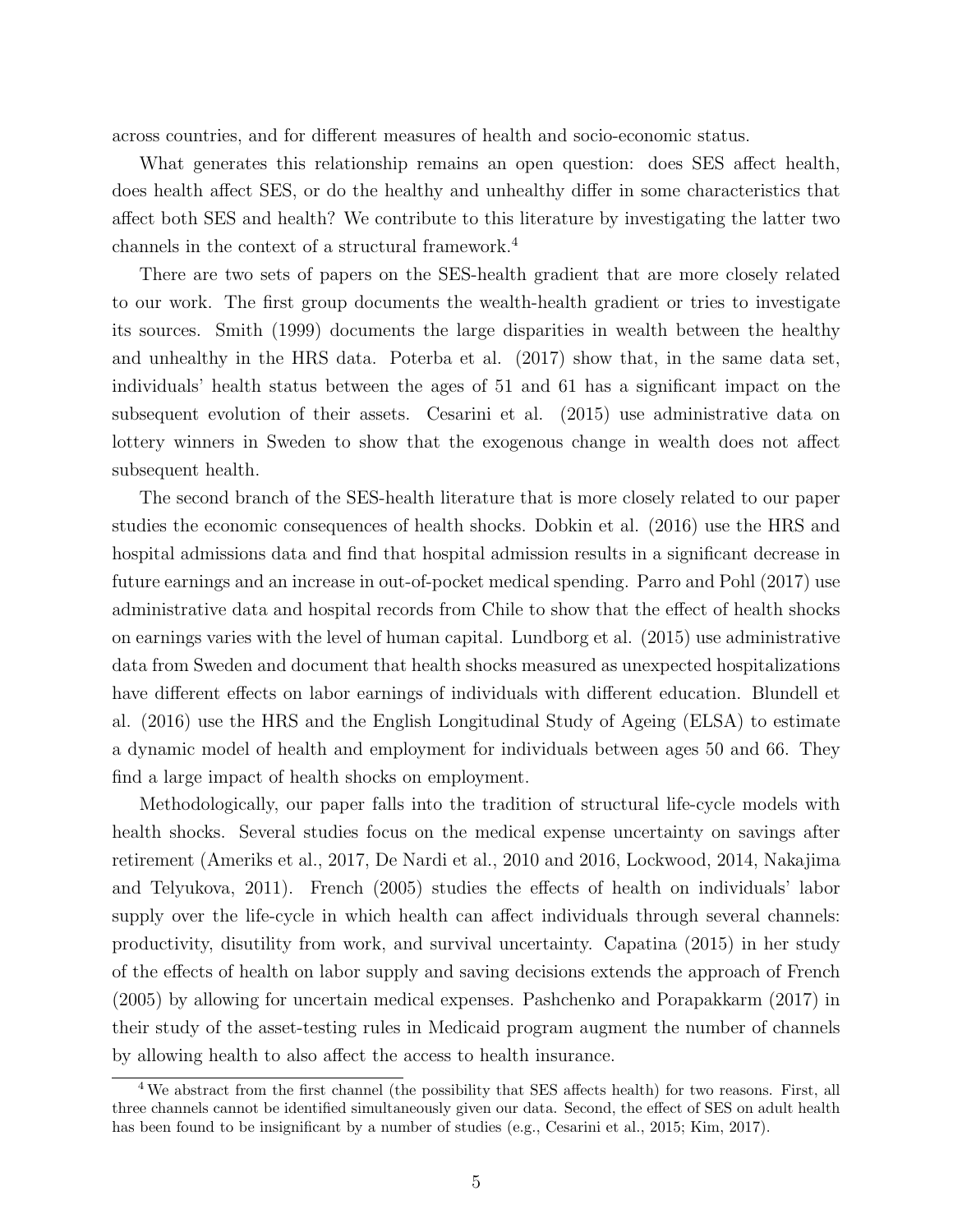These structural models have been used to answer a wide range of positive and normative questions. A number of studies incorporate life-cycle models with health uncertainty into a general equilibrium framework to study possible reforms of the U.S. health insurance system (Jeske and Kitao, 2009; Hansen et al., 2014; Pashchenko and Parapakkarm, 2013 and 2016a). Several studies focus on explaining historical trends in medical spending and health insurance (Fonseca et al., 2013, Hai, 2015). Capatina et al. (2016) measure the effects of health on earnings dynamics over the life-cycle using a model with endogenous human capital accumulation.

Our study improves on the previous literature along two important dimensions. First, we emphasize several dynamic aspects of health evolution that have been overlooked in the existing literature and propose a parsimonious model that can capture these dynamics.<sup>5</sup> Second, to the best of our knowledge, ours is the first structural model that can reproduce the wealth-health gradient as observed in the cross-sectional data and relate the wealth accumulation to the number of years individuals spend being unhealthy as observed in the panel data. Capturing these aspects of the wealth-health gradient is an essential prerequisite to convincingly measure the lifetime costs of bad health and the contribution of health to lifetime inequality.

## 3 Data

The ideal dataset to measure the lifetime effects of bad health is a lifelong panel that tracks a large number of individuals starting from a young age and until their death and that contains information on their health, total and out-of-pocket medical spending, health insurance status, labor earnings, labor supply, and wealth. However, a dataset of this kind does not exist for the U.S.

To obtain the best possible measurement, we use three different datasets to estimate our health shock process and our life-cycle model: the Panel Study of Income Dynamics (PSID), the Health and Retirement Study (HRS), and the Medical Expenditure Panel Survey (MEPS).

The PSID is a nationally representative panel that surveys individuals and their families. It started in 1968 on an annual basis and has been administered bi-annually since 1997. The PSID tracks individuals over a long period of time but the number of individuals is relatively small and does not contain information on all of the variables that we need. We use the

<sup>&</sup>lt;sup>5</sup>In particular, our estimation strategy captures the duration dependence in health evolution which to the best of our knowledge has not been documented or exploited in the estimation before, neither in the structural studies cited above nor in studies that specifically focus on the estimation of health dynamics (Contoyannis et al., 2004; Halliday, 2008; Lange and McKee, 2012).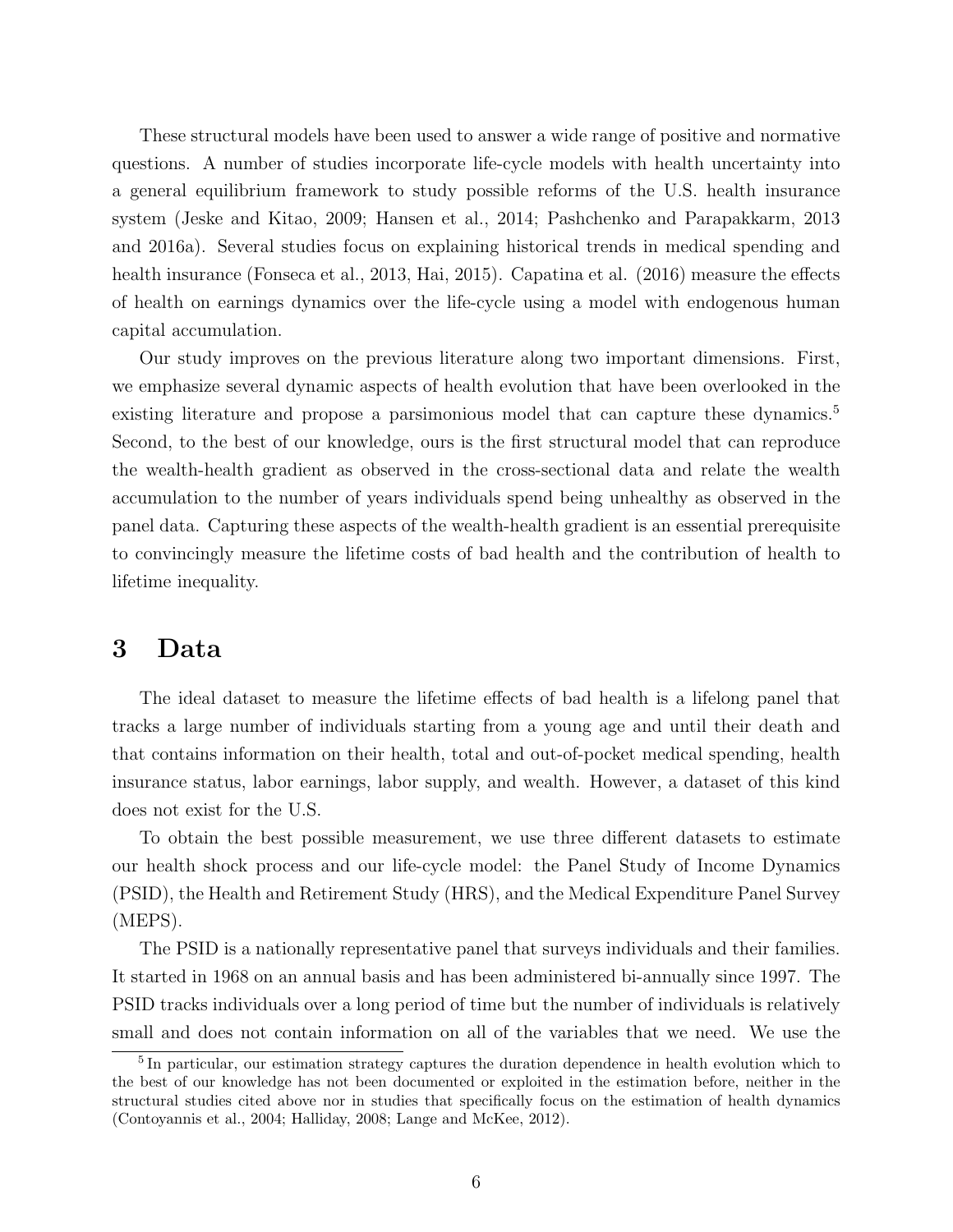PSID to construct the moments for health, labor supply, labor earnings, and wealth that are the key targets in our model estimation. For health, labor supply and earnings we use the 1984-1997 waves because in our model, a period is one year. The PSID collected wealth information every five years before 1997 and every two years after that. To construct the wealth moments, we use the 1994 and 1999-2011 waves.

The MEPS is a nationally representative survey of households that focuses on measuring medical spending and health insurance. It contains individuals of all ages but age is topcoded at age 85 and has a short panel dimension: each individuals is interviewed at most five times over a two-year period. The medical spending reported in MEPS is cross-checked with insurers and providers, which improves their accuracy.<sup>6</sup> We use waves 1998-2012 of MEPS to estimate medical spending and parameters related to health insurance.

The HRS is a bi-annual panel that surveys a nationally representative sample of individuals over the age of 50. The advantage of the HRS over the PSID is a larger number of older individuals. We use the RAND Version O (waves 1994-2012) of this data set to estimate the health-dependent survival probabilities. In addition, we use the HRS to construct several additional moments related to health and wealth for the external validation of our estimated model.

For each dataset, we use a sample of male household heads with education at the high school level. We normalize all nominal variables to the base year (1996) using the Consumer Price Index (CPI).

## 4 Health dynamics estimation

We first document the cross-sectional and dynamic moments of self-reported health status from the PSID data. We then estimate a model for health dynamics that is consistent with these moments and discuss its implications.

We use self-reported health for two reasons. First, this variable is available in all three datasets that we use and is consistently measured across them.<sup>7</sup> Second, a number of studies find that self-reported health is highly correlated with other subjective and objective measures of health and also has significant explanatory power in predicting future mortality, even after controlling for many other factors (See Idler and Benyamini (1997) for a review, and van Doorsaler and Gerdtham  $(2002)$ , and Pijoan-Mas and Ríos-Rull  $(2014)$  for a more recent examination). In addition, Poterba, et al. (2017) use a principle component analysis

<sup>6</sup> Pashchenko and Porapakkarm (2016b) provide more details on the MEPS dataset.

<sup>&</sup>lt;sup>7</sup> The top panel of Figure 1 shows that for individuals over 50, which is the age group observed in both PSID and HRS, the measure of self-reported health is consistent in these two datasets. Attanasio et al. (2011) compare this variable in HRS and MEPS and show that the two datasets are consistent.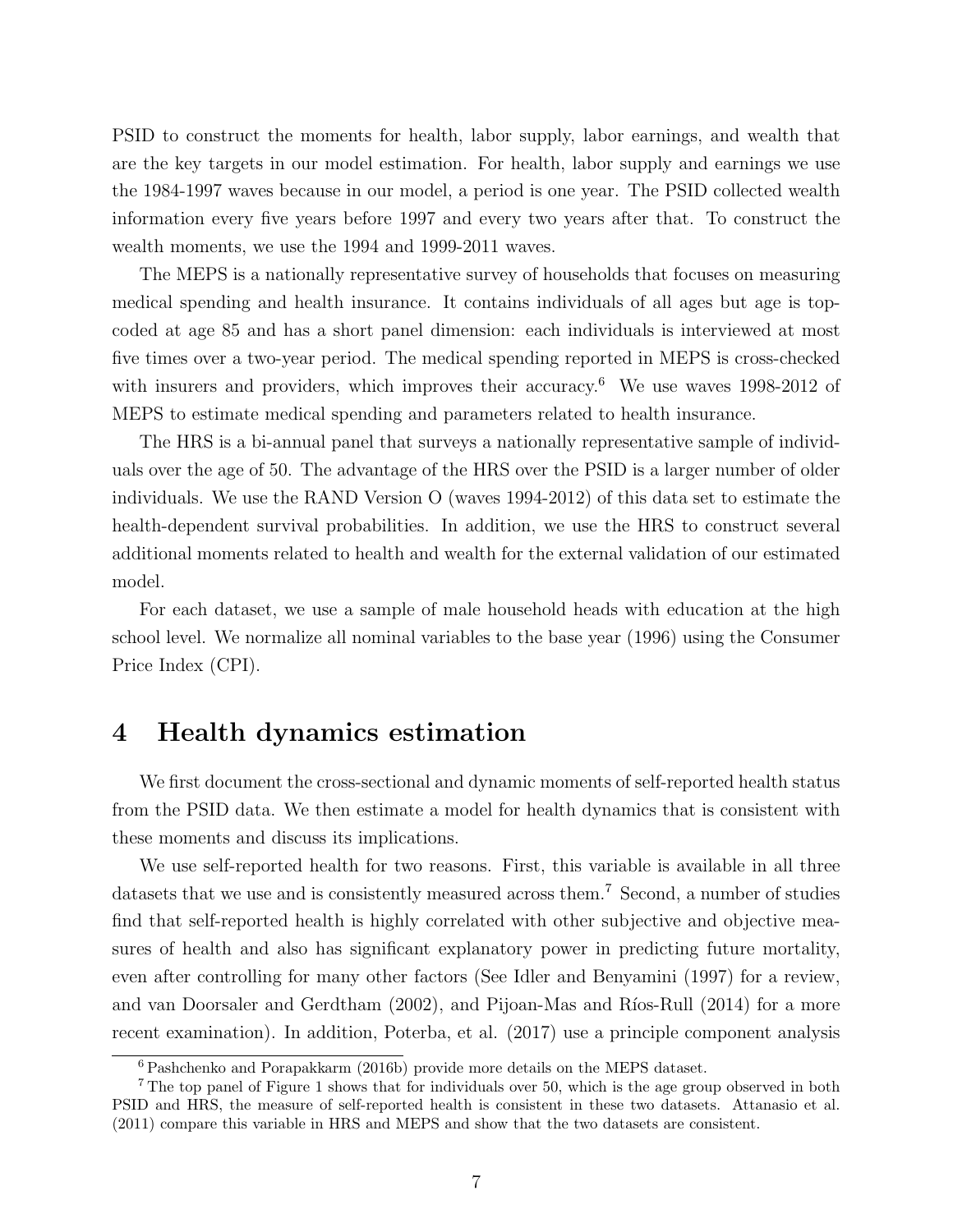to construct a continuous single measure of health index from the HRS and find that the weights on subjective health measures are relatively high and the highest weight is assigned to the self-reported health variable.

## 4.1 Data patterns

We construct our measure of health as follows. In the PSID (and the HRS), individuals are asked to rank their health as excellent, very good, good, fair or poor.<sup>8</sup> We aggregate these answers into a binary measure of health: individuals who report their health to be in the first three categories are classified as healthy or in good health, while individuals who report being in fair or poor health are classified as unhealthy or in bad health.<sup>9</sup>

The top panel of Figure (1) displays the percentage of unhealthy individuals by fiveyear age brackets. The dots in this figure correspond to the statistics constructed from the PSID while the crosses refer to the statistics constructed from the HRS. The percentage of unhealthy individuals over the age of 50 computed from the HRS is similar to that computed from the PSID. The bottom panel of Figure (1) displays the health transition probabilities between two consecutive years by five-year age bracket.<sup>10</sup> These figures show that conditional on survival, as people age, they are more likely to become unhealthy and less likely to recover from bad health.

To better understand the dynamics of health, we next analyze how the transition probabilities to good and bad health depend on the duration of the current health status. Specifically, we compute the transition probability of moving to good (bad) health conditional on being in bad (good) health for at least  $\tau$  consecutive years.<sup>11</sup> Due to the small sample size

$$
\frac{\sum_{t=20}^{24} \sum_{i} \mathbf{1} (h_{it} = B \cap h_{it+1} = G)}{\sum_{t=20}^{24} \sum_{i} \mathbf{1} (h_{it} = B \cap h_{it+1} = \{B, G\})},
$$

where  $1(.)$  is the index function equal to one if its argument is true; otherwise it is zero.

<sup>11</sup> Denote the sequence of health status in the past  $\tau$  years up to age t as  $h_{it}^{\tau}$ . For age group 30-54, we compute the probability of moving to good health conditional on being unhealthy for at least  $\tau$  years as follows:

$$
\frac{\sum_{t=30}^{54} \sum_{i} \mathbf{1} (h_{it}^{\tau} = B \cap h_{it+1} = G)}{\sum_{t=30}^{54} \sum_{i} \mathbf{1} (h_{it}^{\tau} = B \cap h_{it+1} = \{B, G\})}.
$$

<sup>8</sup> There are 2,368 individuals not missing self-reported health status in the PSID, or 19,503 individual-year observations. On average individuals are observed for 8.1 consecutive years.

 $9$  This classification is common in the literature. See, for example, French (2005) and Capatina (2015).

<sup>&</sup>lt;sup>10</sup> These transition probabilities were constructed as follows. Denote health status of individual  $i$  at age t as  $h_{it}$ . For a group of individuals aged 20 to 24, the probability of moving to good health conditional on currently being in bad health can be expressed as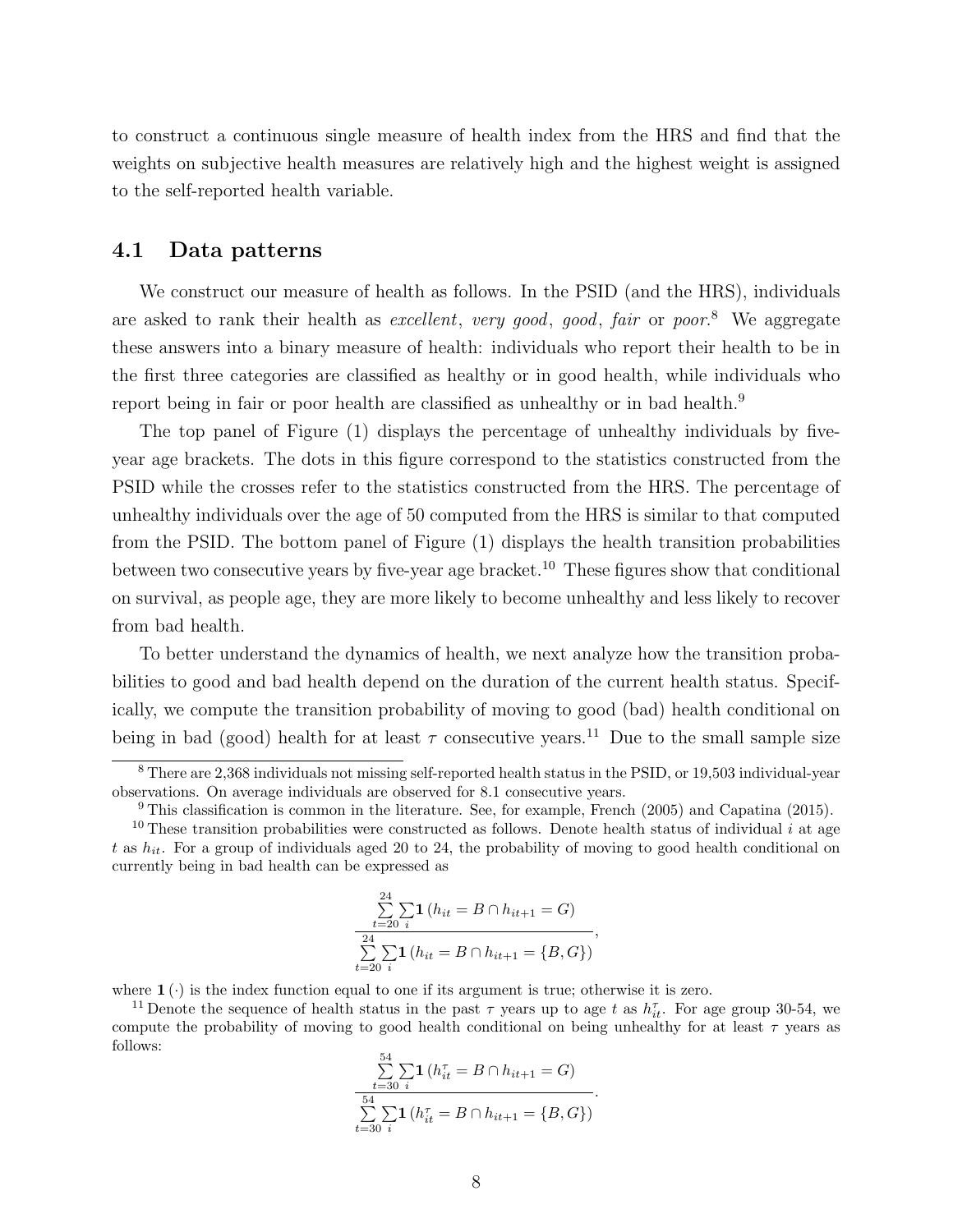

Figure 1: Moments related to health status. Top panel: percentage of individuals in bad health by age. Bottom left panel: percentage of individuals moving from bad to good health. Bottom right panel: percentage of individuals moving from good to bad health. (Dots: PSID. Crosses: HRS. Solid lines: model.)

we group observations into three larger age groups: 30-54, 55-69, and older than 70. Figure (2) plots (in shaded bars) the resulting duration-dependent transition probabilities from bad to good health (top panel) and from good to bad health (bottom panel).

A key feature of the probability of recovering from bad health is that it declines monotonically with duration: the longer an individual has been unhealthy, the less likely he is to become healthy, and this pattern holds for all age groups.<sup>12</sup> It is important to note that this

<sup>&</sup>lt;sup>12</sup> This negative duration dependence is a robust pattern even when we exclude those ever receiving Social Security Disability Insurance or when we use smaller age groups, for example, based on a 10-year age bracket. As an additional robustness check, we also compute the transition probability from bad to good health, where we include in the bad health category only people who report their health being fair, thus excluding individuals with poor health (the worst self-reported health status) who are less likely to recover. The declining pattern still holds when using this more homogeneous measure of bad health.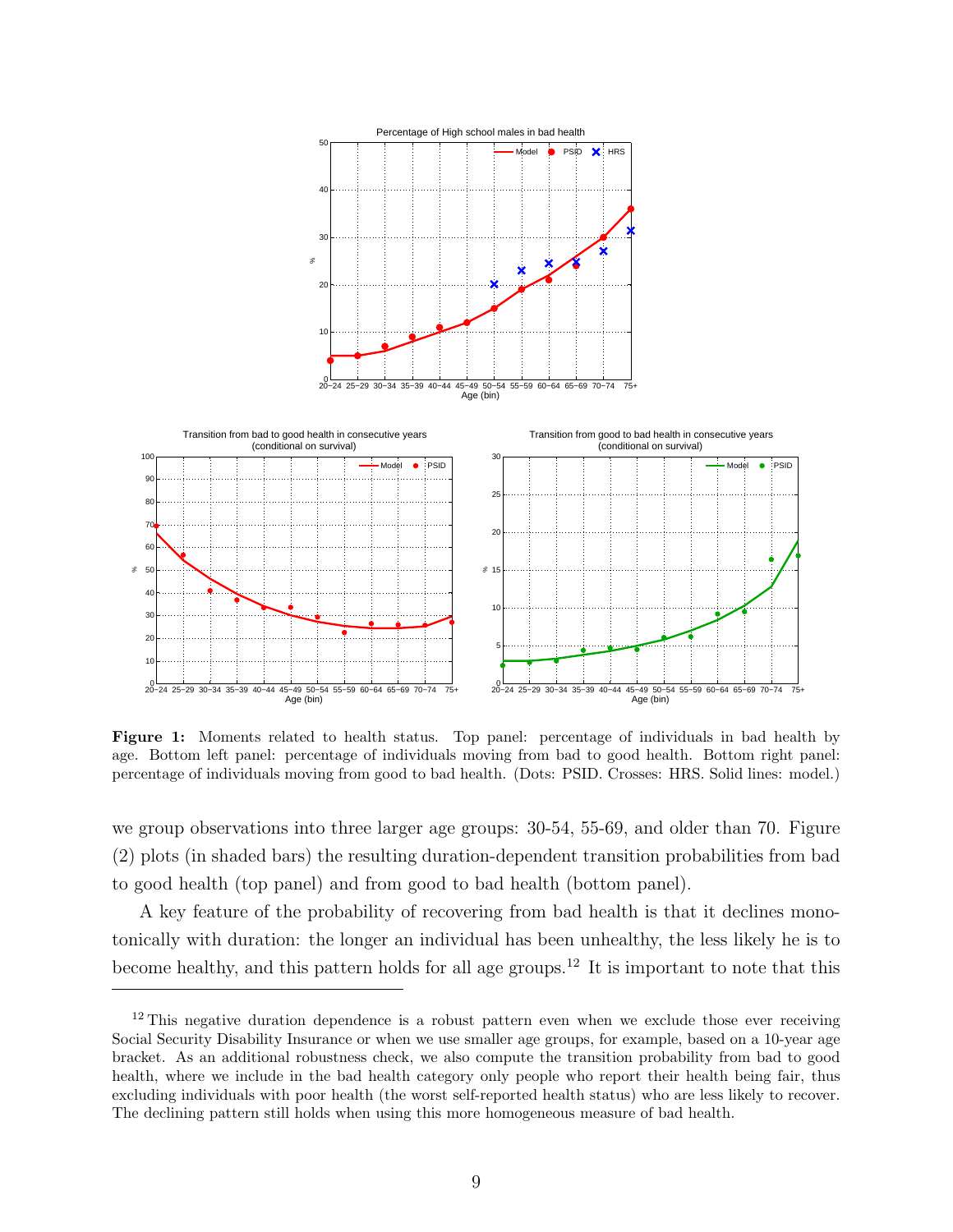decline cannot be captured by the low-order Markov process for health that is commonly used in the literature (e.g., French, 2005; French and Jones, 2011; and Capatina, 2015). For example, a first order Markov process implies that the transition probability does not depend on how long one has been in bad health, while a second order Markov process would imply that this probability is the same for durations longer or equal to two years. In the next section, we discuss how this observation motivates our parametrization of the health process.

In contrast to the transition from bad to good health, the transition from good to bad health does not display noticeable duration dependence, especially at younger ages, as can be seen in the bottom panel of Figure (2). More specifically, there is a noticeable difference between the probability of moving into bad health after having been healthy for at least one and two years, but after that the probability profile is rather flat. In other words, individuals who are healthy for two years have almost the same probability of becoming sick compared to individuals who are healthy for more than two years. This lack of duration dependence suggests that the probability of becoming sick can be well described by a low-order Markov process.



Percentage of transitions from good to bad health conditional on being in good health 70+ age−group







Figure 2: Dynamics of health conditional on duration.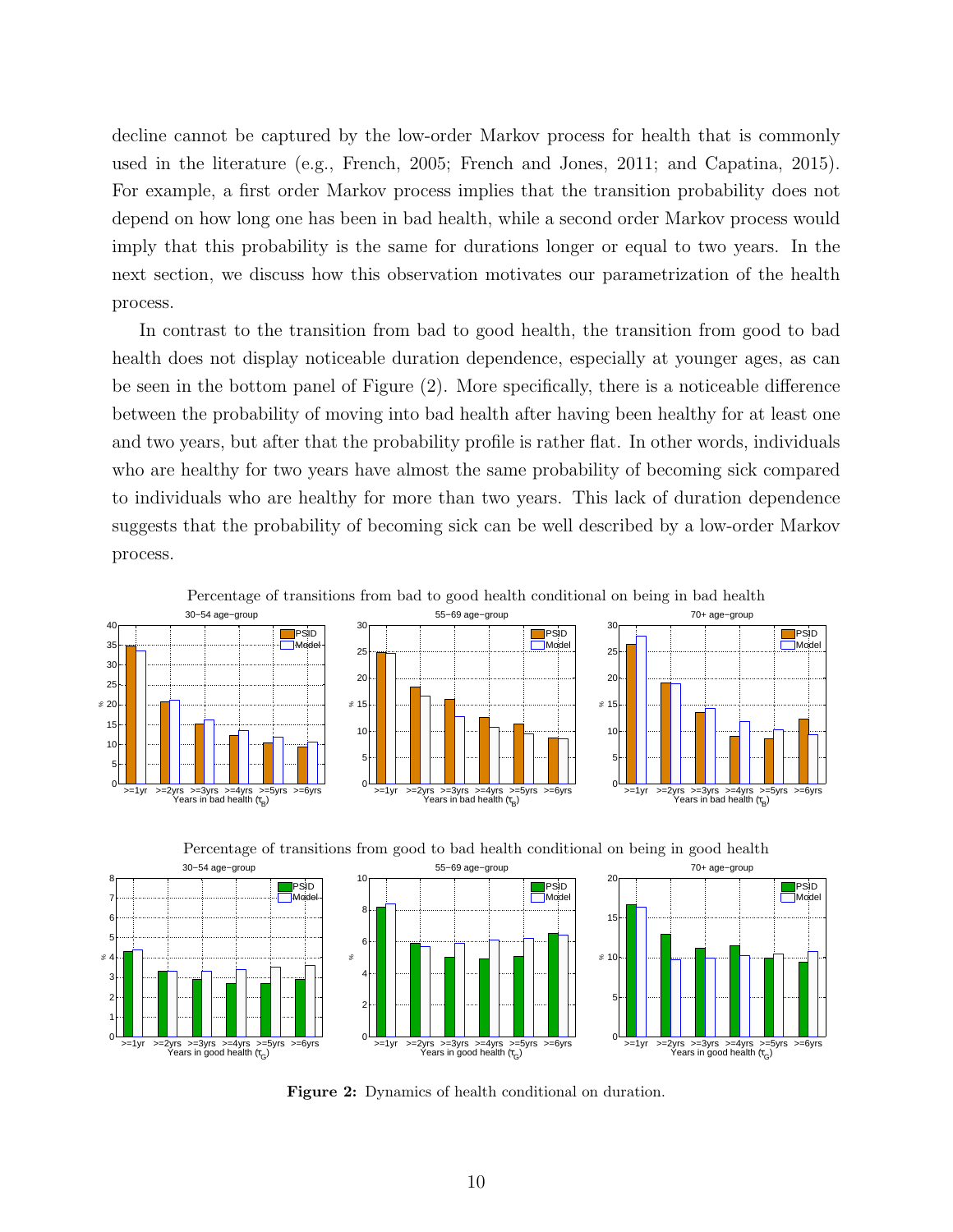#### 4.2 Health process specification and estimation

The negative duration dependence in the probability of recovering from bad health shown in the top panel of Figure (2) can be generated by two different mechanisms. First, the effects of bad health can be compounding, i.e., individuals who stay sick for a long period of time might have a smaller recovery probability than those who are sick for a short period of time. This mechanism is consistent with a high-order Markov process. Second, individuals may differ in terms of their ability to recover, i.e., some individuals have lower recovery probability than others. In the latter case, people who are more likely to recover move out of the bad health state faster, hence the pool of the long-term unhealthy is predominantly composed of individuals who are inherently less likely to recover. The latter mechanism is consistent with fixed heterogeneity in health transition probabilities.

We choose our model for health dynamics based on two criteria. First, the model must capture the cross-sectional and dynamic moments of health that we document. Second, the model must be parsimonious, so that a structural life-cycle model augmented with this health shock process is computationally manageable. Based on these criteria, we formulate our health shock process as a second-order Markov process with fixed heterogeneity. Specifically, the probability of being in good health at age  $t + 1$  conditional on surviving to age  $t + 1$ and being in bad health for  $\tau_B$  years, denoted  $\pi_{it}^G(\tau_B)$ , is formulated as the following logit function:

$$
logit\left(\pi_{it}^G(\tau_B)\right) = \left(a_1 \mathbf{1}(\tau_B = 1) + a_2 \mathbf{1}(\tau_B \ge 2)\right) + \left(b_1 t + b_2 t^2\right) + \eta_i.
$$
 (1)

The first bracket is a second-order Markov process, the second bracket is a second-degree polynomial in age, and  $\eta_i$  is the fixed heterogeneity or *health type*.<sup>13</sup> We assume that  $\eta_i$  is uniformly distributed over five discrete points that are symmetric around zero, i.e., there are five distinct health types. Note that an individual with low  $\eta_i$  has a lower probability of recovering.

In a similar fashion, we model the probability of being in bad health at age  $t+1$  conditional on surviving to age  $t + 1$  and being in good health for  $\tau_G$  years, denoted  $\pi_i^B(\tau_G)$ , as follows:

$$
logit\left(\pi_{it}^B(\tau_G)\right) = \left(a_3\mathbf{1}\left(\tau_G = 1\right) + a_4\mathbf{1}\left(\tau_G \ge 2\right)\right) + \left(b_3t + b_4t^2\right) + b_5\eta_i. \tag{2}
$$

We allow the health type to have a different effect on the probabilities of getting sick and recovering by introducing the coefficient  $b_5$  in Equation (2). It should be noted that our specification nests the first-order Markov model of health shock commonly used in the ex-

<sup>&</sup>lt;sup>13</sup> The proposed specification is similar to a proportional hazard model commonly used in survival models, where the first bracket is a baseline hazard function.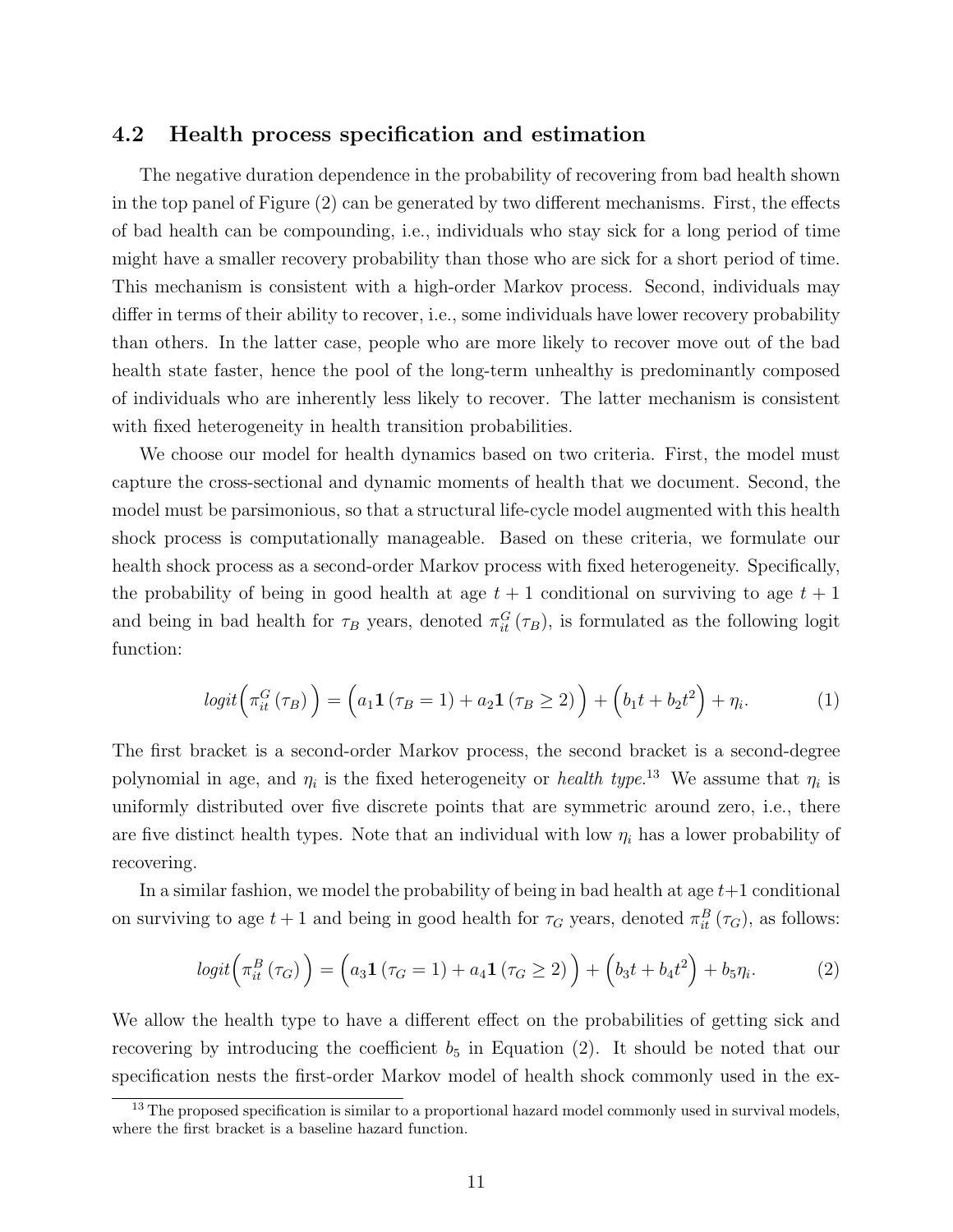isting literature; this requires the following restrictions on the coefficients:  $a_1 = a_2, a_3 = a_4$ , and  $\eta_i = 0$ .

We use the Method of Simulated Moments to estimate our health shock process and target the moments documented in Figures (1) and (2). The transition probabilities in Equations  $(1)$  and  $(2)$  and the targeted moments are conditional on surviving from age t to  $t + 1$ ; so we need to first estimate the health-dependent survival probabilities by age. Since the sample size of the elderly in the PSID is small, we use the data on males with a high school degree from the HRS (1994-2012) to estimate a probit model of two-year survival probabilities as a function of a cubic polynomial of age interacted with the dummy variable of the current health status.<sup>14</sup> The one-year survival probability is computed as the square root of the estimated two-year survival probability. Since the sample in the HRS is older than 50, we use our estimated probit model to predict the survival probability for the younger age groups. Figure 3 shows our estimated one-year survival probabilities conditional on the current health status.



Figure 3: Estimated health-dependent survival probabilities.

Given our estimated survival probabilities and parameter values  $\theta_H = \{a_{1-4}, b_{1-5}, \eta_{1-5}\}\$ for Equations  $(1)-(2)$ , we can simulate the realized health status over the life-cycle for a large number of individuals. The initial distribution of health status is taken from a sample of

<sup>14</sup> We do not allow one's health type to affect one's survival probability directly, but there is an indirect effect through the evolution of health. If we were to allow for a direct effect, one implication is that one's'wealth would be able to predict his immediate survival probability, even after controlling for his current health status. This happens because our model implies a strong correlation between wealth and health type (as will be discussed in more details in Section 6.2.2). This is not true in the data: Pijoan-Mas and Ríos-Rull (2014) find using the HRS that after controlling for the current self-assessed health, the effects of education, wealth, and income on the two-year mortality rate are very small.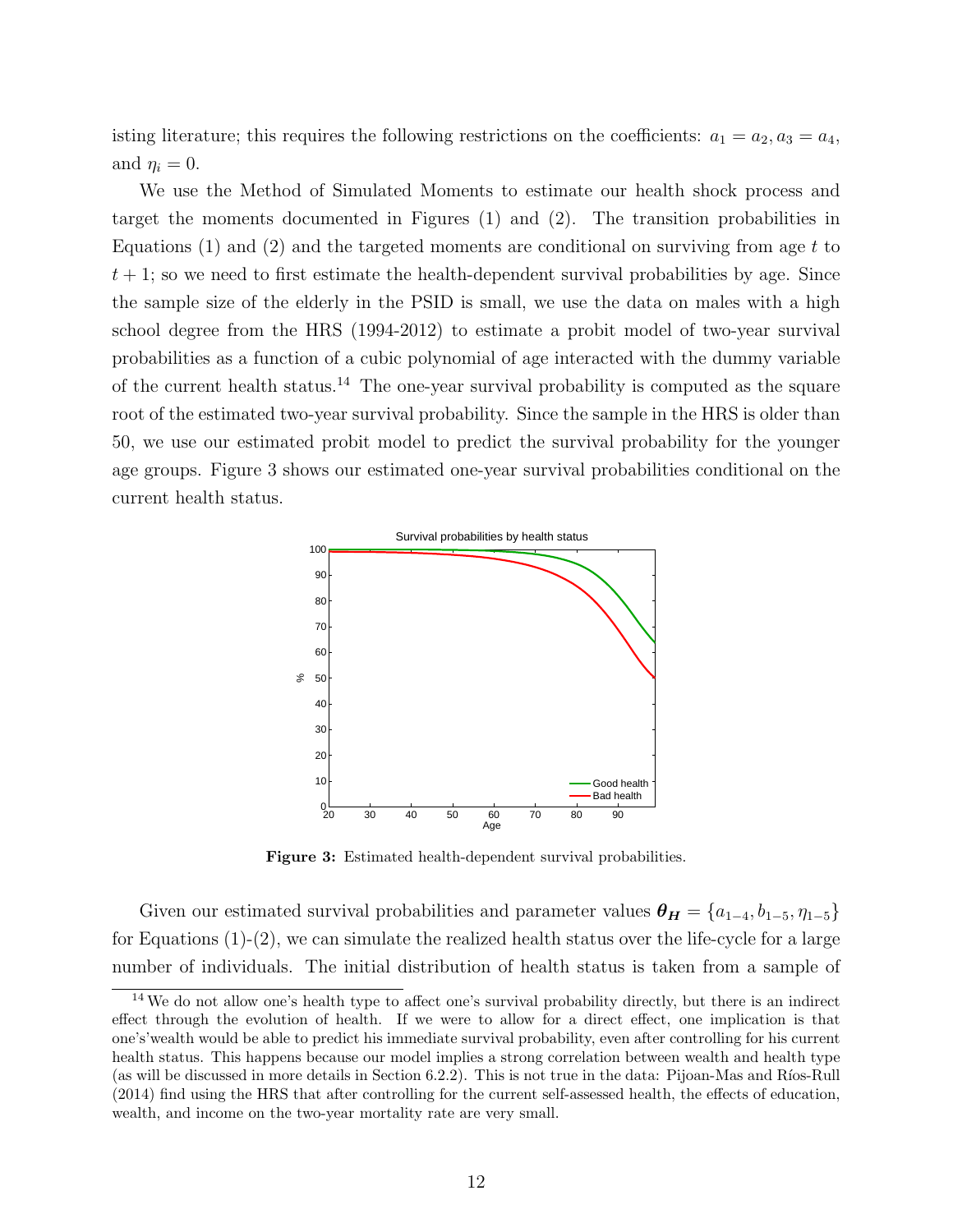people age 19-22 in the PSID, where we assume that the initial health status is orthogonal to one's health type  $\eta_i$ .<sup>15</sup>

Our algorithm searches for the parameters  $\theta_H$  that minimize the following function:<sup>16</sup>

$$
\min_{\theta_{\boldsymbol{H}}} \left( \mathcal{M}_H^D - \mathcal{M}_H^S \left( \boldsymbol{\theta}_{\boldsymbol{H}} \right) \right)' \left( \mathcal{M}_H^D - \mathcal{M}_H^S \left( \boldsymbol{\theta}_{\boldsymbol{H}} \right) \right), \tag{3}
$$

where  $\mathcal{M}_{H}^{D}$  and  $\mathcal{M}_{H}^{S}$  are the vectors of the targeted moments from the PSID and the simulated data, respectively. The targeted moments in our estimation are listed below.

- The percentage of unhealthy individuals in each five-year age group, as shown in the top panel of Figure (1) (12 moments).
- The health transition probabilities between two consecutive years for each five-year age group, as shown in the bottom panel of Figure (1) (24 moments).
- The duration-dependent profiles of the transition probabilities, as shown in Figure  $(2)$ (36 moments).

The identification of  $\theta_H$  is straightforward, given the relatively simple specification of our health shock process. The percentage of unhealthy individuals and the age-dependent transition probabilities in Figure (1) help pin down the age-dependent coefficients  $\{b_1, b_2, b_3, b_4\}$ . As discussed in the previous subsection, our Markov process of order two implies a constant transition probability after being in bad (good) health for two years or longer. Thus,  $\{\eta_i\}_i^5$  $i=1$ and  $b_5$  are identified from the transition probabilities over the durations longer than two years, as plotted in Figure (2).<sup>17</sup> Finally, the coefficients  $\{a_1, a_2, a_3, a_4\}$  are used to capture the difference in the transition probabilities between those in bad (or good) health for at least one year vs. two years. The solid lines in Figure (1) and white bars in Figure (2) show that our parsimonious model of health captures both the cross-sectional and dynamic moments of health over the life-cycle relatively well.

### 4.3 Estimation results

The implications of our estimated health process are illustrated in Figure (4). The left (right) panel of the figure plots the probability of moving from bad to good (good to bad) health conditional on one's fixed health type and duration of the current health status (bad

<sup>&</sup>lt;sup>15</sup> This assumption is innocuous since the majority (96%) of individuals are healthy at this age. Most people become unhealthy later on, after receiving a health shock.

<sup>&</sup>lt;sup>16</sup> We first do a grid search over the possible values of  $\theta_H$ , and then use the simplex method to find the minimum using the parameters obtained from the grid search as our initial guess.

<sup>&</sup>lt;sup>17</sup> Since we assume that  $\eta_i$  is symmetric around zero, we estimate only  $\{\eta_1, \eta_2\}$ .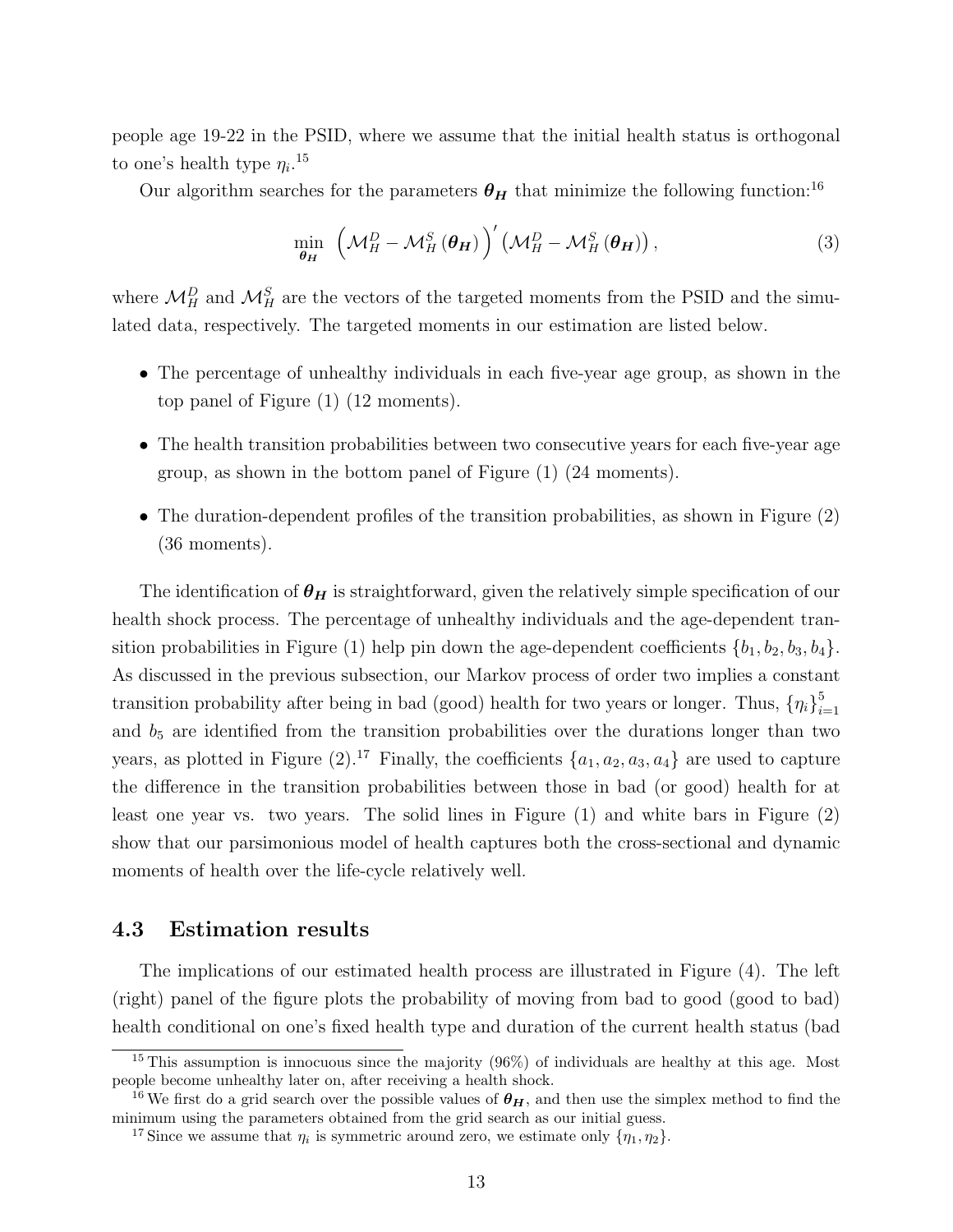and good, respectively). Comparing the two panels reveals a striking difference in what generates persistence of good and bad health. The left panel shows that fixed heterogeneity has a large impact on the probability of recovering from bad health. For example, a 60 year-old individual of health type  $\eta_1$  (the "worst" type), who is in bad health, has about a 5% probability of recovering, while a 60-year-old individual of type  $\eta_5$  (the "best" type) has about an 80% probability of recovering. At the same time, once fixed heterogeneity is controlled for, duration dependence plays little role: individuals who spend one year being unhealthy have almost the same probability of recovering as individuals who spend more than two years being unhealthy conditional on being of the same health type (see the comparison of the dashed and solid lines for each health type).<sup>18</sup>



Figure 4: Estimated health process. Dotted line: Conditional on the duration of the current health status being one year  $(\tau = 1)$ . Solid line: Conditional on the duration of the current health status being at least two years  $(\tau \geq 2)$ .

The right panel of Figure (4) shows that in contrast to the probability of recovering from bad health, the probability of becoming sick is influenced very little by health type: what plays an important role in this case is duration dependence. For example, a 60-year-old individual who has been healthy for two or more years has less than a 10% probability of becoming unhealthy while an individual of the same age who just recovered (has been healthy for only one year) has close to a 50% probability of relapsing back into bad health.

For an external validation of our estimated health process, we turn to the HRS and select a sample of healthy males with a high-school degree, age 55-56, and whom we can observe in every survey year until they are 65-66. This leaves us with 828 individuals in the balanced

 $18$  We also estimated an alternative model where the second-order Markov processes in Equations (1)-(2) are replaced with third-order Markov processes. The estimations are not much different from Figure (4) and the probabilities of recovering from bad health still depend mostly on health types.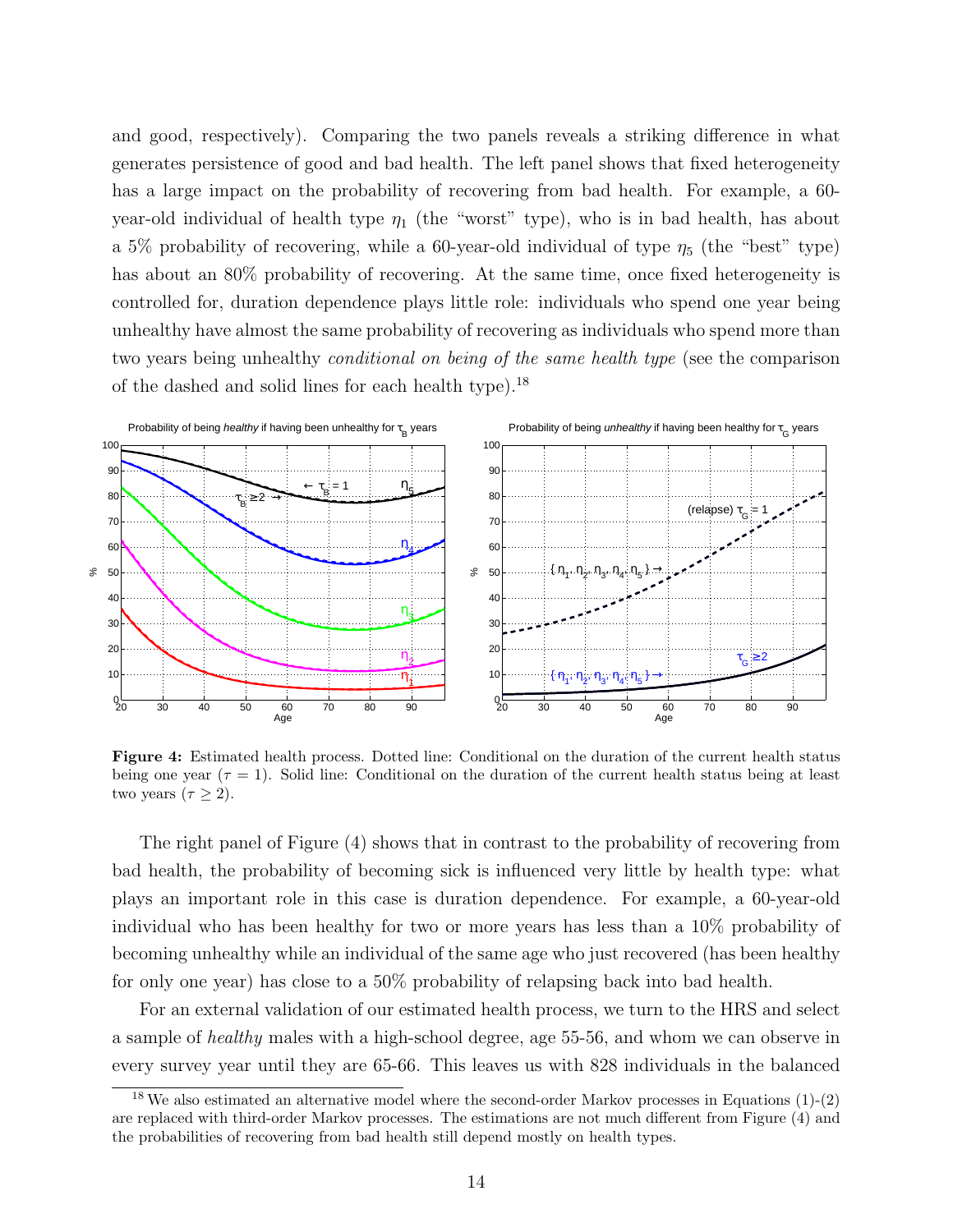

Figure 5: Distribution by unhealthy periods: HRS vs model.

panel data. We then compute the distribution of the number of unhealthy periods that these individuals report over the next ten years. Since the HRS is a bi-annual survey, an individual can only report being unhealthy for at most five periods. We then construct a comparable distribution using simulated data from our model. Figure (5) shows that our simulated data and the data from HRS are very close.

### 4.4 What accounts for the long spells of bad health?

Using our estimated model, we can construct the lifetime distribution of unhealthy years over the working period. The left panel of Figure (6) plots the distribution of individuals by the total number of years that they have spent being unhealthy between ages 20 and 64, conditional on being alive at age 64. Most people are relatively healthy during their working life: 72% of individuals experience fewer than 5 years of bad health. However, a non-trivial number of individuals spend more than a third of their working period being unhealthy. For instance, 6% of individuals experience 16 or more years in bad health. The right panel of Figure (6) illustrates how this distribution differs across health types by comparing two extreme groups: individuals born with the best health type  $(\eta_5)$  and those born with the worst health types  $(\eta_1 \text{ and } \eta_2)$ . Among individuals with  $\eta_5$  type, 91% spend fewer than 5 years being unhealthy and almost none of them experiences more than 11 unhealthy years. In contrast, among  $\eta_1$ - and  $\eta_2$ -type individuals, 21% endure between 11 and 20 unhealthy years, and 8% are unhealthy for 20 years or longer. Thus, long spells of bad health are primary concentrated among individuals with the worst health types. In other words, long spells of bad health are mostly due to fixed heterogeneity rather than repeated draws of bad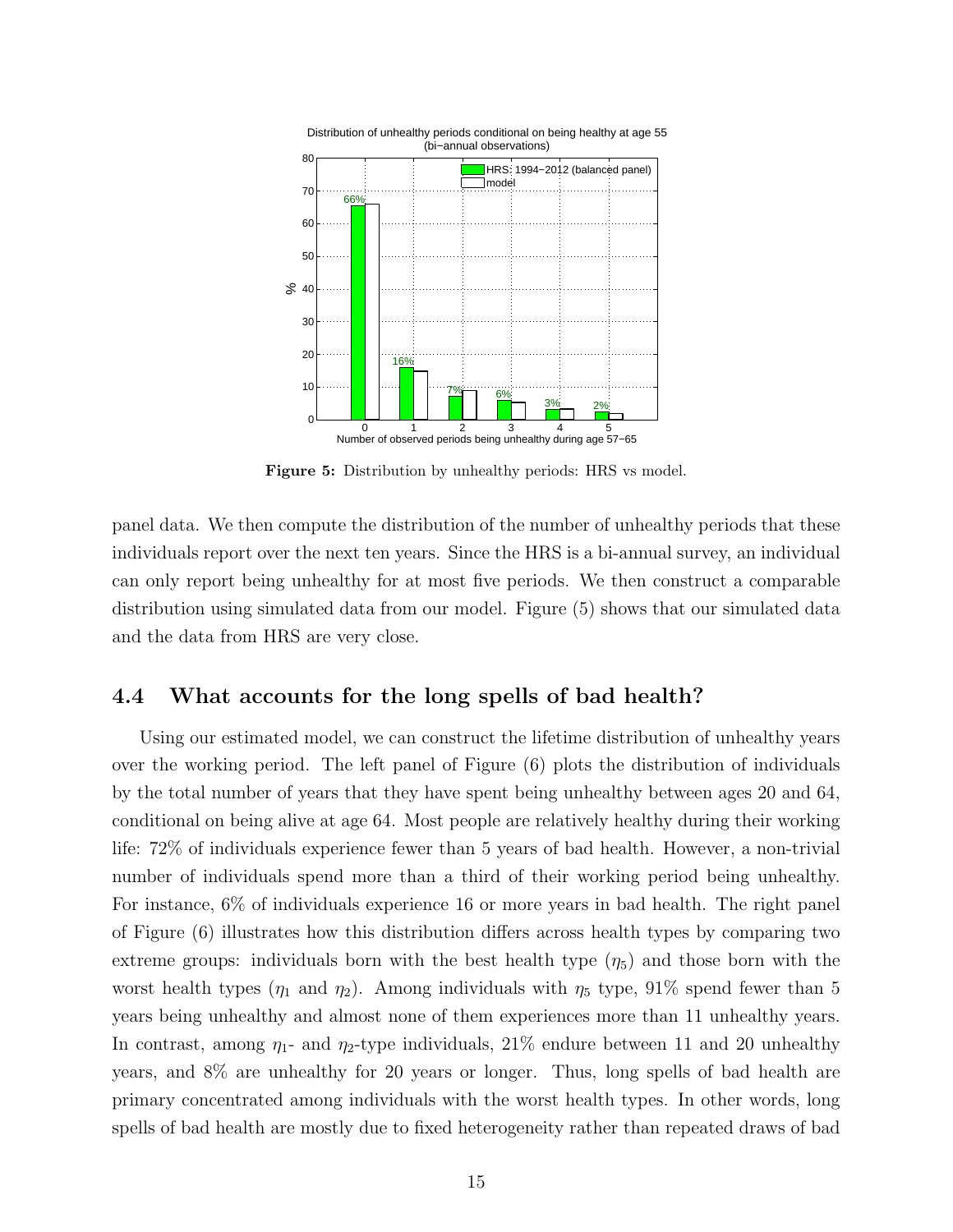

realizations from a persistent stochastic process.

Figure 6: Distribution by lifetime unhealthy years. Left panel: all individuals. Right panel: individuals with  $\{\eta_1, \eta_2\}$  and  $\eta_5$  health types.

### 4.5 How should the health type be interpreted?

As our previous discussion shows, the health type  $(\eta)$  plays an important role in the persistence of bad health: our specification allows for the possibility that people have different abilities to cope with illness, and our estimation shows that this heterogeneity is substantial.<sup>19</sup>

Individuals can recover differently from sickness due to genetic predisposition and/or lifestyle, where the latter can be partly due to habits developed in childhood. To look for evidence supporting these mechanisms we resort to the HRS, which has a large sample size and more detailed information on individuals' characteristics. We use the same sample of individuals used to construct Figure (5); that is, a balanced panel of healthy individuals aged 55-56 and whom we observe until they are 65-66.

Table 1 sorts the HRS sample based on the total number of unhealthy periods that they report over the ten-year interval. An interesting observation is that there is a correlation between the future number of unhealthy periods and factors that can be linked to lifestyle (smoking and body mass index) and genetics (whether parents are still alive) recorded at age 55-56. In particular, individuals who report being unhealthy for four to five periods between ages 57-58 and 65-66, are much more likely to smoke, have a higher body mass index (BMI), and be less likely to have living parents at age 55-56.

<sup>&</sup>lt;sup>19</sup> Halliday (2008) uses the PSID to estimate a dynamic model of health status with fixed heterogeneity and heterogeneous persistent coefficients. He finds that for a large part of his sample, persistence is mostly driven by fixed heterogeneity. Lange and McKee (2012) estimate a dynamic latent health model using multiple health measures available in the HRS. They also find that heterogeneity across individuals (random effects) is important in capturing the high persistence of objective and self-reported health measures.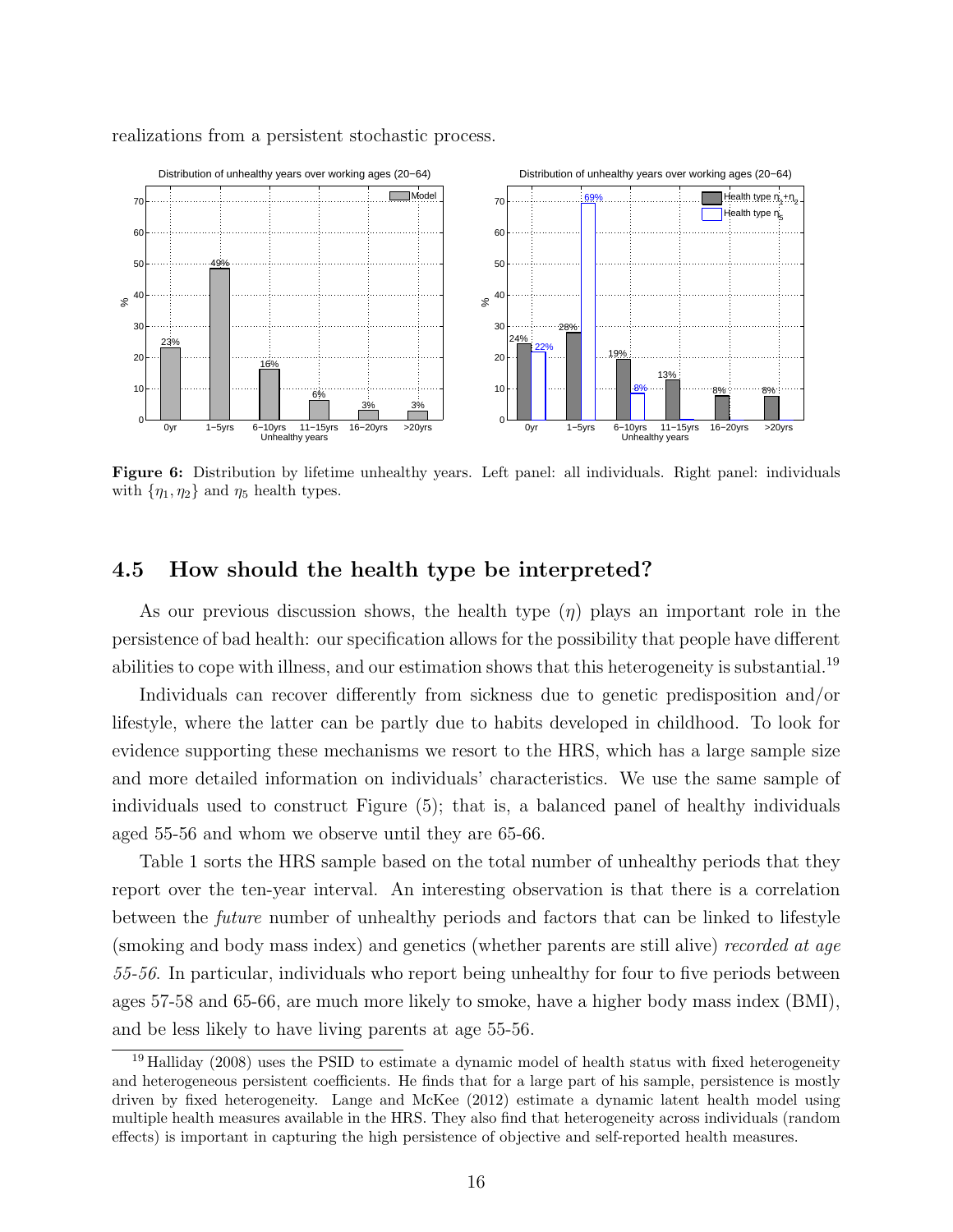Another correlation worth noting is between the number of unhealthy periods and parental education: individuals with longer unhealthy spells have less educated parents. This is consistent with the findings of Case et al. (2002) who show that parental income has a significant impact on child's health and thus on the subsequent health evolution during adulthood.

Overall, Table 1 shows that even in a relatively homogeneous sample of healthy males with the same educational attainment there is heterogeneity in some fixed or long-lasting factors, which in turn are correlated with their future health evolution. These features of the data are consistent with our stylized model of health dynamics: the last column of Table 1 shows that in a comparable sample simulated by our model, 71% of individuals who experience 4-5 unhealthy periods have the worst health types  $(\eta_1, \eta_2)$ .

| $#$ unhealthy periods |              | $\% \{\eta_1, \eta_2\}$ |      |                                     |                                               |          |
|-----------------------|--------------|-------------------------|------|-------------------------------------|-----------------------------------------------|----------|
| $(57-65)$             | $\%$ smoking | $BMI^b$                 |      | $\%$ father alive $\%$ mother alive | $\mu$ parents' educ <sup><math>c</math></sup> | in model |
| 0-1                   | 23.2         |                         | 21.2 | 49.5                                | 10/12                                         | 29.6     |
| $2 - 3$               | 25.9         | 28                      | 20.2 | 46.7                                | 9/10                                          | 39.7     |
| 4-5                   | 43.5         | 30                      | 15.2 | 36.9                                | 8/8                                           | 71.1     |

 $a$  All individuals are healthy at age 55-56 and all variables are reported at age 55-56.

 $<sup>b</sup>$  BMI is the median Body Mass Index.</sup>

 $c$  The first and second numbers are the median educational years of father and mother, respectively.

Table 1: Characteristics of individuals at age 55-56 (HRS) by the number of unhealthy periods between ages 57-58 and 65-66. The HRS sample size for individuals with 0-1 periods being unhealthy is between 597 and 674, depending on the variables. The sample size for 2-3 periods and 4-5 periods are 97-108 and 42-46, respectively.

## 5 Our life-cycle model

In this section, we construct a life-cycle model with health uncertainty, where health affects individuals through multiple channels and evolves according to the process described in the previous section.

### 5.1 Demographics, preferences, and labor income

A model period is one year long and each individual lives at most T periods. During the first  $R-1$  periods of life an individual chooses whether to work or not, and at age R all individuals retire.

At age t an agent's health,  $h_t$ , can be either good  $(h_t = 1)$  or bad  $(h_t = 0)$ . Health evolves according to the process defined in Equations  $(1)$  and  $(2)$ , i.e., one's current health status depends on one's health status in the previous two periods and health type  $\eta_i \in \{\eta_1, ..., \eta_5\}$ .

One's current health status affects one's medical spending, productivity, disutility from work, access to health insurance, and survival probability. We denote the probability of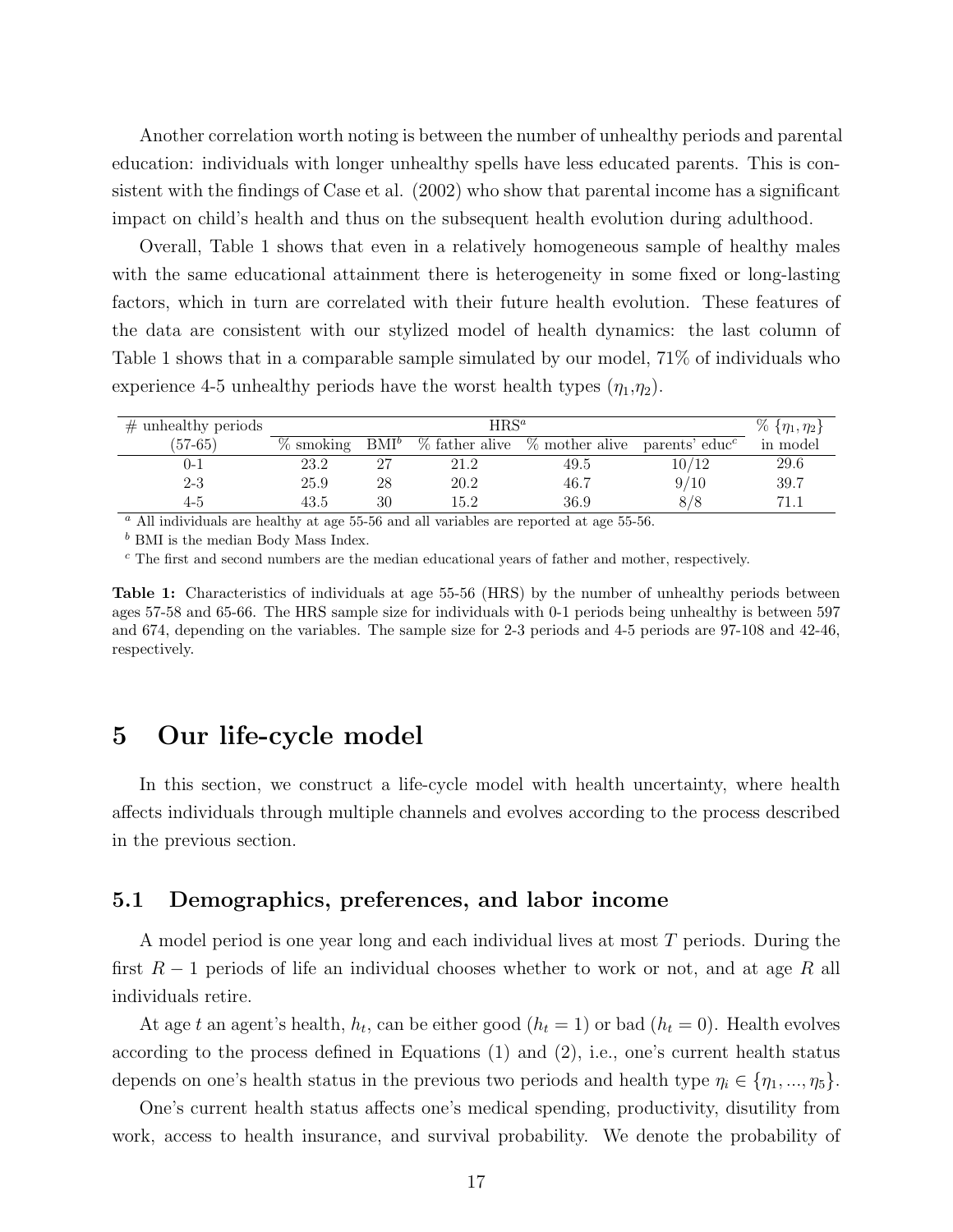surviving from period t to  $t + 1$  as  $\zeta_t^h$  (this probability is plotted in Figure 3).

The individual's discount factor is  $\beta_i$ . We assume the discount factor can take two values:  $\beta_i \in \{\beta_{low}, \beta_{high}\},$  where  $\beta_{low} < \beta_{high}$ . We allow for correlation between one's discount factor and health type; specifically, at age 20,  $0 \leq Pr(\beta_j|\eta_m) \leq 1$  where  $j \in \{low, high\}$  and  $m \in \{1, ..., 5\}.$ 

An individual is endowed with one unit of time that can be used for either leisure or work. Labor supply  $(l_t)$  is thus indivisible;  $l_t \in \{0, 1\}$ . Work implies a fixed utility cost  $\phi_W$ for healthy individuals and  $\phi_W + \phi_B$  for unhealthy ones. We assume that the preferences of individuals over consumption and leisure take the following form:<sup>20</sup>

$$
u(c_t, l_t, h_t) = \frac{(c/\overline{n}_t)^{1-\rho}}{1-\rho} - \phi_W \mathbf{1}_{\{l_t > 0\}} - \phi_B \mathbf{1}_{\{h_t = 0, l_t > 0\}} + \overline{b},
$$
\n(4)

where  $\mathbf{1}_{\{.\}}$  is an indicator function which is equal to one if its argument is true and zero otherwise,  $\rho$  is risk-aversion, and  $\bar{n}_t$  is an age-specific household size. The first three terms in Equation (4) are non-positive; we follow Hall and Jones (2007) by adding a positive term b to ensure that individuals always prefer being alive (and receiving positive utility flow) to being deceased (and receiving zero utility flow). Thus, individuals in our model value their life. This is important because otherwise individuals would welcome the higher mortality rate that comes from worsening health. We set  $\bar{b}$  so that the lowest possible utility flow in our model is equal to zero:

$$
\bar{b} = -\frac{\left(\bar{c}/\max(\bar{n}_t)\right)^{1-\rho}}{1-\rho},\tag{5}
$$

where  $\bar{c}$  is a minimum consumption guarantee that we explain in Section 5.3.

Individuals also have bequest motives and derive utility from leaving a bequest of size k as follows:

$$
\theta_{Beq} \frac{(k + k_{Beq})^{1-\rho}}{1-\rho},
$$

where  $\theta_{Beq}$  determines the strength of the bequest motive and  $k_{Beq}$  is a parameter shifter that determines to what extent bequests are a luxury good. In this approach we follow De Nardi (2004).

The earnings of individuals are equal to  $z_t^h l_t$ , where  $z_t^h$  is an idiosyncratic productivity

<sup>&</sup>lt;sup>20</sup> An alternative modeling strategy would be to allow the marginal utility of consumption to be higher in the unhealthy state. This can potentially increase the savings of the healthy and thus help to explain the wealth-health gradient. However, we find that the quantitative impact of this mechanism is small. We tried estimating an alternative model where the marginal utility of consumption in the unhealthy state is 30% higher than that in the healthy state. This modification does not affect our estimated parameters, including the correlation between  $\beta_i$  and  $\eta_i$ .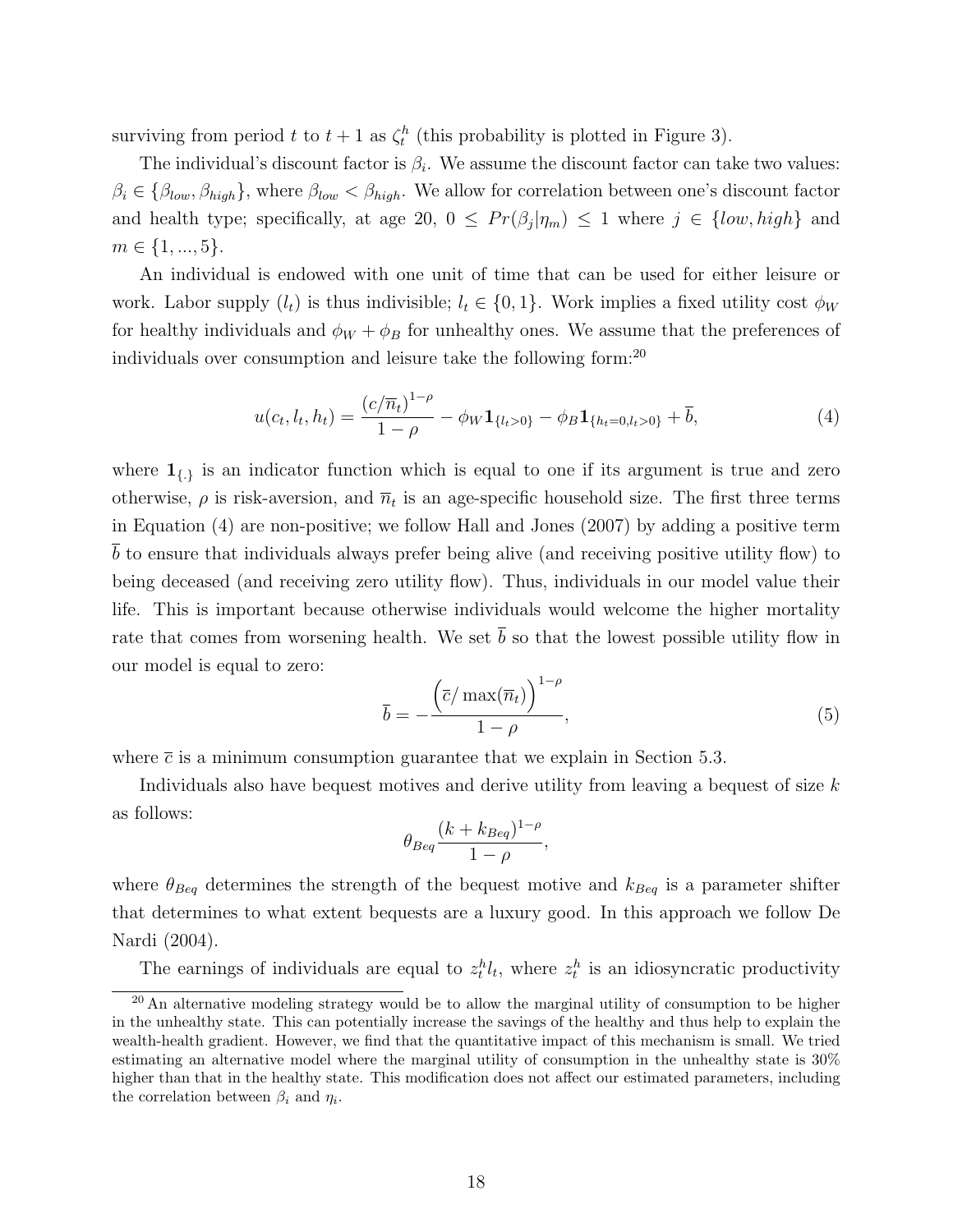component that takes the following form:

$$
z_t^h = \lambda_t^h \Upsilon_t. \tag{6}
$$

Here  $\lambda_t^h$  is a deterministic function of age and health, while  $\Upsilon_t$  is the stochastic shock that we specify in Section 6.1.5.

## 5.2 Medical expenditures and health insurance

During each period every agent receives a medical expenditure shock  $\left(x_t^h\right)$  which depends on age and health. We denote the distribution of medical shocks as  $\mathcal{G}_t(x_t^h|h_t)$ .

Every working-age individual can buy health insurance against medical shocks in the individual health insurance market. The price of health insurance in the individual market depends on one's age and health. We denote the individual market price as  $p_I(h_t, t)$ .

During every period a working-age individual receives an offer to buy employer-sponsored health insurance (ESHI) with probability  $Prob<sub>t</sub>$ , which depends on age (*t*), productivity  $(z_t^h)$ , and health  $(h_t)$ . The variable  $g_t^{h,z}$  $t^{h,z}$  characterizes the status of the offer:  $g_t^{h,z} = 1$  if an individual gets an offer, and  $g_t^{h,z} = 0$  otherwise. We assume that an employer who offers ESHI fully covers the premium, i.e., the employer contribution is  $100\%$ <sup>21</sup> All retired individuals are covered by public health insurance, Medicare. We denote the Medicare premium as  $P_{MCR}$ .

We index the insurance status of an individual by using  $i_H$ :  $i_H = 0$  corresponds to being uninsured,  $i_H = 1$  corresponds to individual insurance,  $i_H = 2$  corresponds to group (or ESHI) insurance, and  $i_H = 3$  corresponds to Medicare. All types of insurance only provide partial medical expenses coverage. We denote by  $\cos\left(x_t^h, i_H\right)$  the fraction of medical expenditures covered by insurance which is a function of the medical shock and insurance type. Note that  $cvg(x_t^h, 0) = 0$ .

### 5.3 Taxation and social transfers

All individuals pay an income tax  $\mathcal{T}(y_t)$  that consists of two parts: a progressive tax and a proportional tax. Taxable income  $y_t$  includes labor and capital income. Working households also pay payroll taxes, which include the Medicare tax  $(\tau_{MCR})$  and the Social Security tax  $(\tau_{ss})$ . The Social Security tax rate for earnings above  $\overline{y}_{ss}$  is zero. Consumption

<sup>&</sup>lt;sup>21</sup> On average, employers who offer ESHI contribute around  $80\%$  of the premium for single coverage and around 70% for family coverage (Kaiser Family Foundation, 2004); we abstract from workers's contribution for simplicity, this assumption does not affect our results but helps to lower the computational costs since individuals with an ESHI offer always buy insurance.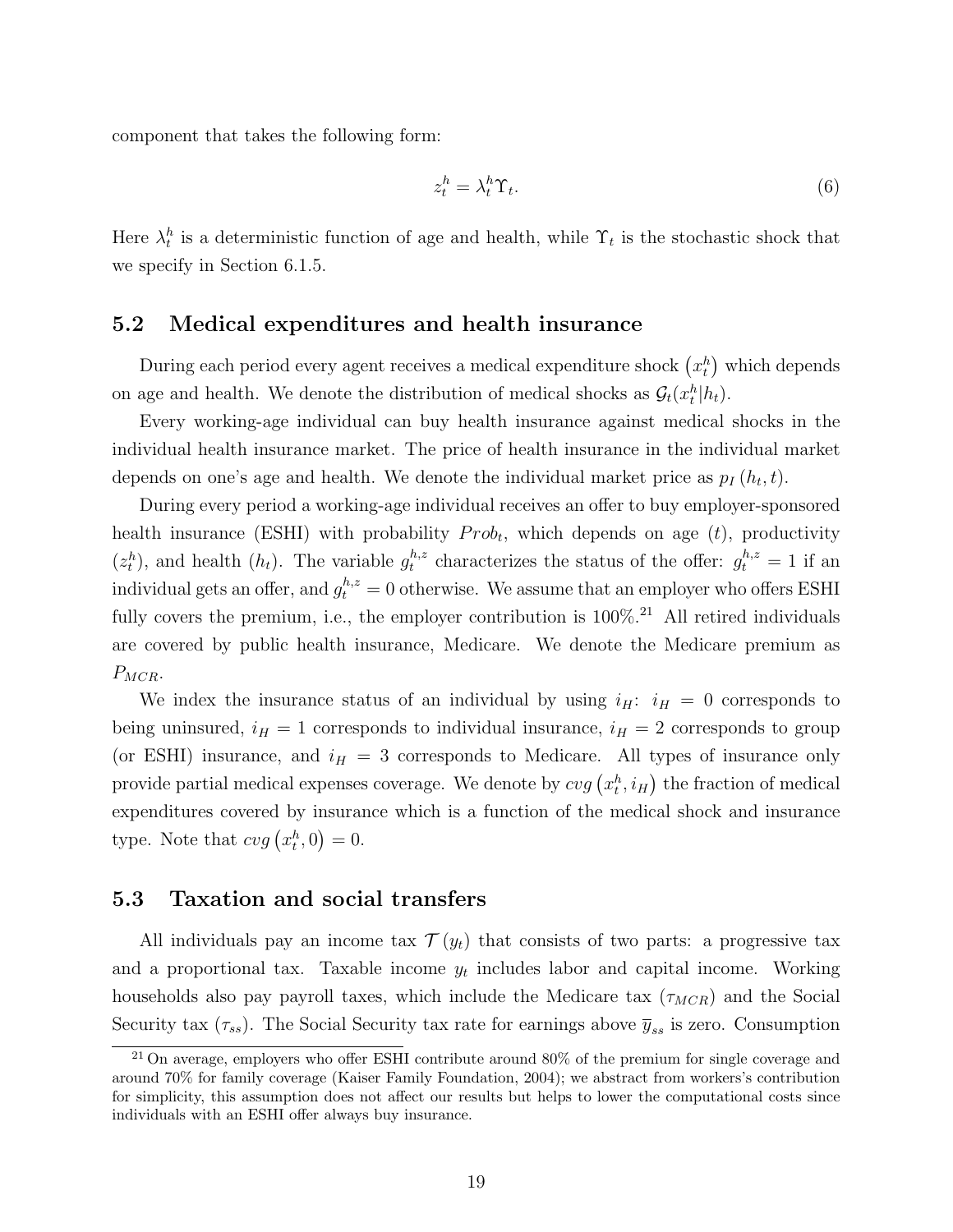is taxed at a proportional rate of  $\tau_c$ .

We also assume a public safety-net program,  $T_t^{SI}(\bar{c})$ . This program guarantees every household a minimum consumption level  $\bar{c}$ , which is a simple way to represent several means-tested programs in the U.S., such as Medicaid, food stamps, and Supplement Security Income. In addition, the consumption floor captures the existence of uncompensated care.<sup>22</sup>

Retired individuals receive Social Security benefits ss. In practice, these payments depend on an individual's history of earnings. To reduce computational costs, however, we allow ss to depend only on one's fixed productivity type, which is part of the stochastic component of productivity  $\Upsilon_t$  (see Section 6.1.5), and health type  $\eta_i$ . Since the labor supply decisions of individuals over the life-cycle are affected by fixed productivity and health types, this approach allows us to capture the resulting heterogeneity in pension benefits without introducing an additional state variable.

### 5.4 Timing of the model

The timing of the model is as follows. At the beginning of the period, individuals learn their productivity, health and ESHI offer status. Based on this information, an individual decides his labor supply  $(l_t)$  and insurance choice  $(i_H)$ . At the end of the period, the medical expenses shock  $(x_t^h)$  is realized. After paying the out-of-pocket medical expenses, an individual chooses his consumption  $(c_t)$  and savings for the next period  $(k_{t+1})$ . The problem of retired individuals is simpler; they only choose consumption and savings for the next period.

### 5.5 The optimization problem

**Working age individuals**  $(t < R)$ . At the beginning of each period, the state variables for an individual i are capital  $(k_t \in \mathbb{K} = R^+ \cup \{0\})$ , health status in the current and previous periods  $(h_t, h_{t-1} \in \mathbb{H} = \{0, 1\}),$  idiosyncratic labor productivity  $(z_t^h \in \mathbb{Z} = R^+)$ , ESHI offer status  $(g_t^{h,z} \in \mathbb{G} = \{0,1\}$ , age  $(t \in \mathbb{T} = \{1, 2, ..., R-1\})$ , health type  $(\eta_i \in \{\eta_1, ..., \eta_5\})$  and discount factor  $(\beta \in \{\beta_{low}, \beta_{high}\})$ .<sup>23</sup> We denote the vector of state variables as  $\mathbb{S}_t : \mathbb{S}_t \in$  $\mathbb{K} \times \mathbb{H} \times \mathbb{H} \times \mathbb{Z} \times \mathbb{G} \times \mathbb{T} \times \{\eta_1, ..., \eta_5\} \times \{\beta_{low}, \beta_{high}\}.$ 

 $\overline{^{22}$  In 2004, 85 percent of the uncompensated care was paid by the government.

 $23$  To make our expression less clustered, we omit the subscript i for all state variables. Also, to simplify the notation, we use  $z_t^h$  as the state variable for labor productivity even though  $z_t^h$  is composed of an AR(1) and fixed productivity component as will be discussed in Section 6.1.5.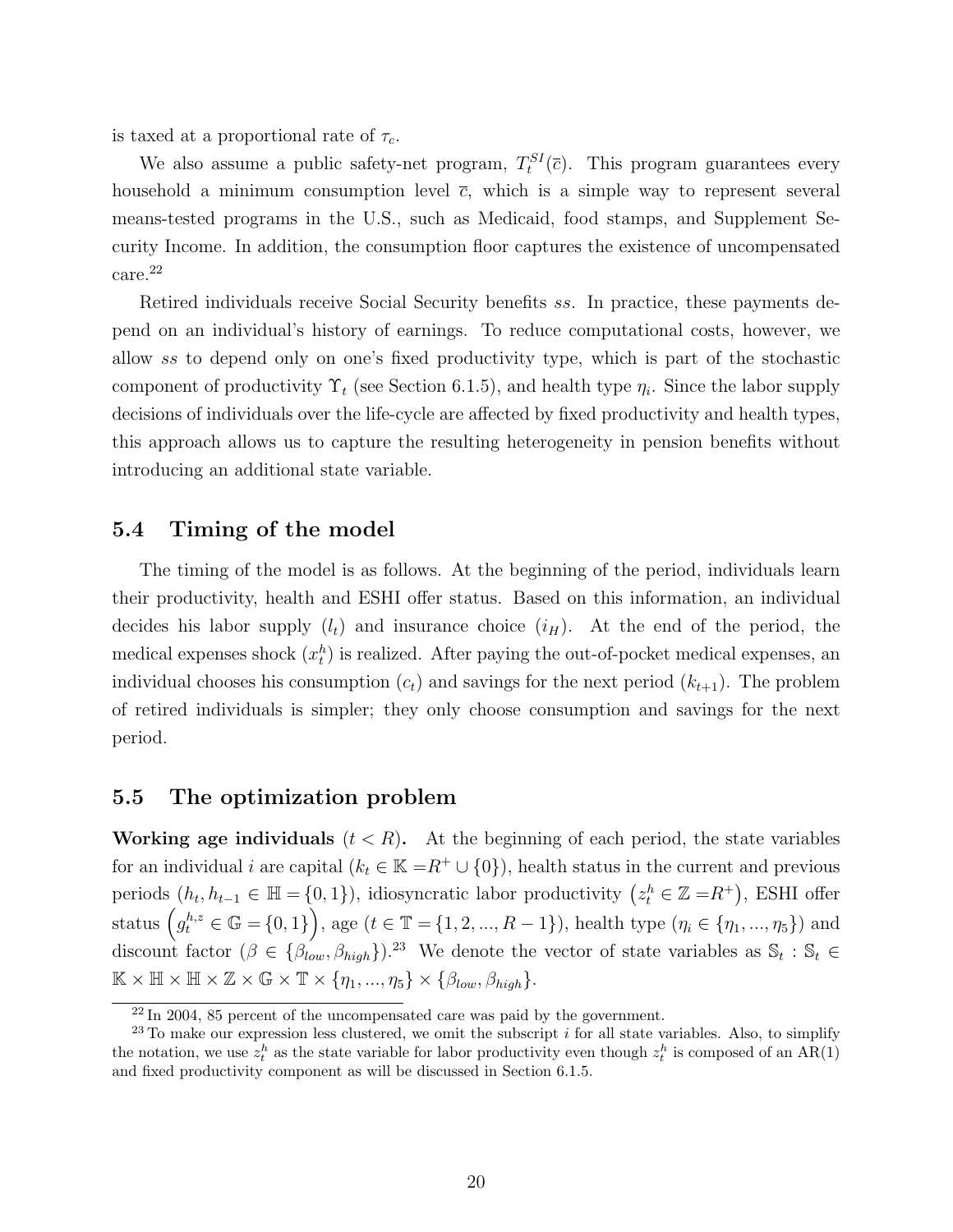The value function of a working age individual at the beginning of period  $t$  is:

$$
V_t^i\left(\mathbb{S}_t\right) = \max_{l_t, i_H} \sum_{x_t^h} \mathcal{G}_t(x_t^h|h_t) W_t^i(\mathbb{S}_t; l_t, i_H, x_t^h) \tag{7}
$$

where

$$
W_t^i(\mathbb{S}_t; l_t, i_H, x_t^h) = \max_{c_t, k_{t+1}} u(c_t, l_t, h_t) + \beta_i \left[ \zeta_t^h E_t \left( V_{t+1}^i (\mathbb{S}_{t+1}) \right) + \left( 1 - \zeta_t^h \right) \theta_{Beq} \frac{(k_{t+1} + k_{Beq})^{1-\rho}}{1-\rho} \right]
$$
\n(8)

subject to

$$
k_t (1+r) + z_t^h l_t - x_t^h (1 - cvg(x_t^h, i_H)) - P_t^h - Tax + T_t^{SI} (\bar{c}) = c_t + k_{t+1}
$$
 (9)

$$
P_t^h = \begin{cases} 0 & ; \text{ if } i_H \in \{0, 2\} \\ p_I(h_t, t) & ; \text{ if } i_H \in \{1\} \end{cases}
$$
 (10)

$$
T_t^{SI}(\overline{c}) = max\left(0, \overline{c} + Tax + P_t^h + x_t^h \left(1 - cvg(x_t^h, i_H)\right) - k_t(1+r) - z_t^h l_t\right)
$$

$$
Tax = \mathcal{T}(y_t) + \tau_{MCR} z_t^h l_t + \tau_{ss} \min\left(z_t^h l_t, \overline{y}_{ss}\right)
$$
(11)

$$
y_t = k_t r + z_t^h l_t \tag{12}
$$

 $W_t^i(\mathbb{S}_t; l_t, i_H, x_t^h)$  is the interim value function conditional on the labor supply and insurance choices after the medical shock is realized. The conditional expectation on the right-hand side of Equation (8) is over  $\left\{h_{t+1}, z_{t+1}^h, g_{t+1}^{h,z}\right\}$ . Equation (9) is the budget constraint; in this constraint  $P_t^h$  is the insurance premium, which is described in Equation (10). In Equation (11), the first term is the income tax and the last two terms are payroll taxes. Equation (12) describes taxable income.

We assume that an individual's insurance premium is based on his expected medical costs and administrative loads:

$$
p_I(h_t, t) = \xi^h EM_t(h_t, t) + \varphi^h. \tag{13}
$$

The term  $\xi^h$  is a proportional load, while  $\varphi^h$  is a fixed load. We allow the loads to depend on health to capture the fact that unhealthy individuals may face more frictions when purchasing insurance through the individual market, for example, through search costs or a larger probability of being denied coverage due to pre-existing conditions. The expected medical costs covered by insurance are determined as follows:

$$
EM_t(h_t, t) = \sum_{x_t^h} x_t^h c v g\left(x_t^h, 1\right) \mathcal{G}_t(x_t^h|h_t).
$$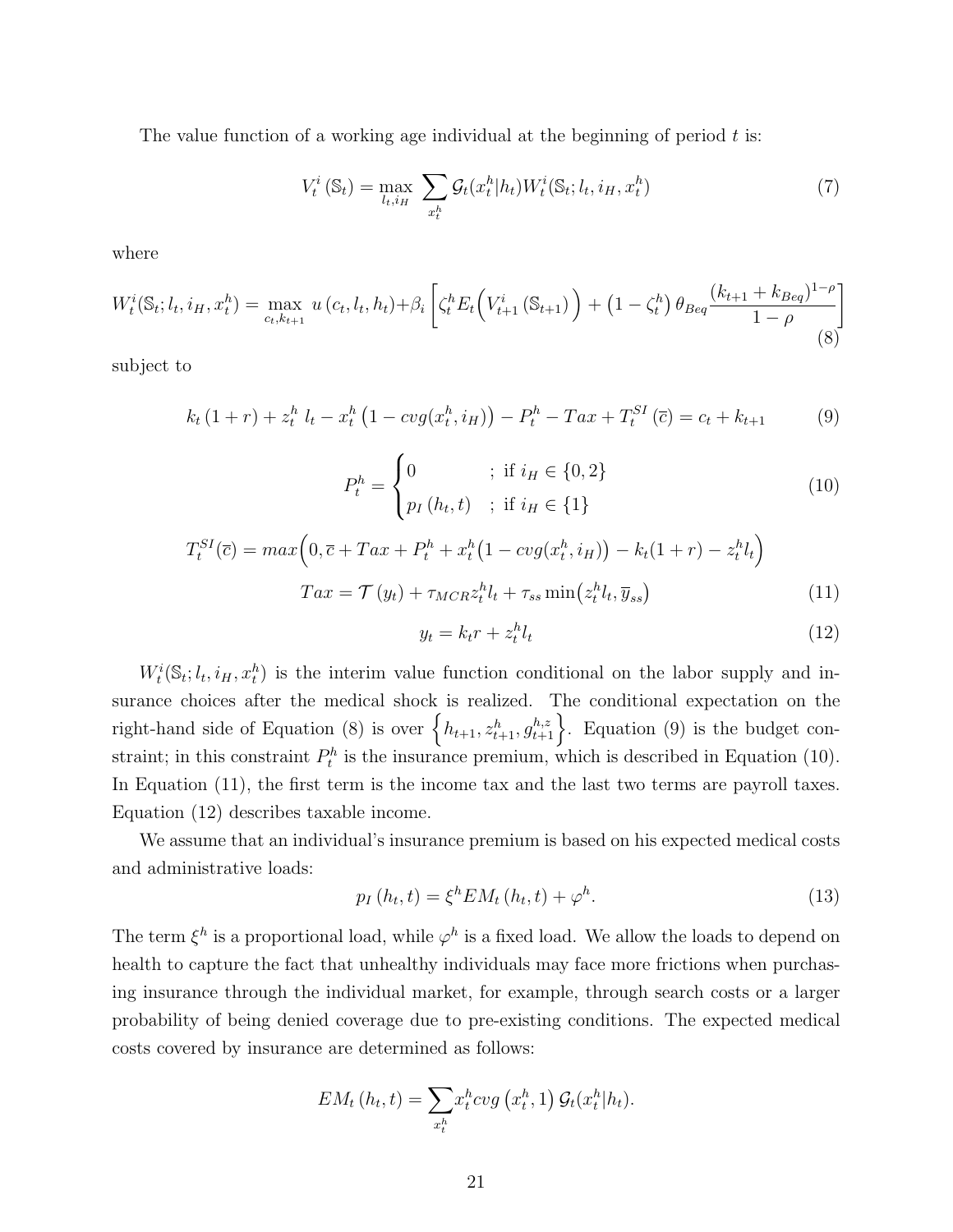**Retired individuals**  $(t \geq R)$ . The state variables for retired people are assets  $(k_t)$ , health in the current and previous periods  $(h_t, h_{t-1})$ , medical shock  $(x_t^h)$ , age  $(t \in \mathbb{T}^R = \{R, ..., T\})$ , health type  $(\eta_i)$ , and discount factor  $(\beta_i)^{24}$ . We denote the vector of state variables as  $\mathbb{S}_t^R$ :  $\mathbb{S}_t^R \in \mathbb{K} \times \mathbb{H} \times \mathbb{H} \times \mathbb{T}^R \times \{\eta_1, ..., \eta_5\} \times \{\beta_{low}, \beta_{high}\}.$ 

The value function of a retired household is:

$$
V_t^i\left(\mathbb{S}_t^R\right) = \sum_{x_t^h} \mathcal{G}_t(x_t^h|h_t) W_t^i(\mathbb{S}_t^R; x_t^h)
$$
\n(14)

where

$$
W_t^i(\mathbb{S}_t^R; x_t^h) = \max_{c_t, k_{t+1}} u(c_t, 0, h_t) + \beta_i \left[ \zeta_t^h E_t \left( V_{t+1}^i \left( \mathbb{S}_{t+1}^R \right) \right) + \left( 1 - \zeta_t^h \right) \theta_{Beq} \frac{(k_{t+1} + k_{Beq})^{1-\rho}}{1-\rho} \right] \tag{15}
$$

subject to

$$
k_t(1+r) + ss - x_t^h(1 - cvg(x_t^h, 3)) - P_{MCR} - \mathcal{T}(y_t) + T_t^{SI}(\bar{c}) = c_t + k_{t+1}
$$
 (16)

$$
T_t^{SI}(\overline{c}) = max(0, \overline{c} + \mathcal{T}(y_t) + P_{MCR} + x_t^h(1 - cvg(x_t^h, 3)) - k_t(1+r) - ss)
$$

$$
y_t = k_t r + ss
$$
(17)

 $W_t^i(\mathbb{S}_t^R; x_t^h)$  is the interim value function conditional on medical shock realization. The conditional expectation on the right-hand side of Equation (15) is over  $h_{t+1}$ . Equation (16) is the budget constraint.

## 6 Model parameters estimation

In this section, we explain our strategy to estimate the model parameters and exogenous shocks. The information related to earnings, labor supply, and wealth is taken from the PSID, while the information about medical expenses, health insurance coverage, and ESHI status is taken from the MEPS.<sup>25</sup>

We adopt a two-step estimation strategy. In the first step, we set parameters related to

 $^{24}$  As explained in Section 5.3, Social Security payments ss depend on the fixed productivity type; thus, fixed productivity is also part of the state variables for retired households. We omit it from the description of the optimization problem to simplify the notation.

<sup>&</sup>lt;sup>25</sup> A household unit in the MEPS includes all members who would be covered under a typical family health insurance plan. We use the sample of household heads where household heads are males with the highest earnings. The MEPS has five rounds of interviews over two years. In each round, individuals are asked to rank their health as excellent, very good, good, fair, or poor, similar to the PSID and HRS. We classify an individual as healthy in a certain year if his self-reported health falls in the first three categories for at least two rounds in that year.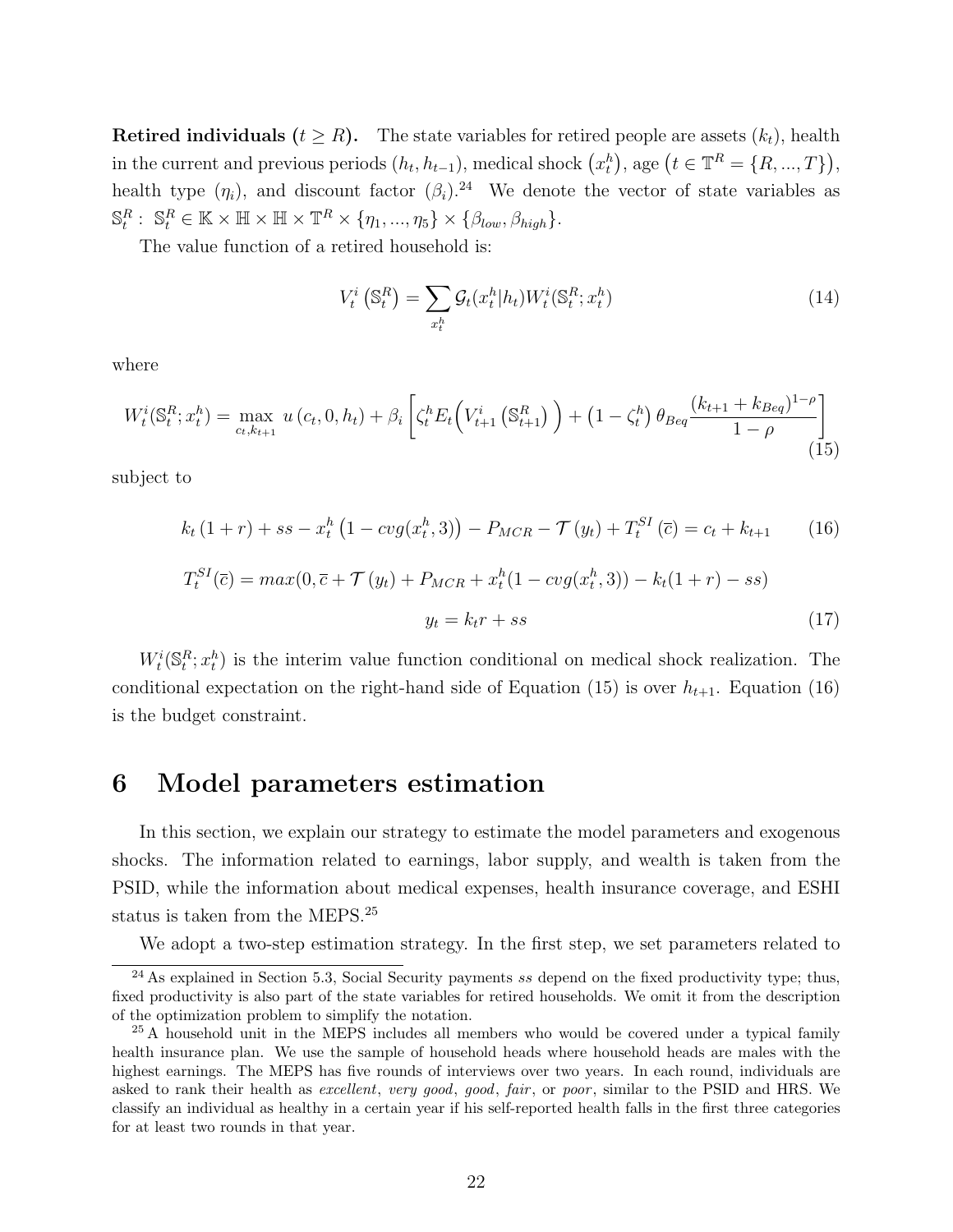demographics, taxes, social security benefits, and health insurance and estimate the shock processes directly from the data. In the second step, we estimate the remaining parameters using our structural model to match the targeted moments from the data.

## 6.1 First step estimation/calibration

In the following, we describe parameters and the shock processes set/estimated during the first step. The survival probability and health shock process are taken from Section 4.3.

#### 6.1.1 Demographics

An individual enters the model at the age of 20, retires at age 65 and lives at most until the age of 99. The age-dependent family size  $\overline{n}_t$  is the average family size from the PSID. The average family size is 1.8 at age 20 and gradually increases to its largest size (3.2) at age 38. At retirement, the average family size is 2.1. We set the risk aversion  $\rho$  to 3, which is within the range of 1 to 5 commonly used in macro and structural life-cycle models.

#### 6.1.2 Taxes and social security benefits

In specifying the tax function  $\mathcal{T}(y)$  we use a combination of the nonlinear functional form formulated by Gouveia and Strauss (1994), and a linear income tax  $\tau_y$ :

$$
\mathcal{T}(y) = a_{\tau 0} \left[ y - (y^{-a_{\tau 1}} + a_{\tau 2})^{-1/a_{\tau 1}} \right] + \tau_y y.
$$

The first term captures the progressive income tax; in this functional form,  $a_{\tau0}$  controls the marginal tax rate faced by the highest income group,  $a_{\tau1}$  determines the curvature of marginal taxes, and  $a_{\tau2}$  is a scaling parameter. Following Gouveia and Strauss (1994) we set  $a_{\tau0}$  and  $a_{\tau1}$  to 0.258 and 0.768, respectively. The parameters  $a_{\tau2}$  and  $\tau_y$  are set to 0.6160 and 0.066 percent, respectively, following Pashchenko and Porapakkarm (2017). The Medicare, Social Security and consumption tax rates were set to 2.9 percent, 12.4 percent and 5.67 percent, respectively. Using the social security rule in 1996, the maximum taxable income for Social Security  $(\overline{y}_{ss})$  is set to \$62,700.

For retired individuals, Social Security pension payments ss are calculated as follows. We first group individuals based on their health types and fixed productivity defined in Section 6.1.5. For each group we compute the average labor income over the 35 highest-earning years and then apply the Social Security benefit formula of 1996.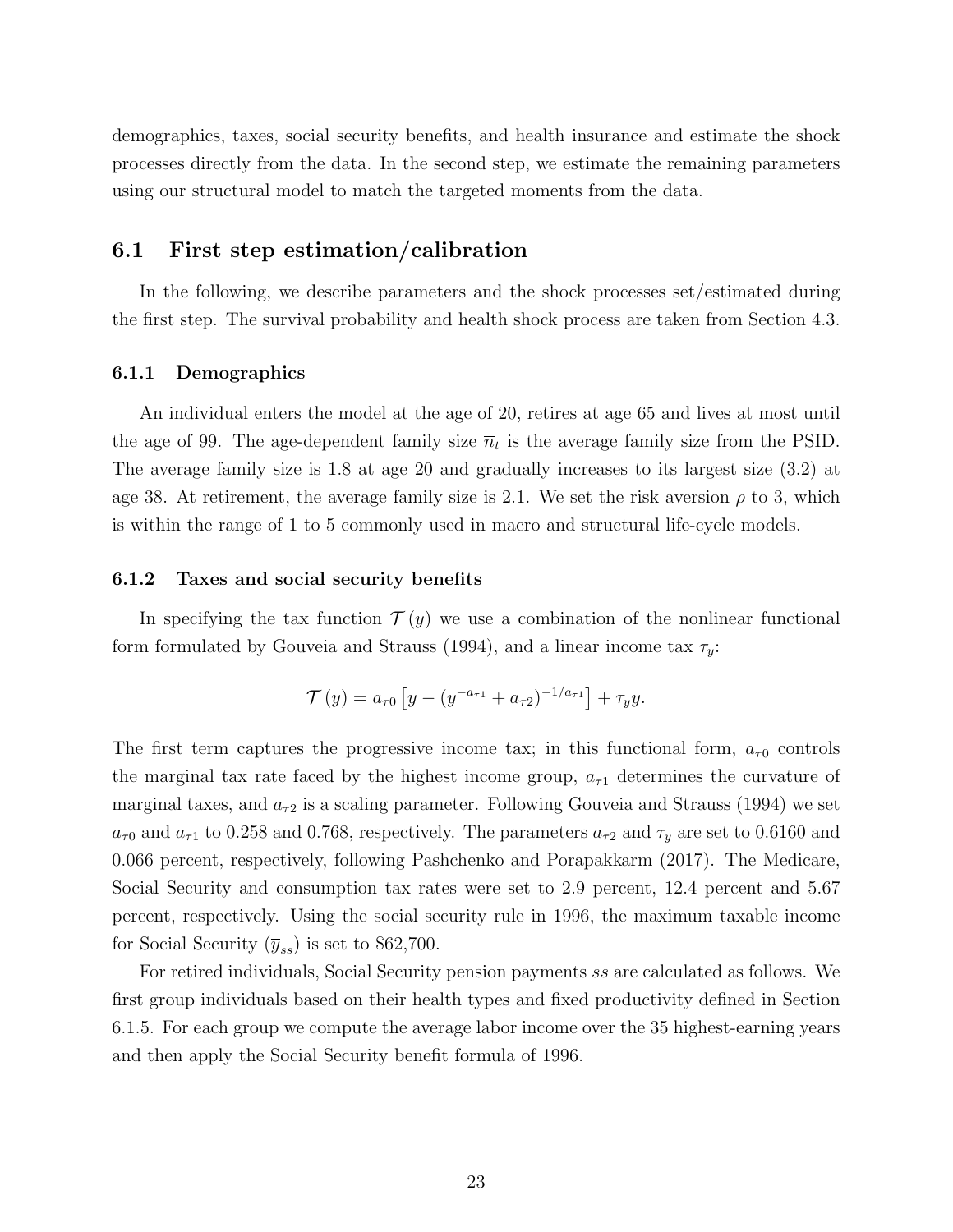#### 6.1.3 The medical expenses shock

The medical costs in our model correspond to total paid medical expenditures in the MEPS dataset. The medical expense shock is approximated by a 3-state discrete healthand age-dependent stochastic process. For each age and health status, these three states correspond to the average medical expenses of three groups: those with medical expenses below the  $50^{th}$ ,  $50^{th}$ -97<sup>th</sup>, and above the 97<sup>th</sup> percentiles, respectively.<sup>26</sup> More details on the estimation of our medical shock process are provided in Appendix A.

#### 6.1.4 Health insurance and ESHI offer probability

We define a person as having employer-based insurance in the MEPS if he reports having ESHI for at least eight months of the year. The same criterion is used when defining a person as having individual insurance.<sup>27</sup> Due to the small sample size of those with individual insurance, we assume that ESHI and individual insurance provide the same coverage;  $\cos(x_t^h, 1) = \cos(x_t^h, 2)$ . We combine information on individuals insured by ESHI and individual insurance to estimate the fraction of medical expenses covered by these insurance policies. We report these estimates in Appendix A. For retired households, we set  $cvg\left(x_{t}^{h},3\right)$ to 0.5 following Attanasio et al. (2011).

We assume that individuals receive an ESHI offer with probability  $Prob<sub>i</sub>$ , which is estimated from the following logit regression:<sup>28</sup>

$$
logit (ESHI_{it}) = \sum_{h_{it}=0,1} \left( a_{E0}^h + a_{E1}^h \log \widehat{inc}_{it} + a_{E2}^h \left( \log \widehat{inc}_{it} \right)^2 + a_{E3}^h \left( \log \widehat{inc}_{it} \right)^3 + a_{E4}^h ESHI_{it-1} \right). (18)
$$

 $ESHI_{it}$  is one if individual i is insured through ESHI, otherwise it is zero;  $\widehat{inc}_{it}$  is labor income normalized by the average income of the same year and  $ESHI_{it-1}$  is ESHI status in the previous year. We include income in the regression to capture the positive relationship between labor income and ESHI coverage as observed in the data. In the MEPS, unhealthy

<sup>&</sup>lt;sup>26</sup> The MEPS tends to underestimate aggregate medical expenditures (Pashchenko and Porapakkarm, 2016b). To bring aggregate medical expenses computed from the MEPS in line with the corresponding statistics in the National Health Expenditure Account (NHEA), the estimated medical expenses were multiplied by 1.60 for people younger than 65 years old and by 1.90 for people 65 or older. These numbers correspond to the ratio of aggregate medical spending in the NHEA divided by aggregate medical spending in the MEPS for people younger and older than 65 years old, respectively, averaged over the years 2002, 2004, 2006, 2008, and 2010 (the years when the NHEA provides the aggregate statistics by age).

<sup>&</sup>lt;sup>27</sup> If a person reports having both ESHI and individual insurance in one year and each coverage lasts for eight months or less but the total duration of coverage lasts for more than eight months, we classify this person as individually insured.

 $28$  We use only individuals who earn more than \$2,470 per year in base year dollars. Note that we use the ESHI status as opposed to ESHI offer status in our logit regression. Since everyone in our model always buys employer-based insurance if offered, there is no difference between being insured through ESHI and receiving an ESHI offer in our model. In the MEPS, 95% of individuals who receive an ESHI offer take it.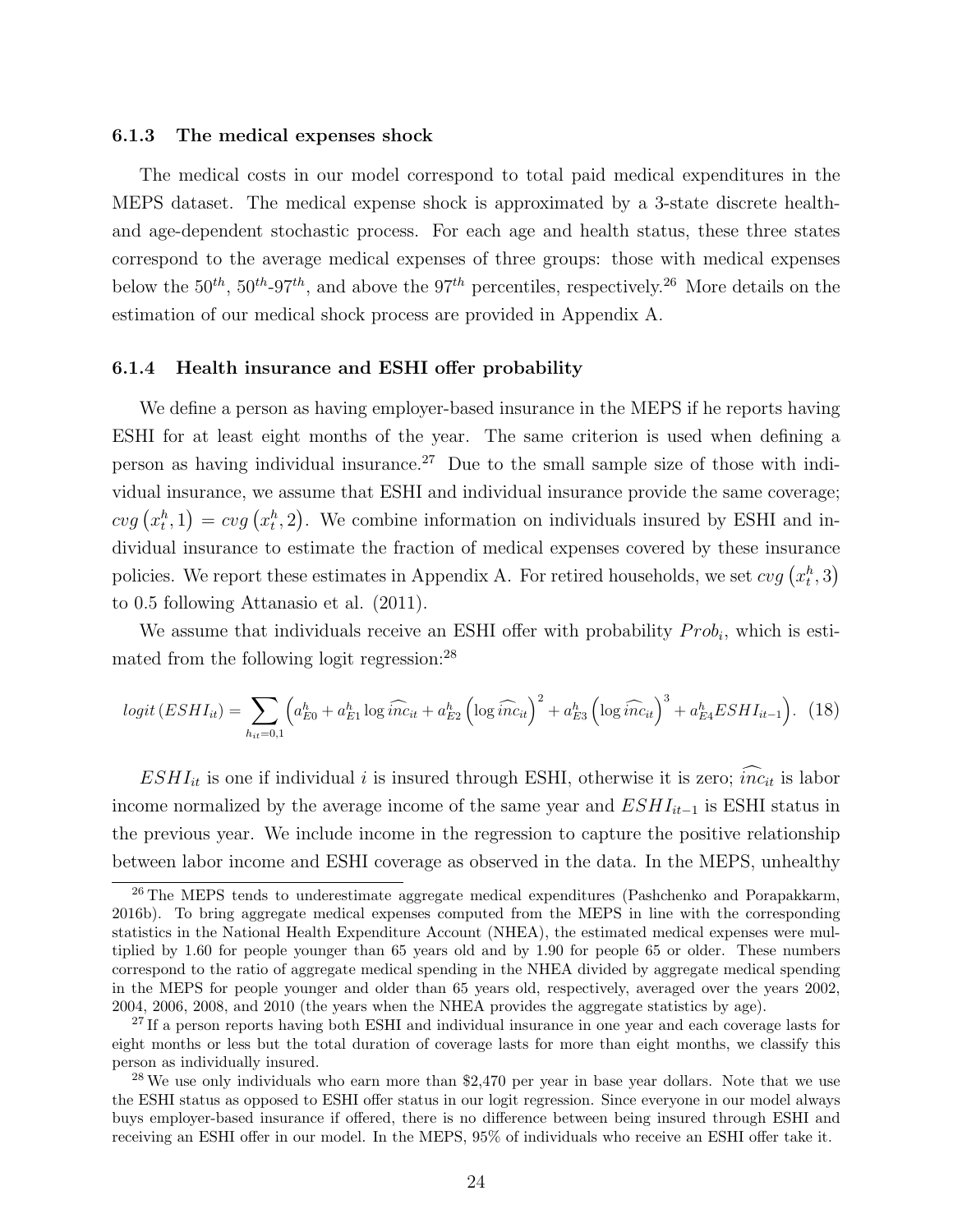individuals have a noticeably lower ESHI coverage even after controlling for labor income. To capture this we allow the ESHI offer probability to be different between the healthy and unhealthy. For the initial distribution at age 20, we run a separate logit regression among individuals aged 19-22 without including  $ESHI_{it-1}$  in the regression specification.

For insurance policies we use the estimates from Pashchenko and Porapakkarm (2017) and set the fixed load  $\varphi^h$  at zero for the healthy and \$790 for the unhealthy. The proportional load  $\xi^h$  is 1.079 for the healthy and 1.135 for the unhealthy.

#### 6.1.5 The labor productivity shock

We specify labor productivity in our model as follows:

$$
z_t^h = \lambda_t^h \Upsilon_t = \lambda_t^h \exp(y_t) \exp(\gamma), \qquad (19)
$$

$$
y_t = \rho_y y_{t-1} + \varepsilon_t; \quad \varepsilon_t \sim N(0, \sigma_\varepsilon^2), \tag{20}
$$

$$
\gamma \quad \sim \quad N(0, \sigma_\gamma^2),
$$

where  $\lambda_t^h$  is a deterministic component that depends on age and health. The idiosyncratic component  $\Upsilon_t$  consists of a persistent shock  $y_t$  and fixed productivity  $\gamma$ .

We use the PSID to estimate the parameters determining the evolution of  $z_t^h$ . First we compute labor income, defined as earnings plus income from business (converted into 1996 dollars). Given that an individual in our model makes a discrete labor supply choice, we define a worker as a person younger than 65 who earns at least \$2,470 per year in base year dollars (this corresponds to working at least 10 hours per week and earning a minimum wage of \$4.75 per hour). The crossed marks in Figure 7 show the fraction of workers (left panel) and the average labor income conditional on working (right panel) by health status from the PSID. Unhealthy individuals work much less and, conditional on working, earn significantly less than healthy individuals; this is true for all age groups.

Because the fraction of unhealthy workers is significantly below 100%, average income conditional on working could be a biased estimate of  $\lambda_t^{h=B}$  if there is selection into employment. To account for the potential selection problem, we estimate the parameters of  $\lambda_t^h$ inside the model in the second step.<sup>29</sup>

We estimate the stochastic component  $\Upsilon_t$  in the first step using the sample of working individuals.<sup>30</sup> We have 1,036 working individuals and 10,778 individual-year observations.

<sup>&</sup>lt;sup>29</sup> An alternative method is to apply the two-step Heckman estimation directly to the data. However, this approach requires a valid variable serving as an exclusion restriction. Though more computationally costly, our strategy ensures that the model reproduces the income-health gradient in the data (Figure 7 and Table 5), which is important for evaluating the cost of bad health through the labor market channel.

<sup>&</sup>lt;sup>30</sup> Note that the parameters in Equation (20) are assumed to be independent of health status and age.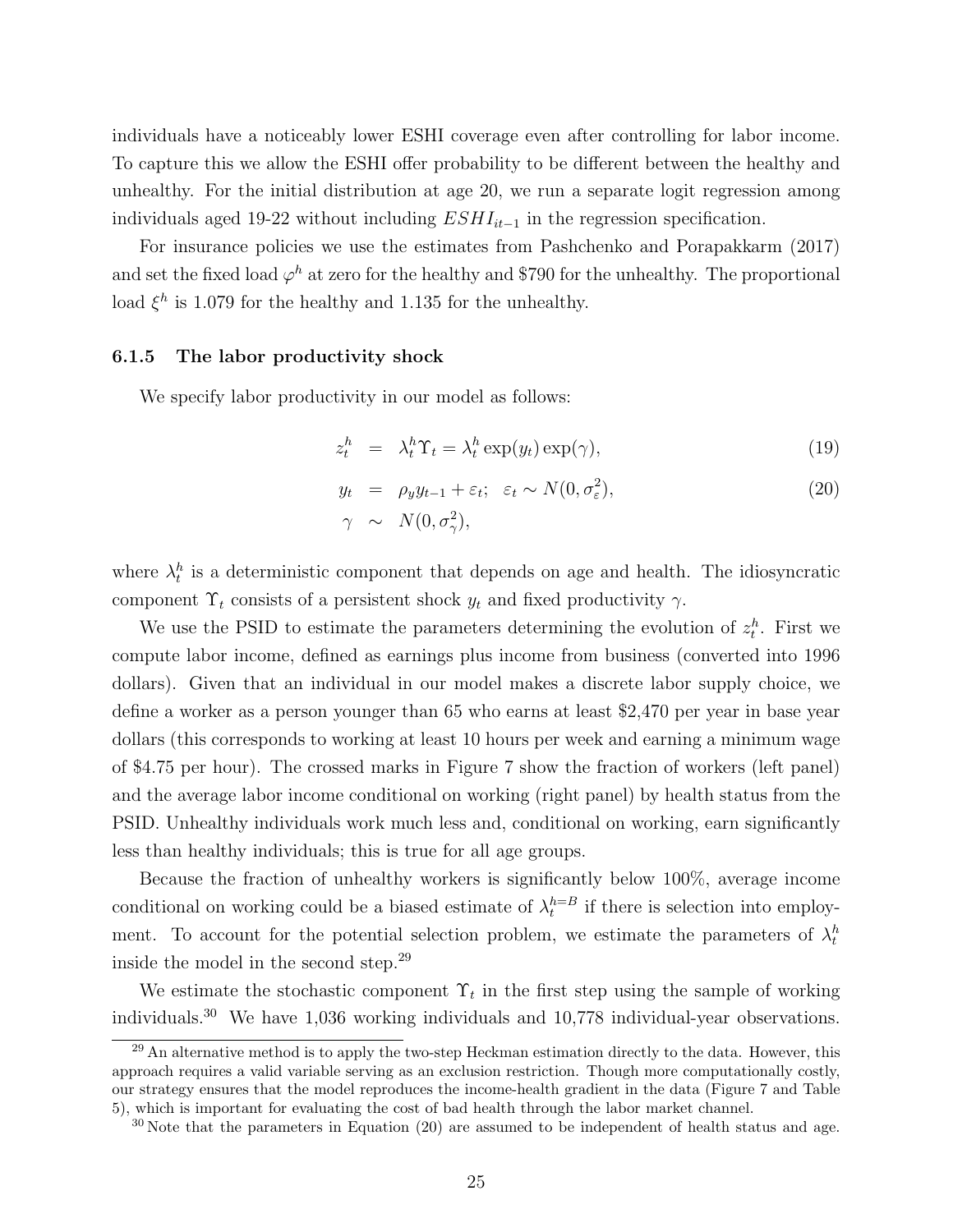

Figure 7: Employment by health (left panel) and average labor income among workers by health (right panel): The crossed marks are from the PSID while the dashed lines in the right panel are the corresponding approximations using a third degree polynomials of age. The solid lines are from our model.

Our estimation strategy closely follows that of French (2005). First, we run the following fixed effect regression:

$$
log(inc_{it}) = \sum_{h_{it}=0,1} (b_{I1}^h age_{it} + b_{I2}^h age_{it}^2) + \sum_{t=1984}^{1997} b_{It}D_t + \gamma_i + u_{it},
$$

where  $inc_{it}$  is labor income and  $D_t$  is a set of year dummy variables. By construction, the residual  $u_{it}$  is orthogonal to health and age. Thus, it is the empirical counterpart of the AR(1) component in Equation (20).

Next, we construct the empirical autocovariance matrix using the residuals  $(\gamma_i+u_{it})$ . We estimate the parameters of the productivity shock by minimizing the distance between the empirical autocovariance matrix and the corresponding matrix implied by Equation  $(20)^{31}$ Our resulting estimates are as follows:  $\rho_y = 0.9275$ ,  $\sigma_{\varepsilon}^2 = 0.021$ , and  $\sigma_{\gamma}^2 = 0.042$ , which are within the range of values estimated in the literature. In our computation we discretize the shock processes using nine grids for  $y_t$  and three grids for  $\gamma$ . Our grid for  $y_t$  expands with age to capture the observed cross-sectional variance that increases by age. We adopt the method in Floden (2008) for our discretization since it performs well for highly persistent processes, such as our AR(1) process.

Since most workers are healthy and over 90% of healthy people work, we are less concerned about the selection problem when estimating the parameters of  $\Upsilon_t$  directly from the data. An alternative approach is to use only the sample of healthy workers younger than 50, but this would reduce our sample size.

<sup>&</sup>lt;sup>31</sup> This is a standard procedure commonly used in the literature. See for example, Storesletten et al., (2004) and French (2005).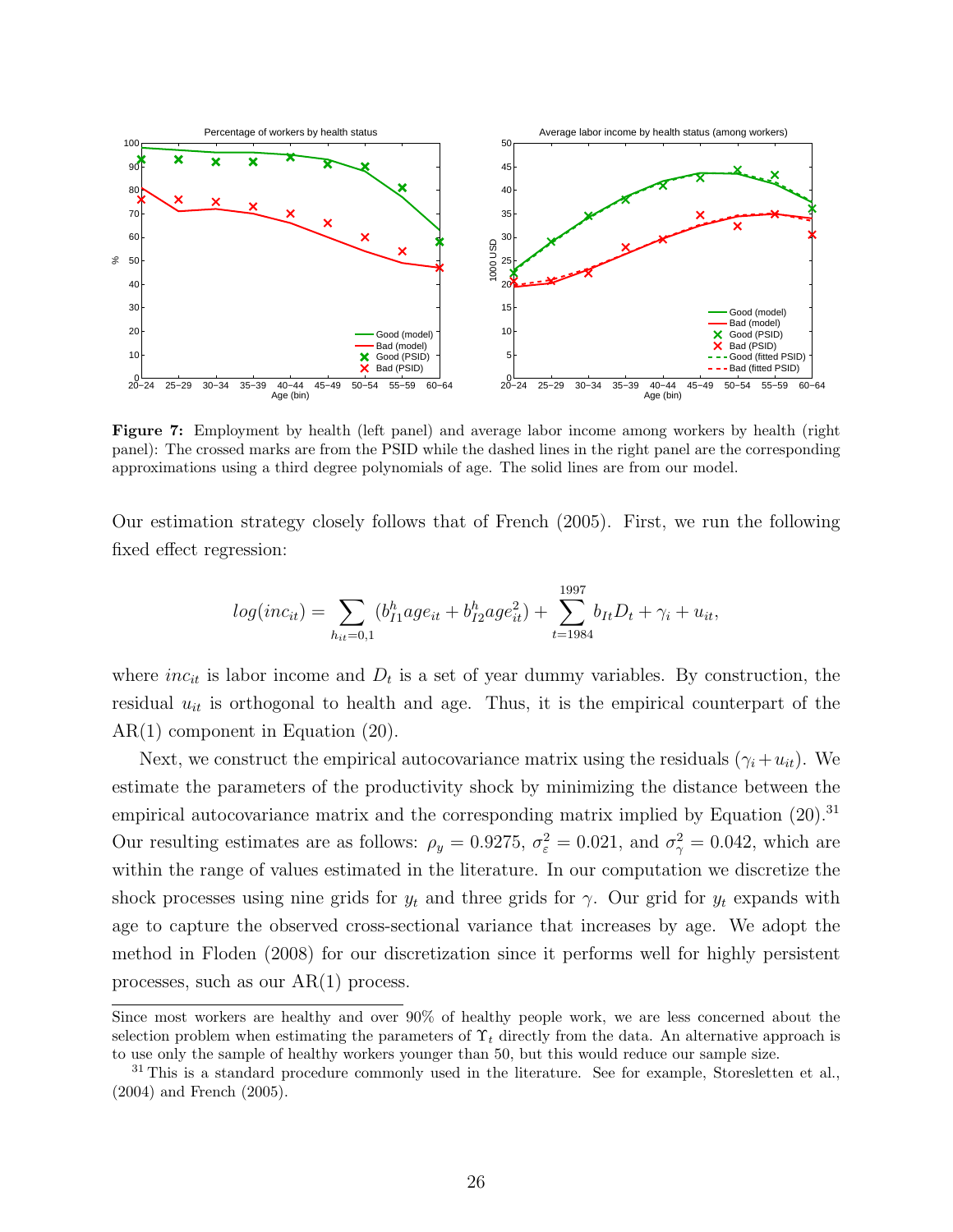#### 6.2 Second step estimation

Given the parameters and the shock processes from the first step, we implement the Method of Simulated Moments (MSM) to estimate the remaining parameters in our model, i.e., we minimize the distance between the targeted and simulated moments. Below we describe the two sets of moments that we explicitly target.

First set of moments. To capture the effects of health through the labor market channel and to replicate the income-health gradient, we target the fraction of workers and the average labor income conditional on working among the healthy and unhealthy for each age-group (Figure 7).<sup>32</sup> These moments are used to pin down the disutility from work  $\{\phi_W,$  $\phi_B$ } and the health-dependent productivity profile  $\lambda_t^h$ .

Second set of moments. The lifetime costs of bad health depend on how well individuals are insured against labor income and medical expense risks. Because saving is an important instrument to insure against these risks, it is important that our model can reproduce the wealth distribution by health status. To capture the wealth-health gradient, we target the  $25^{th}$ ,  $50^{th}$ , and  $75^{th}$  percentiles of wealth, conditional on health status by age, between the ages of 30 and 85 (dashed lines in Figure 8). We discard the wealth moments below age 30 because we assume that individuals enter the model with zero assets. These moments are informative about the preference parameters  $\{\beta_{low/high}, Pr(\beta_{low}|\eta_i), \theta_{Beq}, k_{Beq}\}\$ and the consumption floor  $\bar{c}$ .

To construct our targeted wealth profiles, we use net worth from the PSID (1994, 1999- 2013).<sup>33</sup> Because net worth is measured at the household level and our model abstracts from heterogeneity in family size, we adjust observed wealth by family size as follows:

$$
wealth_{it} = \sum_{h=0,1} \left( d_{age}^h D_{it}^{age} + d_1^h n_{it} + d_2^h n_{it}^2 \right) + \sum_{t=1994}^{2013} d_t D_t + res_{it}, \tag{21}
$$

where wealth<sub>it</sub> is net worth,  $D_{it}^{age}$  and  $D_t$  are age and year dummy variables, and  $n_{it}$  is the number of individuals in a family unit. Given the estimated coefficients and the residuals res<sub>it</sub>, we replace  $n_{it}$  in the above equation with the average family size at each age,  $\overline{n}_{age}$ , to get our measure of net worth.<sup>34</sup> Then we construct the targeted  $25^{th}$ ,  $50^{th}$ , and  $75^{th}$ 

 $32 \text{ In our estimation, we smooth the targeted average labor income profile conditional on working by the$ fitted third degree polynomials of age (dashed lines in the left panel of Figure 7).

<sup>33</sup> Specifically, net worth is derived from the value of business/farm, checking/saving accounts, real estate, stock, vehicles, other assets, annuity/IRA accounts, and home equity net of the value of mortgages/debts. We convert it to 1996 dollars using the CPI.

<sup>&</sup>lt;sup>34</sup> Specifically, we compute  $\Sigma$  $h=0,1$  $\left(\hat{d}_{age}^{h}D_{it}^{age}+\hat{d}_{1}^{h}\overline{n}_{age}+\hat{d}_{2}^{h}\overline{n}_{age}^{2}\right)+\hat{d}_{1999}+\hat{res}_{it}$ , where  $\hat{d}^{h}$  and  $\hat{res}_{it}$  are the estimated coefficients and the residuals from Equation (21). By construction, we remove the variation in net worth due to the variation in family size that is orthogonal to health status and age. We choose  $d_{1999}$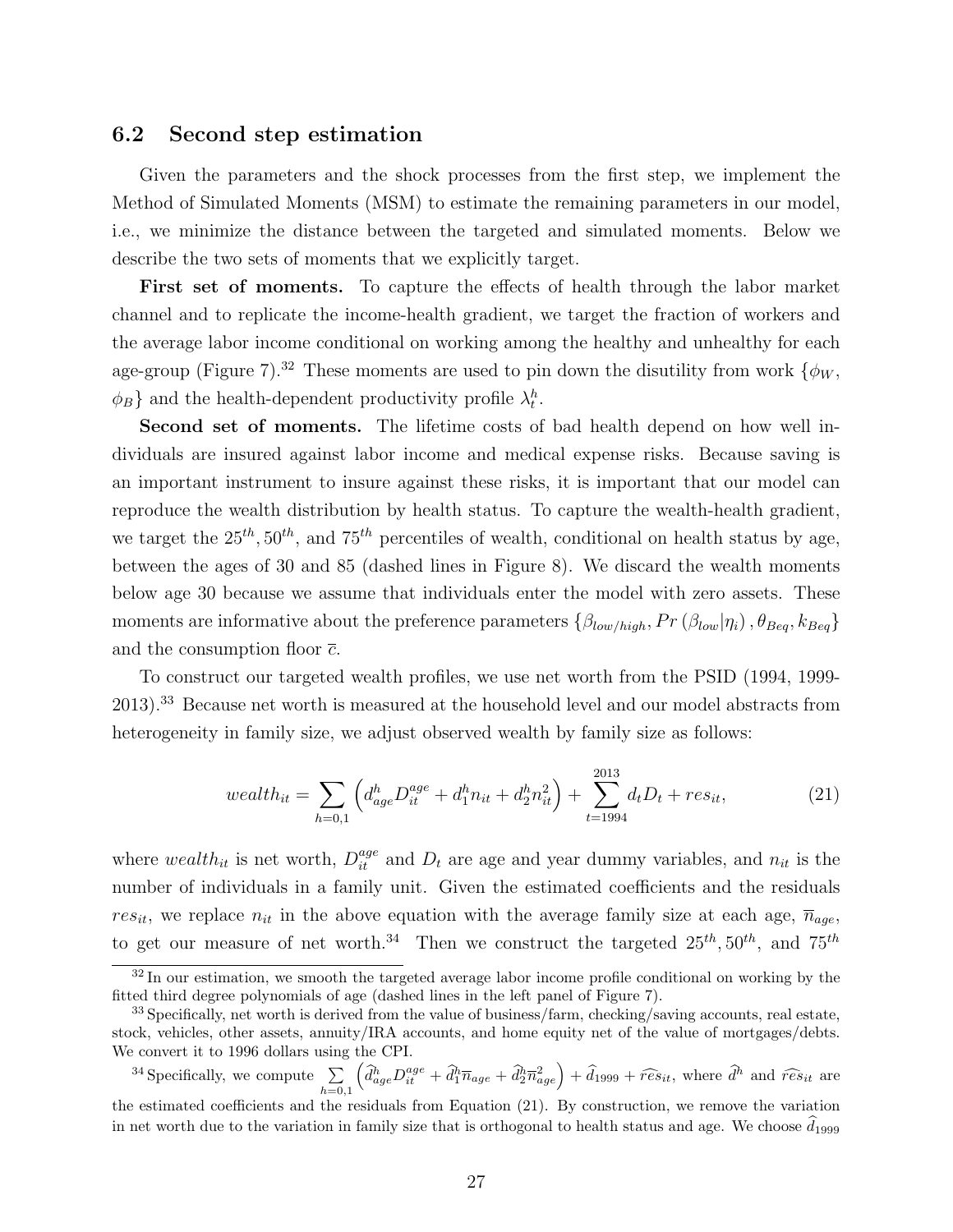percentiles of wealth distribution by health status and report them as dashed lines in the left panels of Figure 8. As a comparison, we also apply the same method to net worth in the HRS (1994-2012) and plot the results as crossed marks in the left panels of Figure 8.



Figure 8: Wealth profiles by health status (left) and wealth gradient (right): data vs model. because it is the closest year to our base year.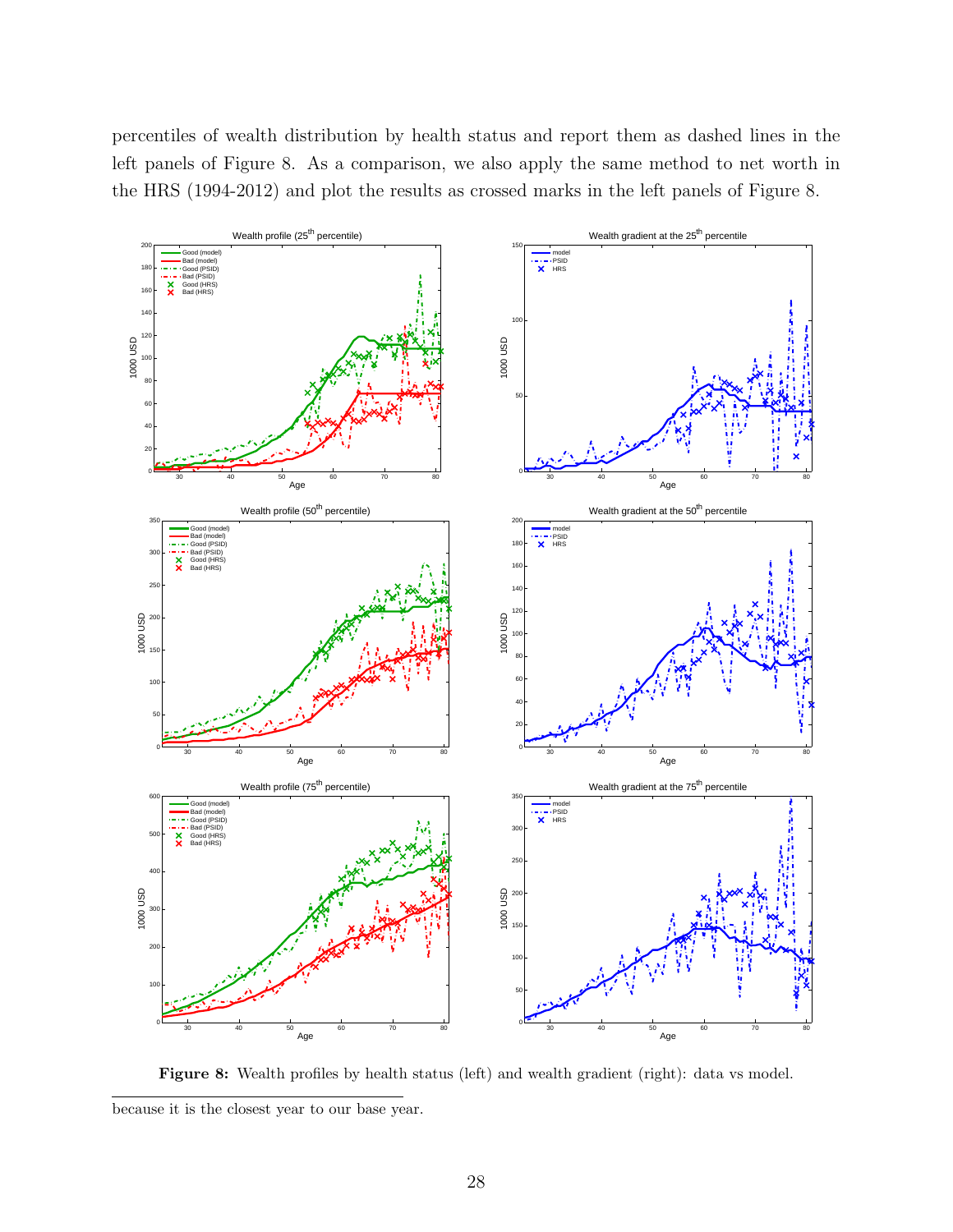The wealth profiles from the two datasets are remarkably similar. Figure 8 displays the wealth-health gradient typically documented in the literature: the right-hand-side panels of the figure emphasize this gradient by plotting the gap in wealth between the healthy and unhealthy. This gap starts at relatively young ages and widens until retirement age. This feature of the data suggests that it is important to model the entire life-cycle to understand the costs of bad health.

#### 6.2.1 The estimation algorithm

In our model there are two key mechanisms generating a gap in accumulated wealth between the healthy and unhealthy. First, due to the high out-of-pocket medical expenses and low earnings, unhealthy individuals have limited resources to save. Second, a larger fraction of the unhealthy have a lower discount factor  $(\beta_{low})$  and thus choose to save less. The basic idea in our estimation strategy is to sequentially isolate these two mechanisms. First, we ensure that the resources available to the unhealthy in our model are comparable to those in the data by capturing the important differences in labor market outcomes in Figure 7. Second, our algorithm adjusts the composition of individuals with  $\beta_{low}$  among the healthy and unhealthy until our model replicates the wealth-health gradient in Figure 8.

To implement our sequential estimation strategy, we divide our search algorithm into two nested loops.<sup>35</sup> The parameters to be estimated are divided into two sets:  $\boldsymbol{\theta_1} = \{\phi^W,$  $\{\phi^B, \lambda_t^h\}$  and  $\boldsymbol{\theta_2} = \{\beta_{low/high}, Pr(\beta_{low}|\eta_i), \theta_{Beq}, k_{Beq}, \bar{c}\}\$ .  $\boldsymbol{\theta_1}$  is the set of parameters directly affecting the labor market outcomes (first set of moments) while  $\theta_2$  is the set of parameters closely linked to the wealth profiles (second set of moments). In the outer loop, we use the simplex method to find  $\theta_2$  that minimizes the difference between the vector of the targeted and simulated second set of moments  $(\mathcal{M}_2^D$  and  $\mathcal{M}_2^S$ , respectively). In the inner loop, for a given set of  $\theta_2$ , we search for the  $\theta_1$  that minimizes the distance between the targeted and simulated first set of moments  $(\mathcal{M}_1^D$  and  $\mathcal{M}_1^S$ , respectively).

Formally, our algorithm solves the following problem:

$$
\min_{\theta_2} \left( \mathcal{M}_2^D - \mathcal{M}_2^S \left( \theta_1^*, \theta_2 \right) \right)' \left( \mathcal{M}_2^D - \mathcal{M}_2^S \left( \theta_1^*, \theta_2 \right) \right) \tag{22}
$$

subject to

$$
\boldsymbol{\theta}_{1}^{*} = \underset{\boldsymbol{\theta}_{1}}{\operatorname{argmin}} \, \left\| \mathcal{M}_{1}^{D} - \mathcal{M}_{1}^{S} \left( \boldsymbol{\theta}_{1}, \boldsymbol{\theta}_{2} \right) \right\|_{\infty},\tag{23}
$$

and 
$$
\|\mathcal{M}_1^D - \mathcal{M}_1^S(\boldsymbol{\theta}_1^*, \boldsymbol{\theta}_2)\|_{\infty} \leq tol. \tag{24}
$$

<sup>&</sup>lt;sup>35</sup> Similar strategies are also implemented in French (2005), Kaplan (2012), and Pashchenko and Porapakkarm (2013, 2017).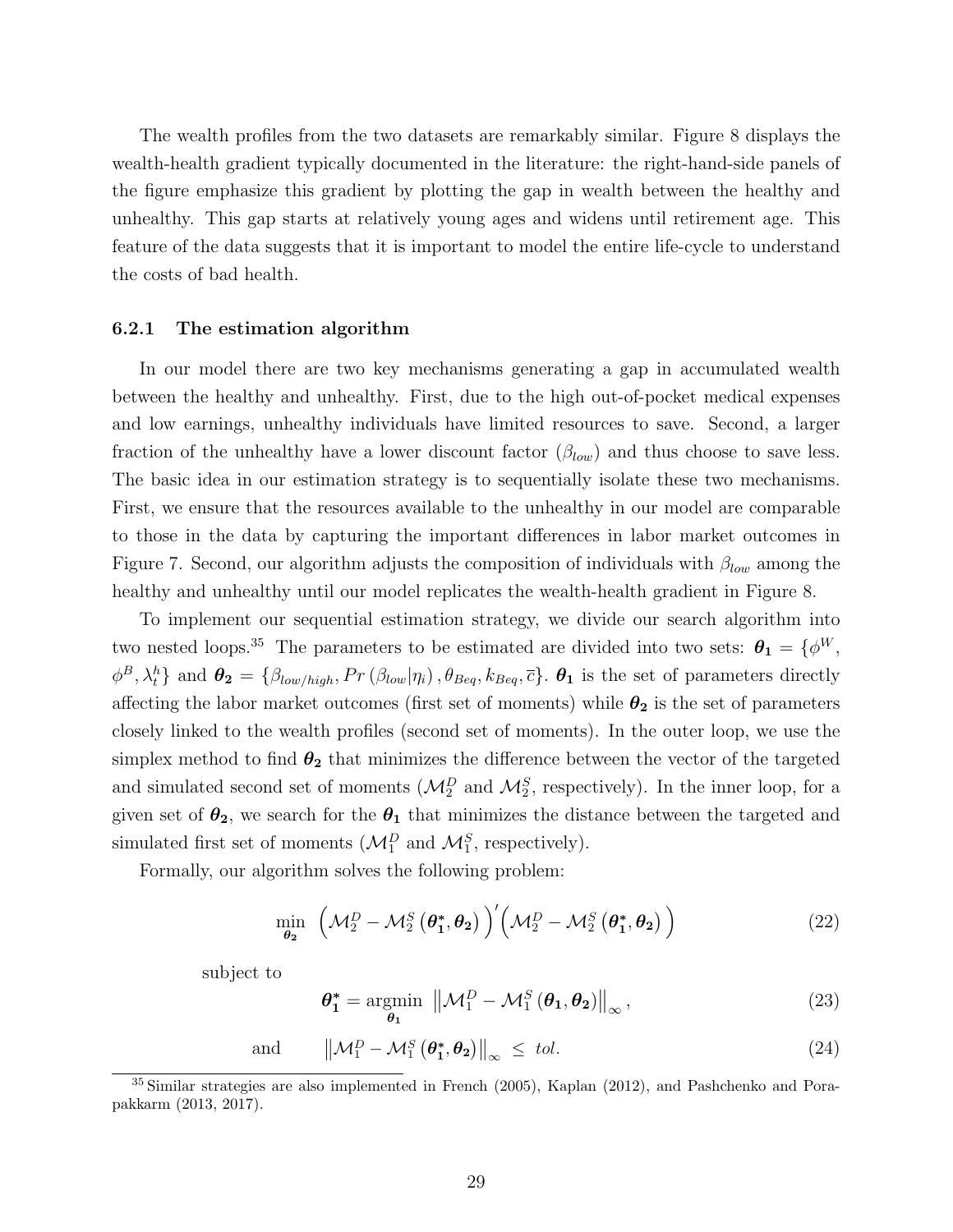The additional constraint in Equation (24) is to ensure that the difference between the targeted and simulated moments from the first set (labor market outcomes) is not larger than a certain tolerance level  $tol.^{36,37}$ 

Our estimation strategy is based on the fact that a relatively standard life-cycle model with endogenous labor supply can match the income-health gradient; however, an additional mechanism is needed to match the wealth-health gradient. In our model this mechanism is the compositional difference between the healthy and unhealthy. In Section 6.3 below we illustrate this by reestimating an alternative model with no compositional difference between the healthy and unhealthy (no correlation between  $\eta$  and  $\beta$ ). This alternative model significantly underpredicts the wealth-health gradient even though it matches the income-health gradient precisely.

#### 6.2.2 Second step estimation results

Figure 7 compares the employment rate (left panel) and the average labor income of workers (right panel) generated by our model (solid lines) with the targeted profiles from the PSID (crossed marks). Our model matches the important differences in labor market outcomes between the healthy and the unhealthy very well. Section 6.4 shows that our model also matches the observation that the lower-income group contains a much larger fraction of unhealthy people.

The left panel of Figure 8 displays the wealth profiles from our model (solid line) and the data (dashed line for the PSID and crossed marks for the HRS). Our model succeeds in matching the wealth gap between healthy and unhealthy people for the  $25^{th}$ ,  $50^{th}$ , and  $75^{th}$ percentiles. Note that even though all individuals in our model start with zero assets, the simulated profiles also match the wealth-health gradient at younger ages well, as illustrated in the right panel of the figure.

The third column of Table 2 reports our estimated preference parameters and consumption floor. The discount factors play an important role in wealth accumulation before retirement and its distribution; our estimated  $\beta_{low}$  and  $\beta_{high}$  are 0.904 and 0.995, respectively. The correlation between the discount factor and health type is identified by matching the wealth levels of the healthy and unhealthy people, conditional on reproducing the observed labor market outcomes by health status. We find a strong correlation between one's discount

<sup>&</sup>lt;sup>36</sup> The infinite norm  $\|\cdot\|_{\infty}$  measures the largest gap between the targeted and simulated moments. Specifically,  $||x||_{\infty} = \max_{j} |x_j|$ , where  $x_j$  is the element of vector x.

<sup>&</sup>lt;sup>37</sup> More specifically, we have two tolerance levels: one for the average labor income of workers and another for the employment profiles. We set the tolerance level of the former to \$72 (or 0.2% of average income in the model), while the latter is set to 8 percentage points. Different tolerance levels that we tried did not affect our estimation results in any meaningful way.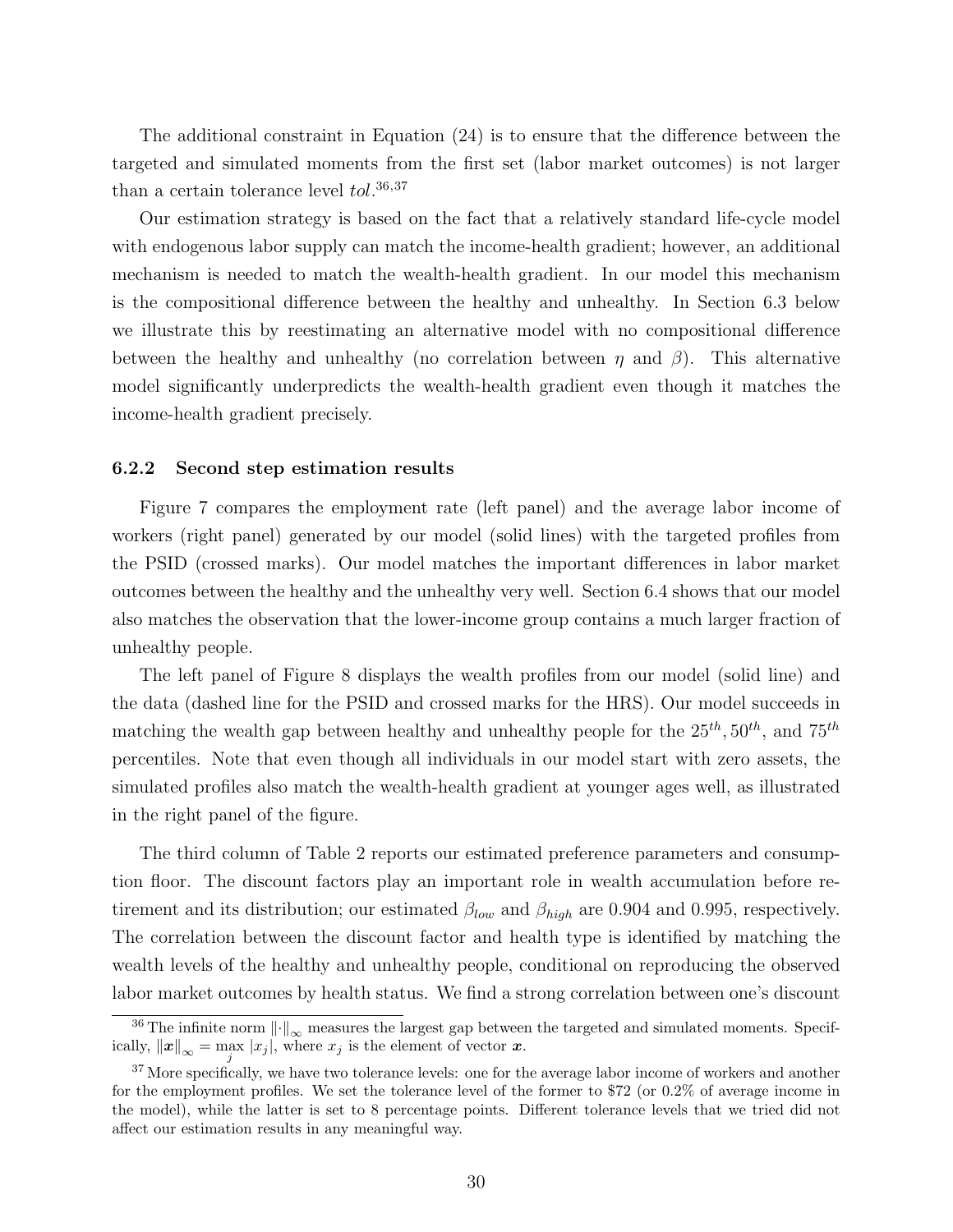| Parameters                               |                                  | Baseline           | No correlation    |
|------------------------------------------|----------------------------------|--------------------|-------------------|
| discount factor                          | $\{\beta_{low}, \beta_{high}\}\$ | $\{0.904, 0.995\}$ | $\{0.898, 0.99\}$ |
| $\%$ $\beta_{low}$ by $\eta_i$ at age 20 | $Pr(\beta_{low} \eta_1)$         | 89%                | 50%               |
|                                          | $Pr(\beta_{low} \eta_2)$         | 81\%               | $50\%$            |
| "                                        | $Pr(\beta_{low} \eta_3)$         | 66\%               | $50\%$            |
| , ,                                      | $Pr(\beta_{low} \eta_4)$         | 36\%               | $50\%$            |
| , ,                                      | $Pr(\beta_{low} \eta_5)$         | 12%                | $50\%$            |
| bequest parameter                        | $\theta_{Beq}$                   | 4,464              | 4,370             |
| "                                        | $\kappa_{Beq}$                   | 246,371            | 228,476           |
| consumption floor                        | $\overline{c}$                   | \$3,593            | \$3,540           |

Table 2: Preference parameters and the consumption floor.

factor and health type: the fraction of impatient individuals  $(\beta_{low})$  among those with the worst health types  $(\eta_1, \eta_2)$  is 80%, while among those with the best health type  $(\eta_5)$  it is only 12%. The unconditional average of the discount factor in our model  $E(\beta)$  is 0.944.

The estimated bequest parameters  $\theta_{Beq}$  and  $k_{Beq}$  mostly affect wealth decumulation after retirement and turn out to be 4,464 and 246,371, respectively. In a one-period consumptionsaving model with a risk aversion of 3, these values imply that the bequest motive becomes operational at an asset level of \$15,000 and the marginal propensity to bequeath (MPB) is 0.94. In other words, individuals with assets below \$15,000 would not leave bequests, while individuals with assets above \$15,000 would leave 94 cents out of every additional dollar for bequests. These numbers are within the range of values found in other studies.<sup>38</sup>

The consumption floor, which mostly affects the savings of the lower-income group, is estimated to be \$3,593. This is consistent with estimates obtained within the context of other structural models featuring the full life-cycle, medical spending uncertainty, and endogenous labor supply.<sup>39</sup>

The scaling constant  $\bar{b}$  in Equation (5) is set so that even individuals with the worst possible outcome receive a non-negative utility flow while alive. Given the estimated consumption floor  $\bar{c}$  this implies a statistical value of life of \$6 million, which is within the range of estimated values found in the literature. The measure of the statistical value of life emerged from the literature on compensating differentials for risky occupations. It is based on the compensation individuals are willing to accept in exchange for an increase in the probability of death expressed as "dollars per death". For example, suppose people are willing to tolerate a additional fatality risk of 1/10000 for a compensation of \$200. Among 10,000

<sup>38</sup> For example, the estimation in De Nardi's et al. (2010) implies a bequest threshold of about \$36,000 and a MPB of 0.88. Pashchenko (2013) provides a comparison of the MPBs and bequest thresholds across several structural life-cycle studies.

<sup>39</sup> Capatina's (2015) estimate of the consumption floor is \$4,114 (in 2006 USD) while Pashchenko and Porapakkarm's (2017) estimate is \$1,540 (in 2003 USD).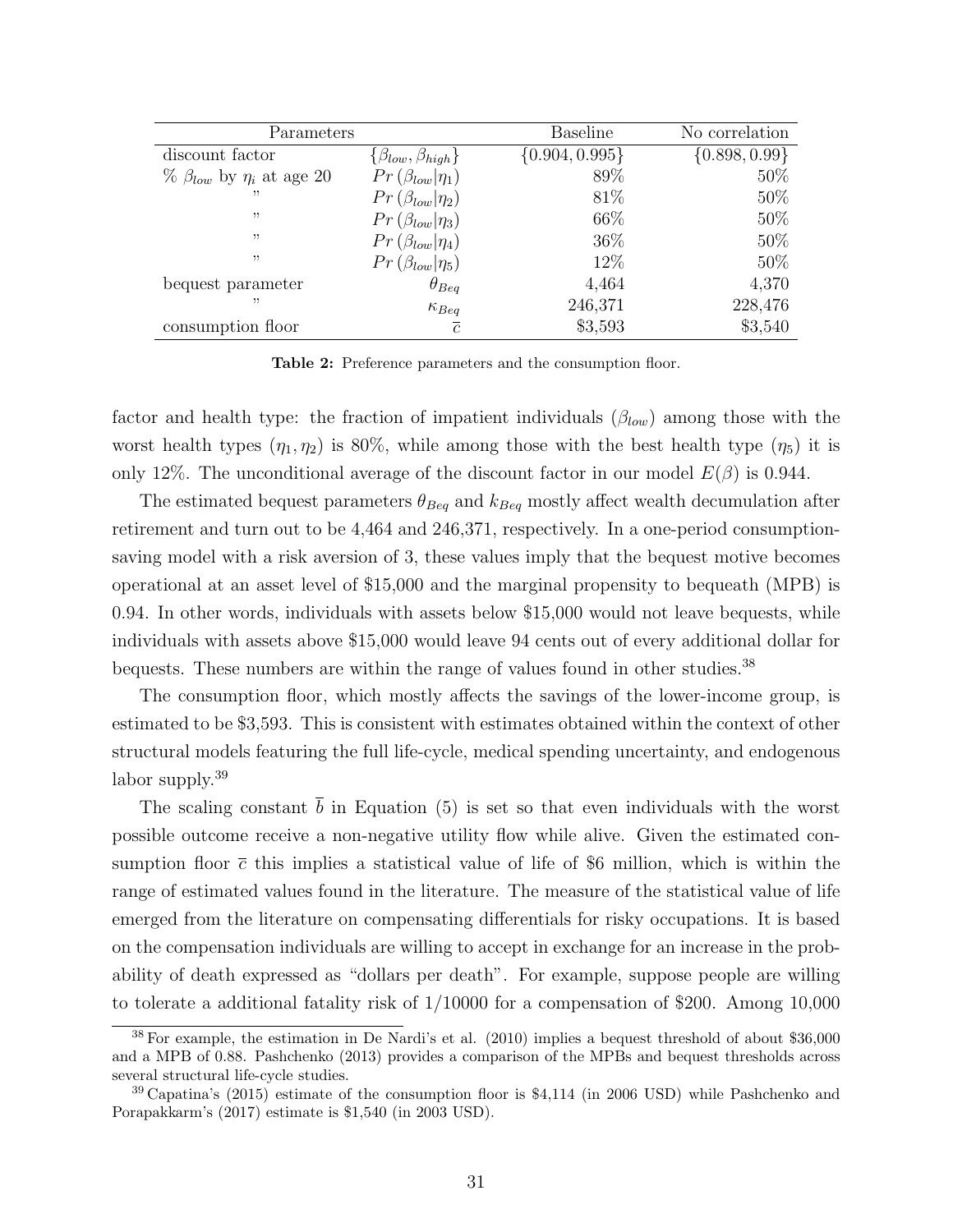people in this situation there will be one death and it will cost the society  $10000 \times $200 = $2$ million, which is thus the implied statistical value of life. In our model, we imitate these computations by decreasing everyone's survival probability by 1/10000. Then we compute a compensation that makes individuals indifferent between this counterfactual case and the baseline. Our statistical value of life is the average compensation among working-age individuals multiplied by 10000. Viscusi (1993) provides an extensive review of the empirical studies and concludes that the majority of estimated wage differentials imply a statistical value of life within the range of \$3-7 million.

### 6.3 Compositional difference and the wealth-health gradient

As shown in the previous subsection, the results of our estimation imply a non-trivial compositional difference between the healthy and unhealthy due to our estimated correlation between health type and the rate of time preferences. To illustrate the importance of this compositional difference, we re-estimate an alternative model where we restrict  $Pr(\beta_j | \eta_m)$  = 0.5 for all  $m$  and  $j$ . We call it the "no-correlation" model. In this case, one's discount factor is orthogonal to one's health type and, consequently, to health status. The "no-correlation" model still features all of the channels through which bad health can affect individuals' savings.

Because the "no-correlation" model has no explicit parameters to separately capture the wealth profile of the healthy and unhealthy in our estimation, we replace the targeted second set of moments (described in Section 6.2) with the *unconditional* wealth quartiles; specifically, the  $25^{th}$ ,  $50^{th}$ , and  $75^{th}$  percentile of wealth for each age between 30 and 85.<sup>40</sup>

We report the estimated parameters for the "no-correlation" model in the last column of Table 2. These parameters turn out to be similar to those in the baseline, including the rates of time preferences  $(\beta_{low}, \beta_{high})$ . In addition, the model-simulated data match the targeted wealth quartiles unconditional of health status well, as shown in the second and fourth columns of Table 3 that compare the  $25^{th}$ ,  $50^{th}$ , and  $75^{th}$  wealth percentiles for the 60-64 age group in the PSID (and HRS) and in the "no-correlation" model, respectively. As a reference, we also report the corresponding statistics from the baseline model. The "no-correlation" model also matches the employment rate and the average labor income by health status conditional on working (the income-health gradient).

The "no-correlation" model, however, falls short of replicating the observed large differences in wealth by health status, as shown in Table 4. For example, the difference between the median wealth of the healthy and unhealthy near retirement is only \$40k in this model

<sup>&</sup>lt;sup>40</sup> We have tried to target the wealth moments conditional on health but since we do not have parameters to match them the results were very similar to those when we target the unconditional moments.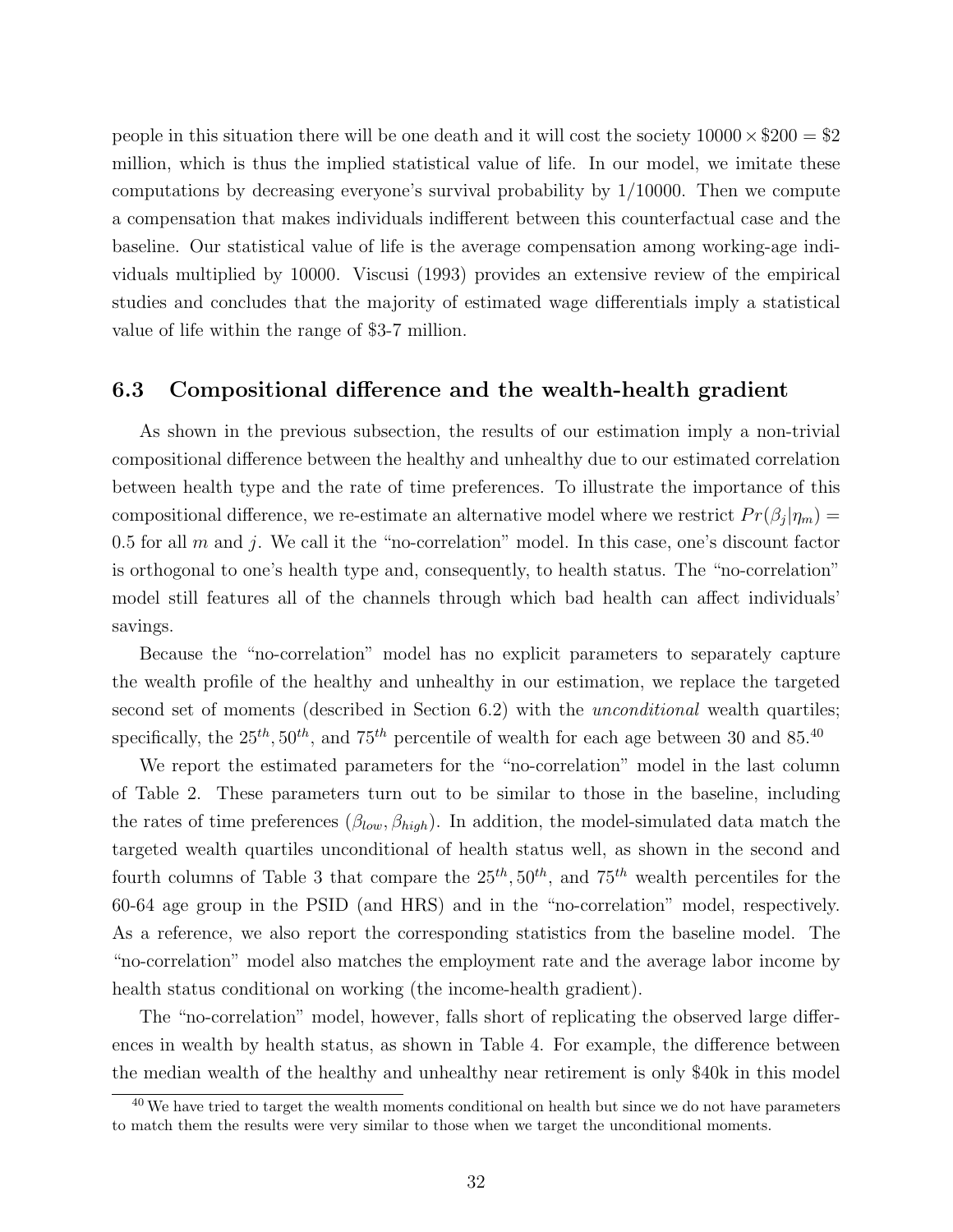| Wealth percentile | PSID (HRS)            | Baseline  | No correlation<br>$Pr(\beta_{low} \eta_i)=0.5$ |
|-------------------|-----------------------|-----------|------------------------------------------------|
| $25^{th}$ pct     | $$75,997$ (\$76,253)  | \$83,041  | \$86,652                                       |
| $50^{th}$ pct     | \$169,557 (\$165,454) | \$180,525 | \$187,746                                      |
| $75^{th}$ pct     | \$343,298 (\$349,858) | \$339,387 | \$346,608                                      |

Table 3: Unconditional wealth quartiles at age 60-64.

| Wealth difference<br>by health status | PSID (HRS)               | Baseline  | No correlation<br>$Pr(\beta_{low} \eta_i)=0.5$ |
|---------------------------------------|--------------------------|-----------|------------------------------------------------|
| $25^{th}$ pct                         | \$41,225<br>$(\$47,569)$ | \$54,157  | \$32,497                                       |
| $50^{th}$ pct                         | $$97,142$ $($92,726)$    | \$101,094 | \$39,715                                       |
| $75^{th}$ pct                         | \$156,824 (\$178,466)    | \$146,225 | \$70,404                                       |

Table 4: Wealth-health gradient at age 60-64. The table reports the wealth difference between healthy and unhealthy people for each wealth quartile.

compared to about \$100k in the data (and baseline model).

We conclude from these findings that the direct effect of bad health (low earnings, high out-of-pocket medical expenses and shorter life expectancy) only partially accounts for the observed difference in accumulated wealth between the healthy and unhealthy.<sup>41</sup> This also means that the income-health gradient does not imply the wealth-health gradient. It should be noted that the wealth gap arising from the compositional difference is large even though we focus on a relatively homogeneous group of males with the same education level. In Appendix B we discuss additional aspects of the data on wealth and health that can also be explained by the compositional difference that we study.

## 6.4 How well does the model match aspects of the data that we do not target?

In this section, we evaluate how well our baseline model performs along several important dimensions of the data that we do not target in our estimation. Specifically, we ask whether it can replicate (i) the distribution of individuals by health conditional on income and wealth, and (ii) the joint dynamics of wealth and health. Capturing these aspects of the data is important to properly evaluate the long-term effects of bad health and the contribution of health to lifetime inequality

The first three columns of Tables 5 and 6 display the percentage of unhealthy people by

<sup>41</sup> Poterba, et al. (2017) construct a continuous health index for individuals between ages 51 and 61 in the HRS and document that there is a large difference in asset growth between those in the top and bottom one-third of the health index. They also find that only 20-40% of the difference in asset growth can be attributed to the lower earnings and annuity income of those in poor health.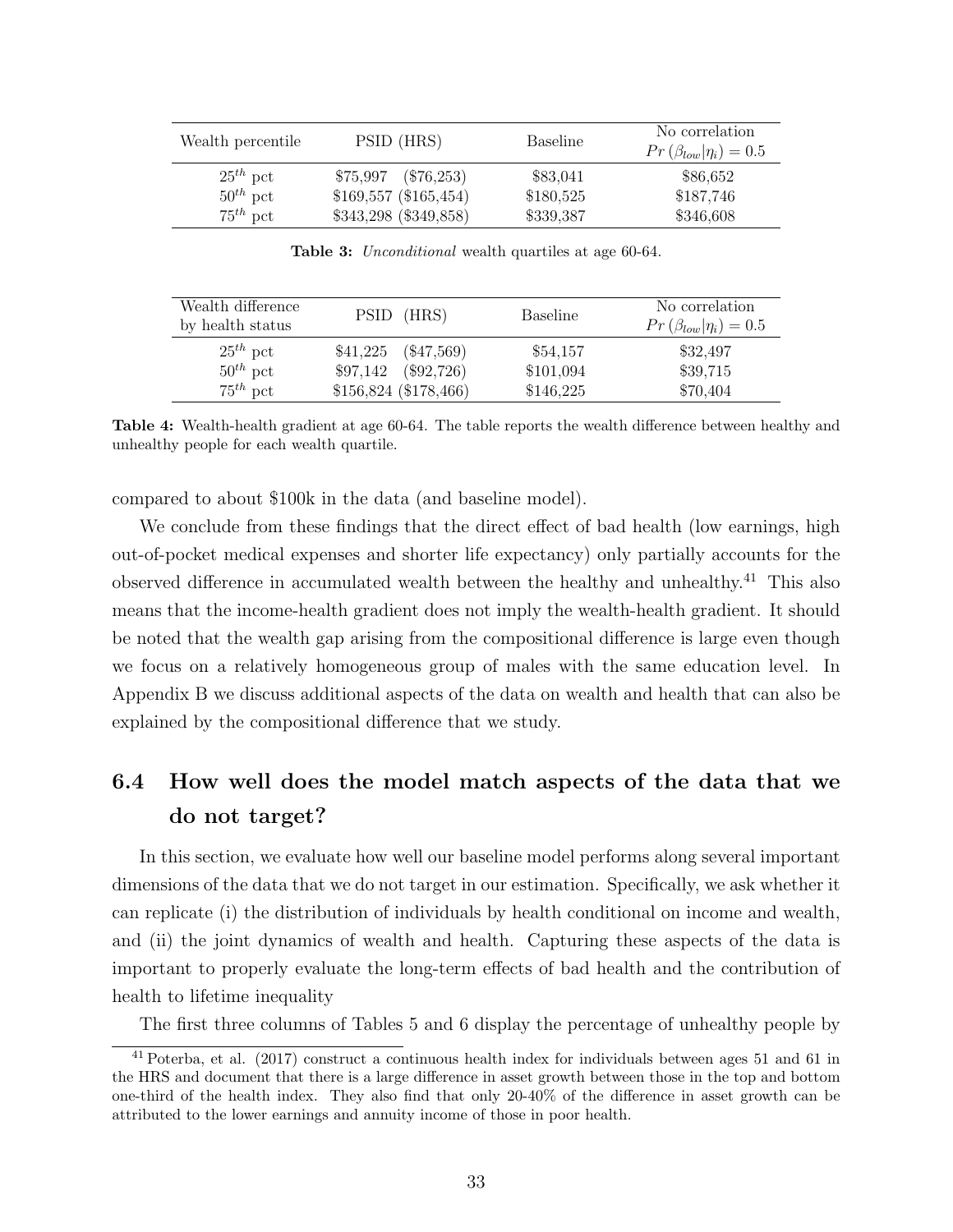income and wealth terciles. In the data, conditioning by age group, there are much more unhealthy people in the lowest terciles of earnings and wealth. Our model matches these additional features of the data well.

|           | PSID (HRS)   |               |              | Model        |              |           |  |
|-----------|--------------|---------------|--------------|--------------|--------------|-----------|--|
|           | bottom $1/3$ | middle $1/3$  | top $1/3$    | bottom $1/3$ | middle $1/3$ | top $1/3$ |  |
| 25-34     | $12\%$       | $5\%$         | $2\%$        | $16\%$       | $2\%$        | $0\%$     |  |
| 35-44     | 21\%         | 8%            | $4\%$        | 22%          | $4\%$        | $2\%$     |  |
| $45 - 54$ | 22\%         | 12%           | 8%           | 28\%         | $9\%$        | $5\%$     |  |
| 55-64     | $30\%$ (36%) | $15\% (20\%)$ | $14\%$ (13%) | 33%          | 24\%         | 11%       |  |

Table 5: Percentage of unhealthy individuals in each earnings tercile: data vs model.

| PSID (HRS) |              |               | Model         |              |              |           |
|------------|--------------|---------------|---------------|--------------|--------------|-----------|
|            | bottom $1/3$ | middle $1/3$  | top $1/3$     | bottom $1/3$ | middle $1/3$ | top $1/3$ |
| 25-34      | $10\%$       | $10\%$        | $5\%$         | 8%           | $5\%$        | $3\%$     |
| 35-44      | $17\%$       | $10\%$        | $5\%$         | 14%          | $7\%$        | $5\%$     |
| $45 - 54$  | 23\%         | $13\%$        | $9\%$         | 24\%         | 10%          | 8%        |
| 55-64      | 33% (36%)    | 17% (21%)     | $12\%$ (14\%) | 34%          | 17%          | 13%       |
| 65-74      | 36\% (38\%)  | $26\% (24\%)$ | 17% (16%)     | 41\%         | 27%          | 19%       |
| $75+$      | 46\% (41\%)  | 37% (29%)     | $24\%$ (25%)  | 47%          | 38%          | 29%       |

Table 6: Percentage of unhealthy individuals in each wealth tercile: data vs model.



Figure 9: Median wealth change between age 55-56 and 65-66.

We also examine the performance of our baseline model along another important dimension, which is related to the dynamics of the wealth-health gradient during the periods leading to retirement. More specifically, we study the relationship between wealth changes and the number of periods that individuals spend being unhealthy between ages 55-56 and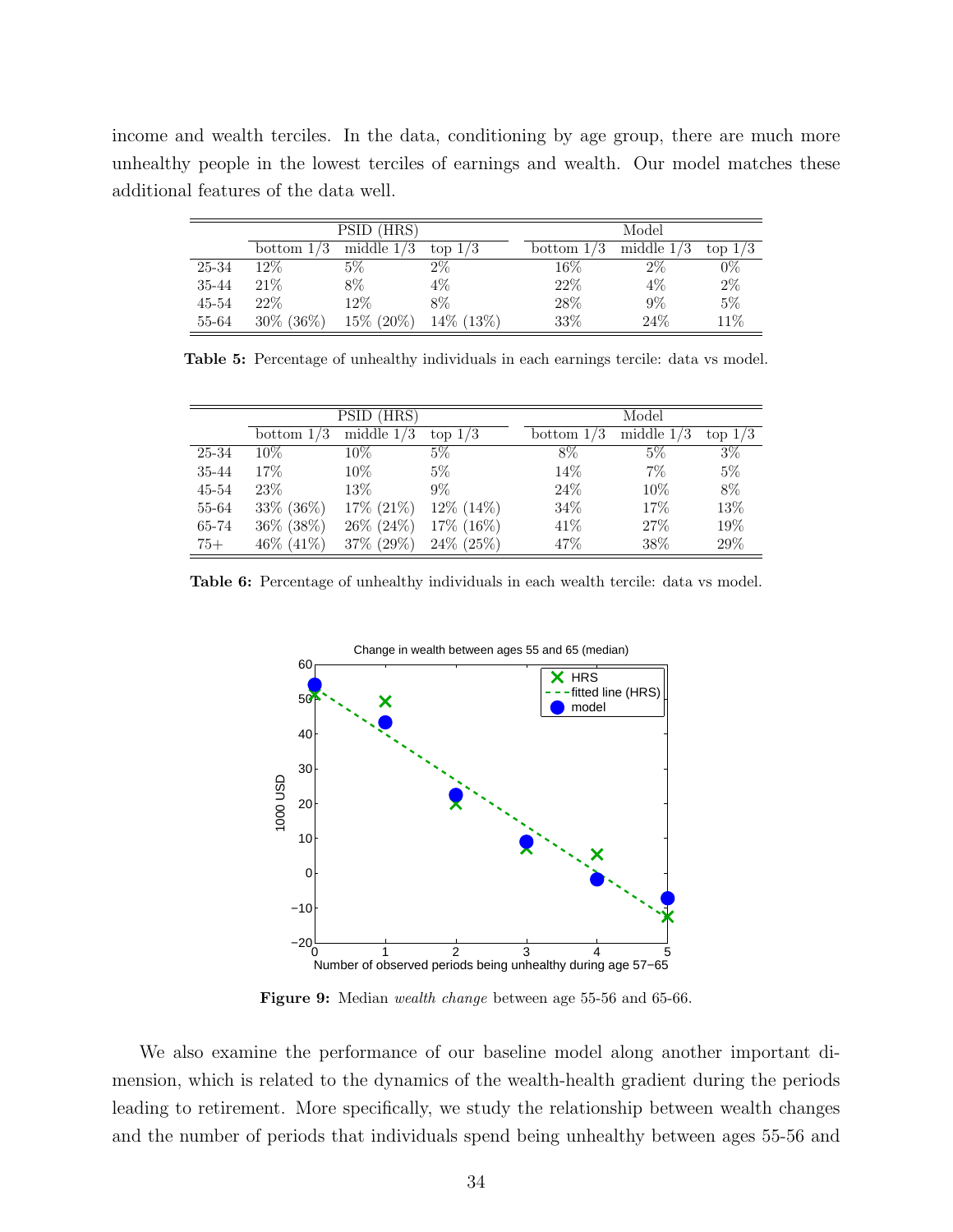65-66.

To evaluate our model along this dimension, we use individuals who are healthy at age 55-56 and are observed every two years until they are 65-66 (this is the same balanced sample from the HRS that we used to construct Figure 5). For each individual we compute the change in his wealth between ages 55-56 and 65-66. The crossed marks in Figure 9 plot the median wealth change conditional on the number of periods spent unhealthy between ages 57-58 and 65-66.

The data show that among people who do not report being unhealthy in any period median wealth increases by about \$50k over the 10-year period leading up to retirement, while among individuals with the highest number of unhealthy periods (5) median wealth declines by around \$10k. The dotted marks in the figure show the corresponding statistics for the simulated data from our model and demonstate that our model is very successful at replicating the almost linear negative relationship between median wealth change and number of unhealthy periods during the 10 years leading up to retirement.

It is important to note that in our estimation we only target *cross-sectional* moments of the wealth-health gradient by age. Nevertheless, our model matches the dynamics of wealth as a function of the number of sick periods very well. The ability of our model to closely match this additional and important aspect of the data over the ten-year interval before retirement gives us additional confidence that this estimated model is a good framework to study questions pertaining to the lifetime costs of bad health.

## 7 Results

In our framework, bad health hurts individuals in a number of ways: it affects their earnings, medical spending, and life expectancy. The first two channels entail pecuniary losses while the third one lowers lifetime utility when individuals value their life. In this section, we evaluate both the pecuniary and non-pecuniary effects of bad health over the life-cycle.

To measure the loss in available resources we start by constructing a comprehensive measure of lifetime costs of bad health which includes both direct (medical spending) and indirect (labor earnings) losses. Next, we ask two questions to gauge the non-pecuniary effects of health. First, how much are individuals willing to pay to improve the probability of being in good health, and why? Second, how much does health uncertainty contribute to lifetime inequality?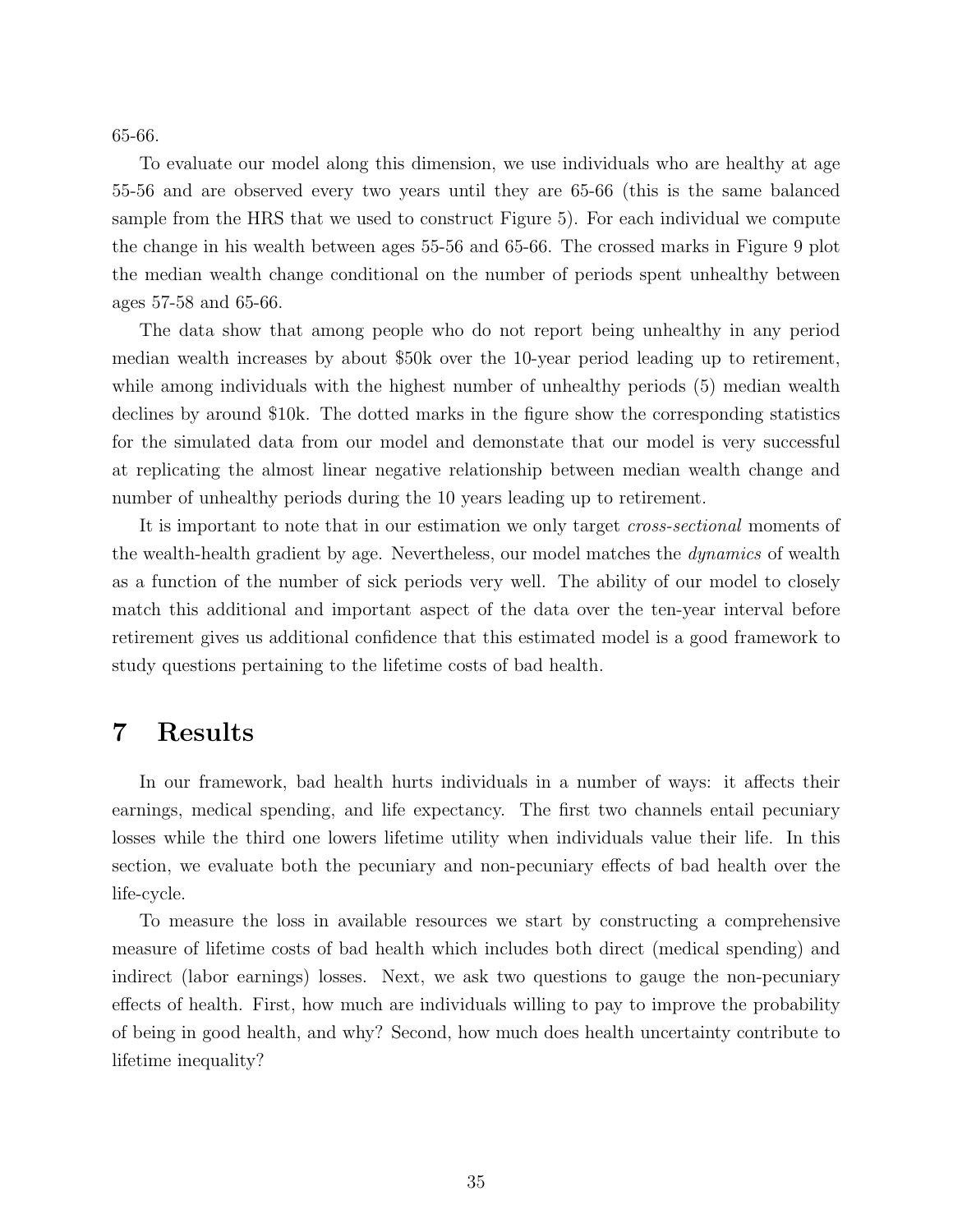### 7.1 Measuring the costs of bad health

In our model, the monetary costs of bad health arise from exogenous health-dependent stochastic processes (productivity, medical shock, and ESHI offer probability) and from behavioral responses (labor supply, insurance purchase and savings). We use it to construct an explicit measure of the accumulated costs of bad health over the working stage of the life-cycle.

Conceptually, to understand how costly it is for an individual to be unhealthy over his life course, we want to measure how much better off he would be in a counterfactual situation where his health is always good but everything else is the same. Our structural framework allows us to construct this counterfactual situation. In particular, we place each individual in an environment where he unexpectedly draws good health realizations every period (becomes exceptionally lucky) while the realizations of other shocks over his life course are the same as in the baseline. Note that this approach has an advantage over estimating the costs of bad health directly from the data. In the latter case, we can only compare *different* individuals, healthy and unhealthy ones. Even when controlling for observables this is not equivalent to comparing an individual with his own self but with different health realizations. Moreover, as we showed earlier, healthy and unhealthy individuals differ in unobservables (health type and preferences) and this can bias the empirical estimates of the costs of bad health.

Denote the earnings, net of total medical spending, of individual  $i$  at time  $t$  in the baseline and "good health" counterfactual cases as  $y_{it}$  and  $y_{it}^H$ , respectively. The difference between  $y_{it}$  and  $y_{it}^H$  represents the pecuniary costs of bad health in period t. Our measure of the lifetime costs of bad health averages these costs over the working stage of the life-cycle for those that survive to age 64 in the baseline economy:

$$
loss_i = \frac{1}{45} \sum_{t=20}^{64} (y_{it}^H - y_{it}).
$$

By focusing on individuals who survive to age 64 we ensure that our measure of the costs of bad health is not affected by mortality bias. For example, some unhealthy individuals may have low accumulated costs due to bad health because they die early.

Table 7 displays the lifetime costs of bad health by the number of years spent being unhealthy between ages 20 and 64. This table conveys several interesting findings. First, the costs of bad health quickly increase with the number of years spent being unhealthy. For example, an individual who spends between 1 and 5 years being unhealthy loses, on average, \$652 per year between ages 20 and 64. In contrast, an individual who spends between 16 and 20 years being unhealthy loses nearly \$5,000 per year, or 13.5% of the average annual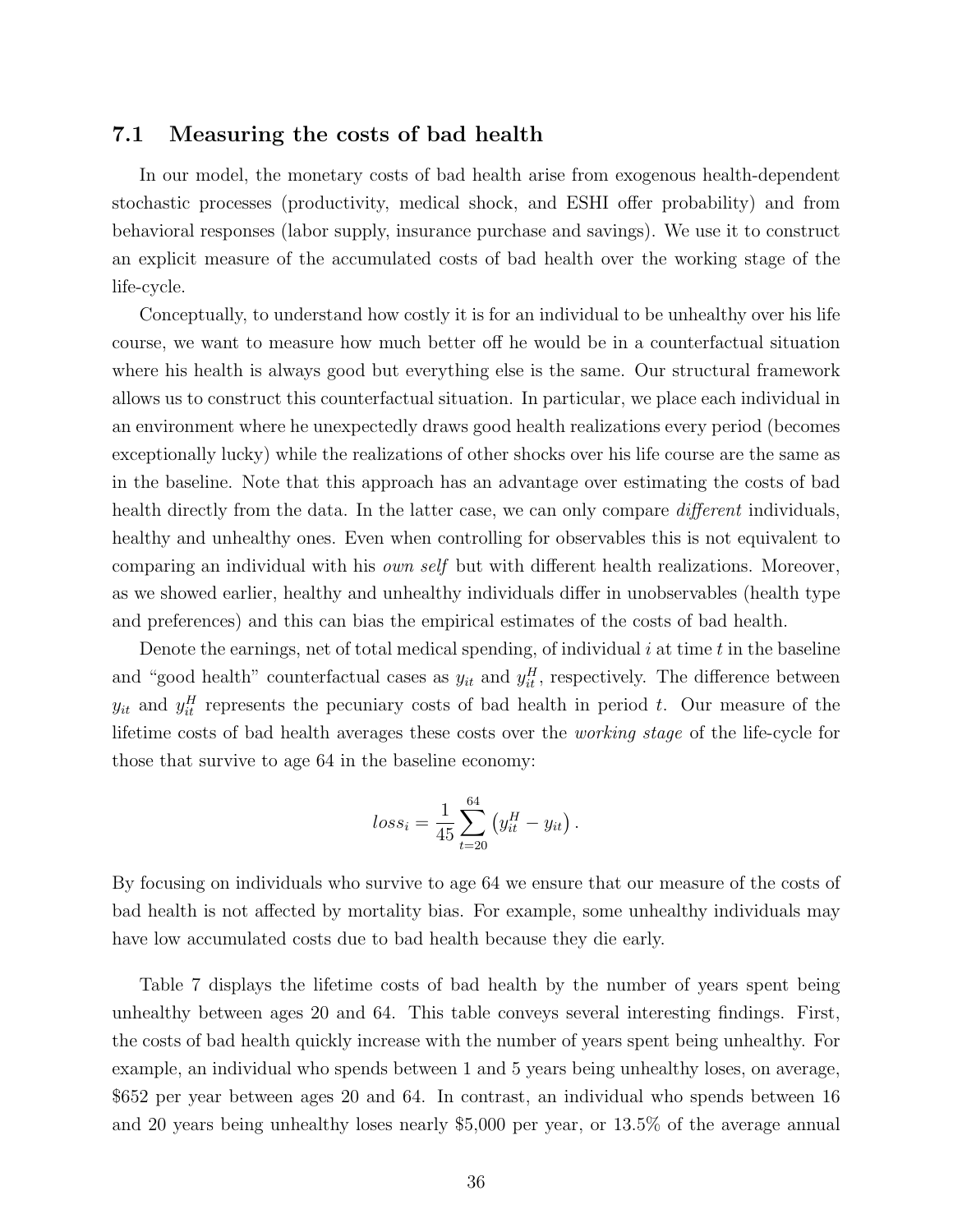|                                         | Average   | $1-5$ vrs | $6-10$ yrs | $11-15$ yrs | $16-20$ yrs | $> 20$ yrs |
|-----------------------------------------|-----------|-----------|------------|-------------|-------------|------------|
| Earning $loss + total$ medical loss     | \$1,243   | \$652     | \$2,195    | \$3,608     | \$4,865     | \$6,788    |
| $(\%$ of average earnings) <sup>a</sup> | $(3.4\%)$ | $(1.8\%)$ | $(6.1\%)$  | $(10\%)$    | (13.5%)     | $(18.8\%)$ |
| Composition $(\%)$                      |           |           |            |             |             |            |
| - Medical loss paid by insurance        | 20\%      | $12\%$    | $16\%$     | 23\%        | 27%         | $30\%$     |
| - Out-of-pocket medical loss            | 23\%      | 27\%      | 24%        | 21\%        | 20%         | 19%        |
| - Earnings loss                         | 57%       | 61\%      | 60%        | 56%         | 53%         | 51\%       |

 $\alpha$  Average earnings in our model is \$36,105.

Table 7: Annual loss due to bad health over ages 20-64, conditional on surviving to age 64, by the number of years spent being unhealthy.

|                                     | $\eta_1$  | $\eta_2$  | 773     | $\eta_4$  | $\eta_5$  |
|-------------------------------------|-----------|-----------|---------|-----------|-----------|
| Earning $loss + total$ medical loss | \$2,447   | \$1,633   | \$1,072 | \$733     | \$522     |
| (% of average earnings) $^a$        | $(6.8\%)$ | $(4.5\%)$ | (3.0%)  | $(2.0\%)$ | $(1.4\%)$ |

<sup>a</sup> Average earnings in our model is \$36,105.

Table 8: Annual loss due to bad health over ages 20-64, conditional on surviving to age 64, by health type.

|                                        | top $5\%$ | top $10\%$ | top $20\%$ |
|----------------------------------------|-----------|------------|------------|
| Loss due to bad health                 |           |            |            |
| - <i>Incl.</i> costs paid by insurance | 28\%      | 46 %       | $71\%$     |
| - <i>Excl.</i> costs paid by insurance | 27%       | 45 $\%$    | 72%        |

Table 9: Concentration of the lifetime costs of bad health by top quintiles of the distribution as percentage of aggregate costs.

earnings in our model.

Second, the largest component of these costs is the loss in earnings: on average, they account for 57% of the lifetime costs of bad health. For relatively healthy individuals (1 to 5 unhealthy years) it constitutes around 60% of total costs, while for those with the longest periods of sickness (more than 20 years) it is 51%.

Third, around 43% of the lifetime costs of bad health come from medical spending and approximately half of these are covered by insurance. Health insurance coverage turns out to increase with the number of unhealthy years: health insurance covers only 12% of the total lifetime costs of bad health for people who experience less than 5 unhealthy years, while this number is close to 30% for individuals with more than 16 unhealthy years.

Because individuals who experience long spells of bad health are much more likely to be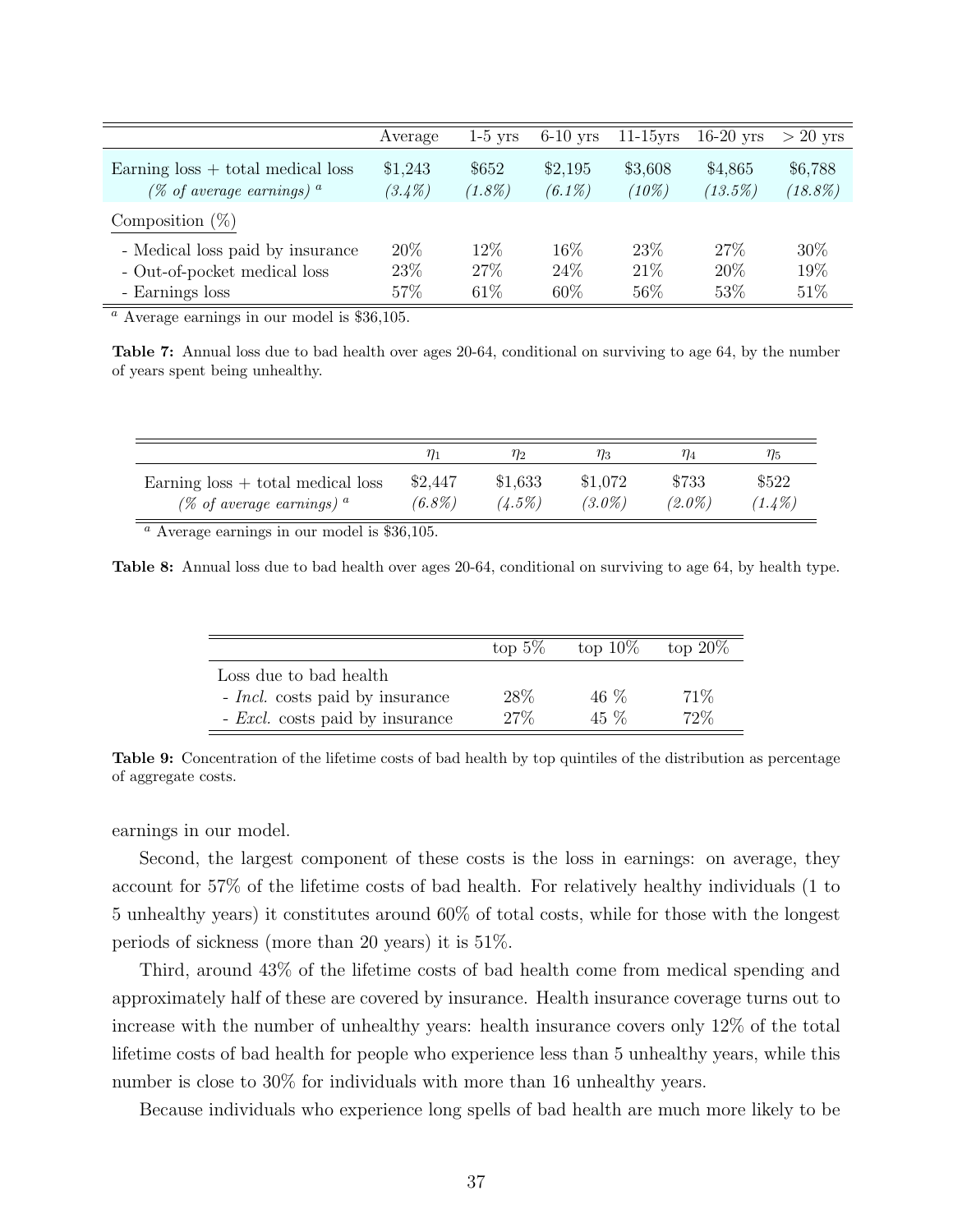of bad health types, the costs of bad health are unequally distributed across types. Table 8 shows that the average losses for  $\eta_5$ -individuals (the best health type) are about \$500 per year between ages 20 and 64, while the average losses for  $\eta_1$ -individuals (the worst type) are about \$2,500 per year, which represents 6.8% of average labor income in our model.

Another important finding is that the distribution of lifetime costs of bad health is highly concentrated (see Table 9): 20% of people with the highest lifetime costs due to bad health account for 71% of aggregate lifetime costs, while the top 5% account for 28%. Interestingly, even when the costs covered by health insurance are excluded from this measure, the concentration of costs remains high. Thus, even though health insurance plays an important role by insuring people with very high lifetime costs, it does little to reduce the concentration of the total costs.

Overall, two important conclusions can be drawn from the results presented in this section. First, the lifetime costs of bad health can be very high and individuals are ex-ante different in their probability of ending up in the top end of that distribution; those born with bad health type have significantly higher costs over their life-cycle. Second, confining studies on the consequences of bad health to high medical spending can significantly underestimate the total losses that unhealthy people experience over their working lives.

### 7.2 Measuring the value of good health

We now turn to a more comprehensive measure of the costs of bad health, which takes into account that bad health also affects one's expected utility by lowering one's life expectancy. To capture this broader measure we consider the effects of health on people's welfare.

We start by computing working-age individuals' willingness to pay to increase their probability of being healthy next period by one percentage point. We assume that this change in health dynamics is temporary: it applies only to the probability of being in good health next period and after that the health transition probability returns to the status quo.

Table 10 displays the results of this experiment using the baseline economy. On average, working-age individuals are willing to pay \$3,828 to increase their probability of being healthy next period, or 10.6% of average income in our model. There is considerable variation in the willingness to pay by health type: individuals with the worst health type  $(\eta_1)$  are willing to pay almost 70% more than those with the best health type  $(\eta_5)$ ; \$5,113 for the former vs \$3,026 for the latter. Because the unhealthy state is much more persistent among individuals with bad health types, they are willing to pay more to decrease the probability of becoming sick.

Another important observation from Table 10 is that, within a particular health type, asset-rich individuals are willing to pay much more than asset-poor ones. For example,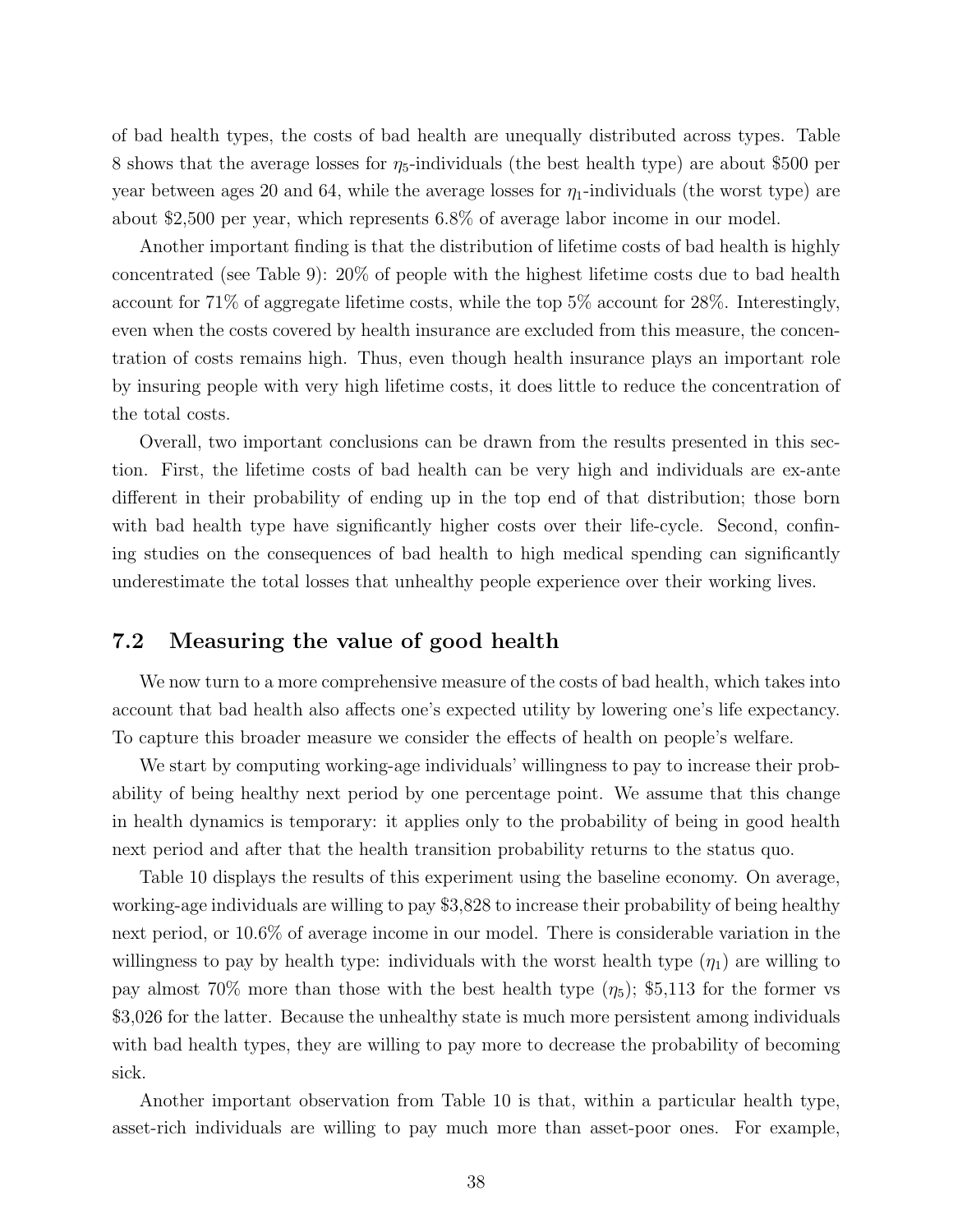the ratio of the willingness to pay between the top and bottom asset terciles is 3.5 for  $\eta_1$ individuals and around 5 for  $\eta_5$ -individuals. The higher willingness to pay of the rich can be explained by two forces. First, given their lower marginal utility of current consumption they are willing to give up more of their resources today to improve health in the future. Second, better health lengthens one's lifespan and the rich can enjoy the additional years of life more since they can secure a higher consumption flow.<sup>42</sup>

Next, to separate the non-pecuniary effects from the monetary ones, we measure how much individuals are willing to pay for the improved health dynamics when the effects of health are limited to only one channel; namely, life expectancy, labor market outcomes, or medical spending. To do this we consider three counterfactual experiments. In the first experiment, we assume that bad health only affects one's survival probability, i.e., individuals who become sick experience a decline in their life expectancy but no change in their productivity, disutility from work or medical spending. In the second experiment, we assume that bad health only affects one's productivity and disutility from work, i.e., there is no effect on life expectancy or medical spending. In the third experiment, we assume that bad health only affects one's medical spending. Note that in the last experiment, health affects not only the distribution of total medical costs but also insurance premia in the individual market and the probability of getting ESHI. In each of these three experiments, we reevaluate how much individuals in the baseline economy are willing to pay to increase the probability of being healthy next period by one percentage point.<sup>43</sup>

Table 11 displays the results of these experiments expressed as a percentage of the willingness to pay in the baseline economy.<sup>44</sup> The results imply that the most valuable aspect of being healthy is, by far, having a longer life expectancy: the second row of Table 11 shows that when bad health only affects longevity the willingness to pay to improve health dynamics constitutes 86% of the baseline level. In contrast, when only one of the other two (monetary) channels operate, the willingness to pay is less than 20% of the baseline level. Thus, the non-pecuniary benefit from good health plays a dominant role in an individual's valuation of good health.

As for the monetary effects of health, consistent with the results in the previous subsec-

<sup>&</sup>lt;sup>42</sup> In general, asset-rich and asset-poor individuals differ in terms of average age. However, the described pattern still holds even when we control for age.

<sup>&</sup>lt;sup>43</sup> In these three experiments, bad health affects individuals through only one channel from the next period onward while the effect of bad health in the current period is the same as in the baseline. This ensures that each individual has the same amount of resources and faces the same immediate survival probability (from the current period to the next) as in the baseline, so that the dollar value of the willingness to pay in each counterfactual experiment is comparable to this value in the baseline economy.

<sup>44</sup> Our decomposition exercise is not supposed to sum to 100% by construction. The purpose of this exercise is to rank the importance of each channel through which health affects individuals.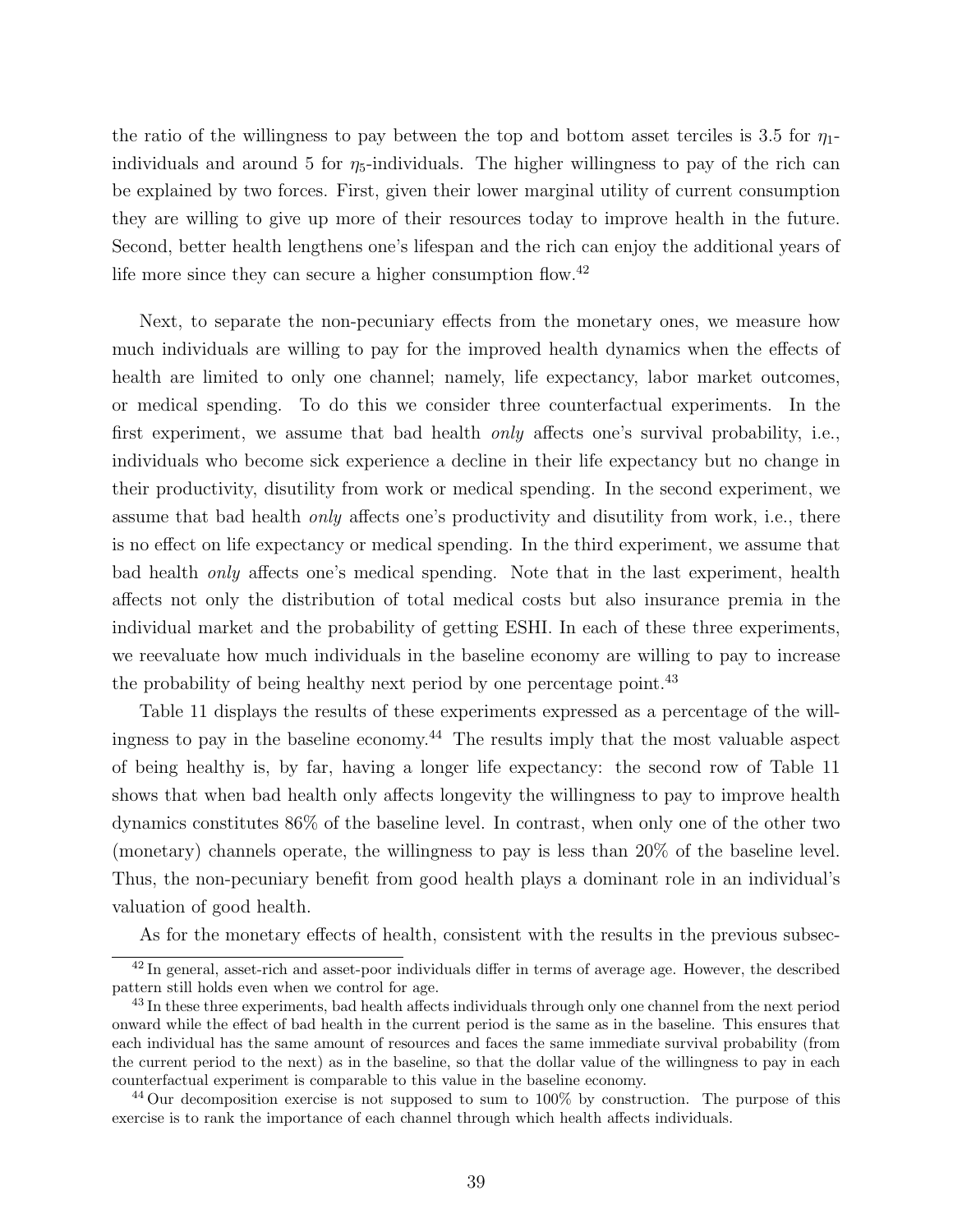|                                             | $\eta_1-\eta_5$ | $\eta_1$   | $\eta_2$   | $\eta_3$  | $\eta_4$  | $\eta_5$  |
|---------------------------------------------|-----------------|------------|------------|-----------|-----------|-----------|
| Willingness to pay                          | \$3,828         | \$5,113    | \$4,395    | \$3,506   | \$3,157   | \$3,026   |
| $(\%$ of average earnings) <sup>a</sup>     | $(10.6\%)$      | $(14.1\%)$ | $(12.2\%)$ | $(9.7\%)$ | $(8.7\%)$ | $(8.4\%)$ |
| By asset terciles <sup><math>b</math></sup> |                 |            |            |           |           |           |
| $-1^{st}$ Tercile                           | \$1,833         | \$2,636    | \$2,021    | \$1,445   | \$1,087   | \$857     |
| - $2^{nd}$ Tercile                          | \$2,982         | \$5,059    | \$3,852    | \$2,611   | \$1,783   | \$1,428   |
| - $3^{rd}$ Tercile                          | \$6,107         | \$9,369    | \$8,377    | \$6,555   | \$5,110   | \$4,317   |

<sup>a</sup> Average earnings in our model is \$36,105.

 $<sup>b</sup>$  Asset terciles are calculated from the wealth distribution of individuals aged 20-64.</sup>

Table 10: Willingness to pay to increase the probability of being healthy next period by one percentage point (among age 20-64) in the baseline economy.

|                                           | $\eta_1 - \eta_5$ | $\eta_1$ | $\eta_2$ | $\eta_3$ | $\eta_4$ | $\eta_5$ |
|-------------------------------------------|-------------------|----------|----------|----------|----------|----------|
| Baseline economy                          | \$3,828           | \$5,113  | \$4,395  | \$3,506  | \$3,157  | \$3,026  |
| Dollar value when only one channel exists |                   |          |          |          |          |          |
| - Survival channel                        | 86%               | 81\%     | 83\%     | 86\%     | 91\%     | 93\%     |
| - Labor market channel                    | 18%               | 26\%     | 21\%     | 16%      | 11\%     | $9\%$    |
| - Medical expenses channel                | 2%                | $3\%$    | $3\%$    | $2\%$    | $2\%$    | $1\%$    |

Table 11: Decomposition of the willingness to pay for an increase in the probability of being healthy next period. All dollar values when only one channel exists are the averages over the distribution of individuals aged 20-64 in the baseline. We report the resulting values as a percentage of the dollar value when all channels operate (baseline).

|                                           | $1^{st}$ Tercile | $2^{nd}$ Tercile $3^{rd}$ Tercile |         |  |  |  |  |
|-------------------------------------------|------------------|-----------------------------------|---------|--|--|--|--|
| Baseline economy                          | \$1,833          | \$2,982                           | \$6,107 |  |  |  |  |
| Dollar value when only one channel exists |                  |                                   |         |  |  |  |  |
| - Survival channel                        | $61\%$           | 74%                               | 91%     |  |  |  |  |
| - Labor market channel                    | 42\%             | 26%                               | 9%      |  |  |  |  |
| - Medical expenses channel                | $5\%$            | $3\%$                             | $1\%$   |  |  |  |  |

Table 12: Decomposition of the willingness to pay for an increase in the probability of being healthy next period by asset tercile. The reported values are a percentage of the dollar value when all channels operate (baseline).

tion, the labor market channel is significantly more important than the medical spending channel. The willingness to pay when only the former channel exists amounts to 18% of the baseline level, compared to just 2% for medical spending.

There is variation in the relative importance of pecuniary vs non-pecuniary effects by health types (columns 3 to 7 of Table 11). For better health types, the life expectancy channel is far more important than the monetary channel. This variation is driven by the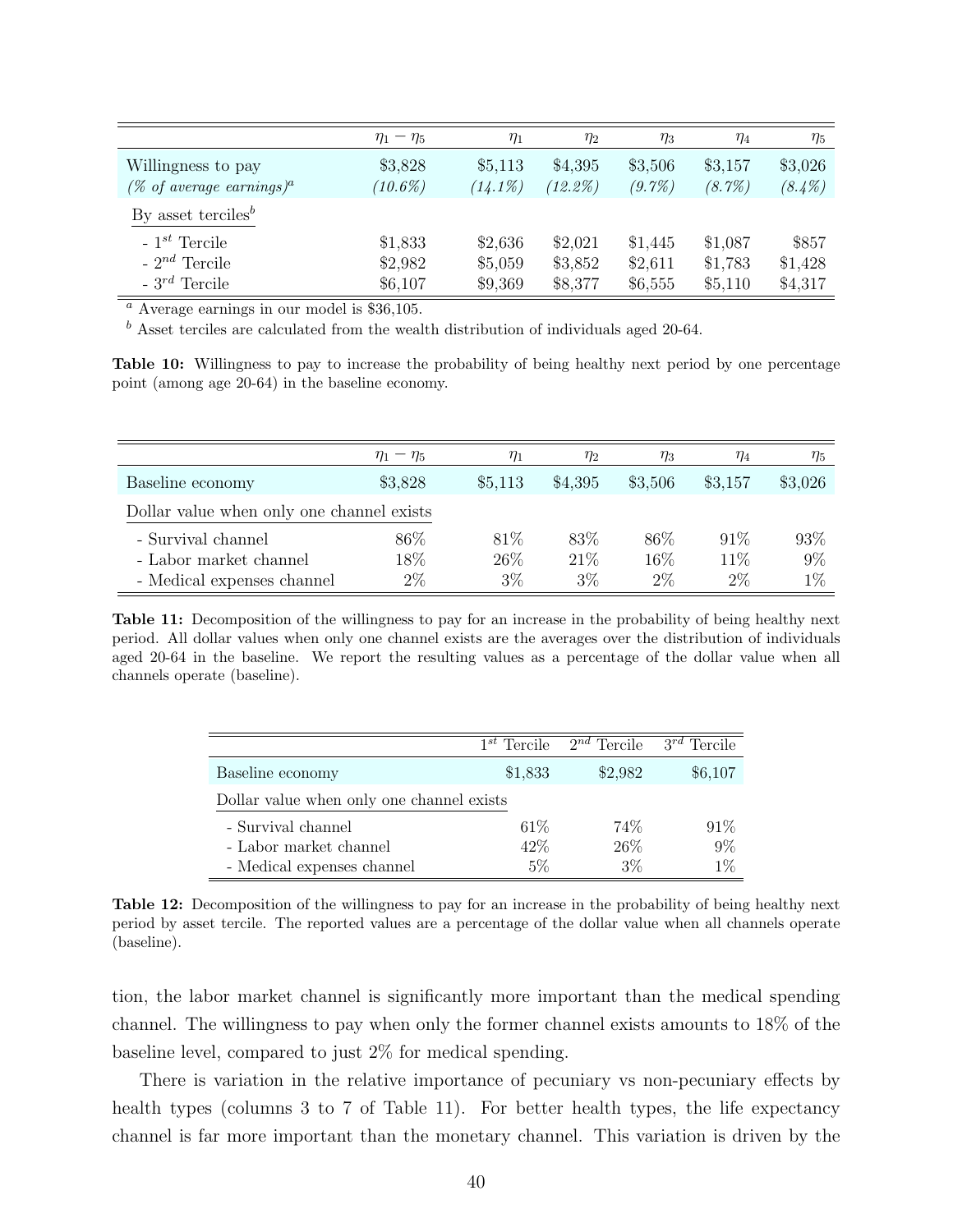fact that  $\eta_5$ - and  $\eta_4$ -individuals tend to have more assets. Table 12 shows that individuals with high assets mostly care about the longevity aspect of good health, while those with low assets put a non-trivial weight on aspects such as earnings and medical spending. This is because rich individuals, on average, are better insured against the monetary consequences of bad health; they also enjoy longer lives more since they can afford to consume more per period.<sup>45</sup>

### 7.3 Health and lifetime inequality

Our previous results show that the lifetime pecuniary costs of bad health can be very high but what dominates people's valuations of good health are its non-pecuniary benefits. In this section we ask how much bad health affects lifetime inequality.

To capture both the pecuniary and non-pecuniary benefits of good health, we evaluate lifetime inequality by using the variation in lifetime utility in our baseline economy and "good health" counterfactual economy we previously described. In the latter economy, everyone is always healthy (unexpectedly) but still receive all other shocks as in the baseline.<sup>46</sup> Specifically, the lifetime utility of individual  $i$  in the baseline economy is:

$$
U_i = \sum_{t=20}^{\text{age of death}+1} \beta_i^{t-20} \left( u(c_t, l_t, h_t) \times \mathbf{1}_{\text{alive}_t} + \theta_{\text{Beq}} \left( \frac{k_{t+1} + k_{\text{Beq}}}{1-\rho} \right)^{1-\rho} \times (1-\mathbf{1}_{\text{alive}_t}) \right).
$$

Denote  $Var(U_i)$  as the variance of lifetime utility in the baseline. Denote the lifetime utility in the "good health" counterfactual world as  $U_i^H$  and its variance as  $Var(U_i^H)$ . The share of lifetime inequality due to health uncertainty is the percentage reduction in  $Var(U_i)$  compared to  $Var(U_i^H)$ :

$$
\left(1 - \frac{Var\left(U_i^H\right)}{Var\left(U_i\right)}\right) \times 100\%.\tag{25}
$$

The results are shown in the second and third columns of Table 13. Since our inequality measure depends on the rate of time preference, we report the calculation separately for individuals with  $\beta_{low}$  and  $\beta_{high}$ .

Once removing bad health realizations, lifetime inequality is significantly lower: the percentage decline ranges from 12.8% of the baseline case among the  $\beta_{high}$ -types to 42.5% among the  $\beta_{low}$ -types. In addition, for both groups, the effect of health uncertainty on inequality is larger among individuals with worse health types  $(\eta_1, \eta_2)$  compared to the effect

<sup>45</sup> This pattern holds even when we look into the same age group.

<sup>46</sup> In the "good health" economy, some people will live longer once we remove bad health realizations. During their extended life, they are always healthy and draw their labor productivity, medical expense, ESHI offer, and survival probability from the corresponding shock processes.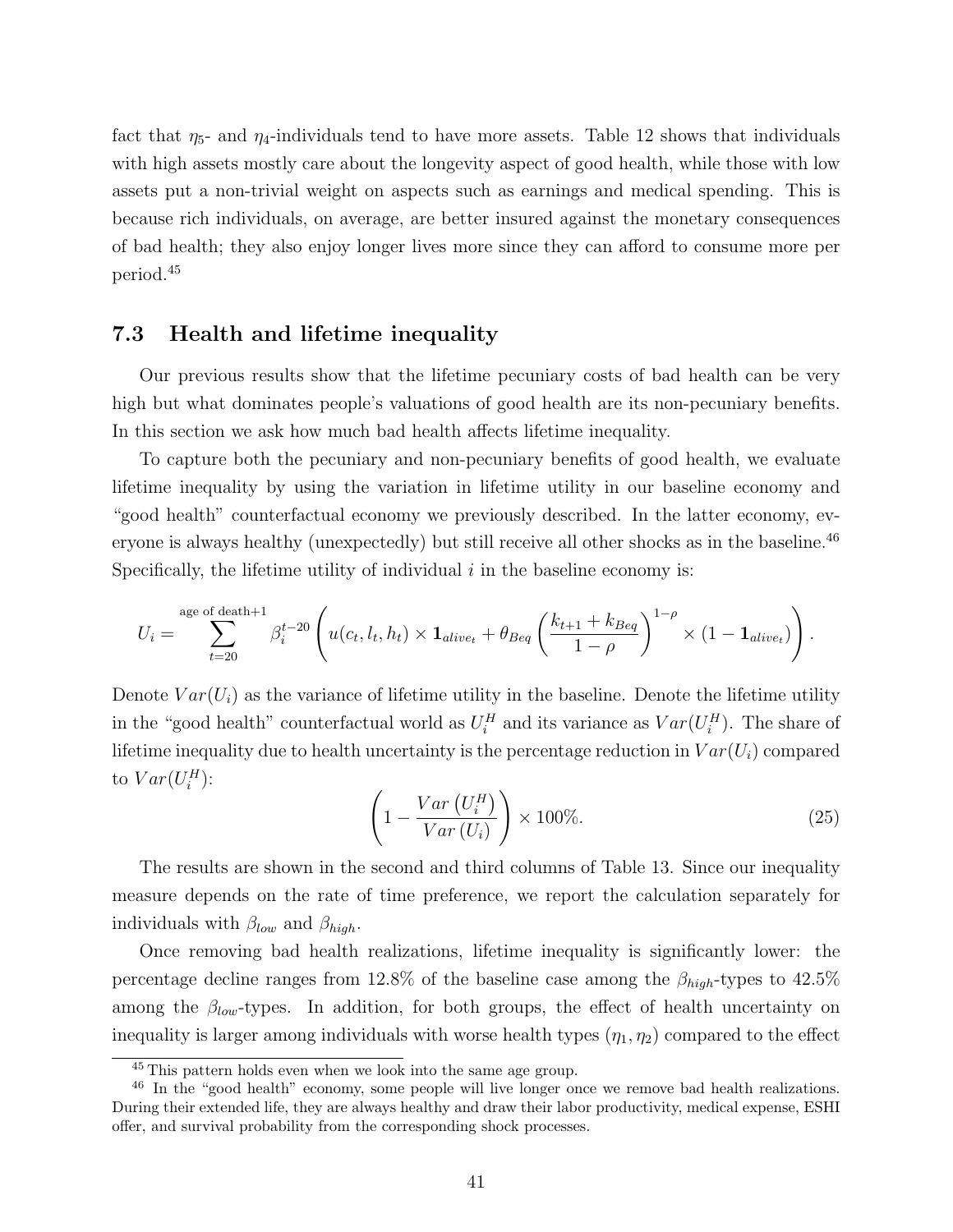on better health types  $(\eta_3, \eta_4, \eta_5)$ . As shown in Figure 6, a non-trivial fraction of  $\eta_1$ - and  $\eta_2$ -individuals endures multiple unhealthy years; consequently, there is larger variation in monetary losses and lifespans within this group. Once bad health realizations are removed, the variation in their lifetime utility decreases more.

|                                            | <i>Incl.</i> survival channel |                | <i>Excl.</i> survival channel |                |
|--------------------------------------------|-------------------------------|----------------|-------------------------------|----------------|
|                                            | $\beta_{low}$                 | $\beta_{hidh}$ | $\mathfrak{I}_{l m n}$        | $\beta_{hidh}$ |
| All $\eta_i$                               | 42.5\%                        | 12.8%          | $7.4\%$                       | $0.2\%$        |
| $\Rightarrow \{\eta_1, \eta_2\}$           | 47.5%                         | 20.2%          | $9.5\%$                       | $0.7\%$        |
| $\Rightarrow$ { $\eta_3, \eta_4, \eta_5$ } | 33.3%                         | $9.9\%$        | $2.6\%$                       | $0.0\%$        |

Table 13: Variation of lifetime utility due to health uncertainties. The columns under "Incl. survival" channel" are from the experiment where everyone is always healthy. The columns under "Excl. survival" channel" are from the experiment where individuals are always healthy but they die at the same age as in the baseline.

Health uncertainty affects lifetime inequality through two channels. First, it increases the variation in lifetime resources, which affects consumption and leisure. Second, it raises the variation in lifespans, which directly affects utility. Figure 10 compares the distribution of the age of death in the baseline and counterfactual experiment where everyone is always healthy. The distribution in the counterfactual case shifts toward the maximum lifespan, 99 years old, and becomes less dispersed. The median age of death shifts up from age 77 in the baseline to age 82 in the "good health" counterfactual economy.



Figure 10: Distribution of age of death. The shaded bars are from the baseline. The white bars are from the counterfactual experiment where all individuals are always healthy and their age of death is allowed to adjust.

To separate the two channels, we simulate an additional counterfactual experiment in which everyone is always healthy but fix individuals' age of death as in the baseline. The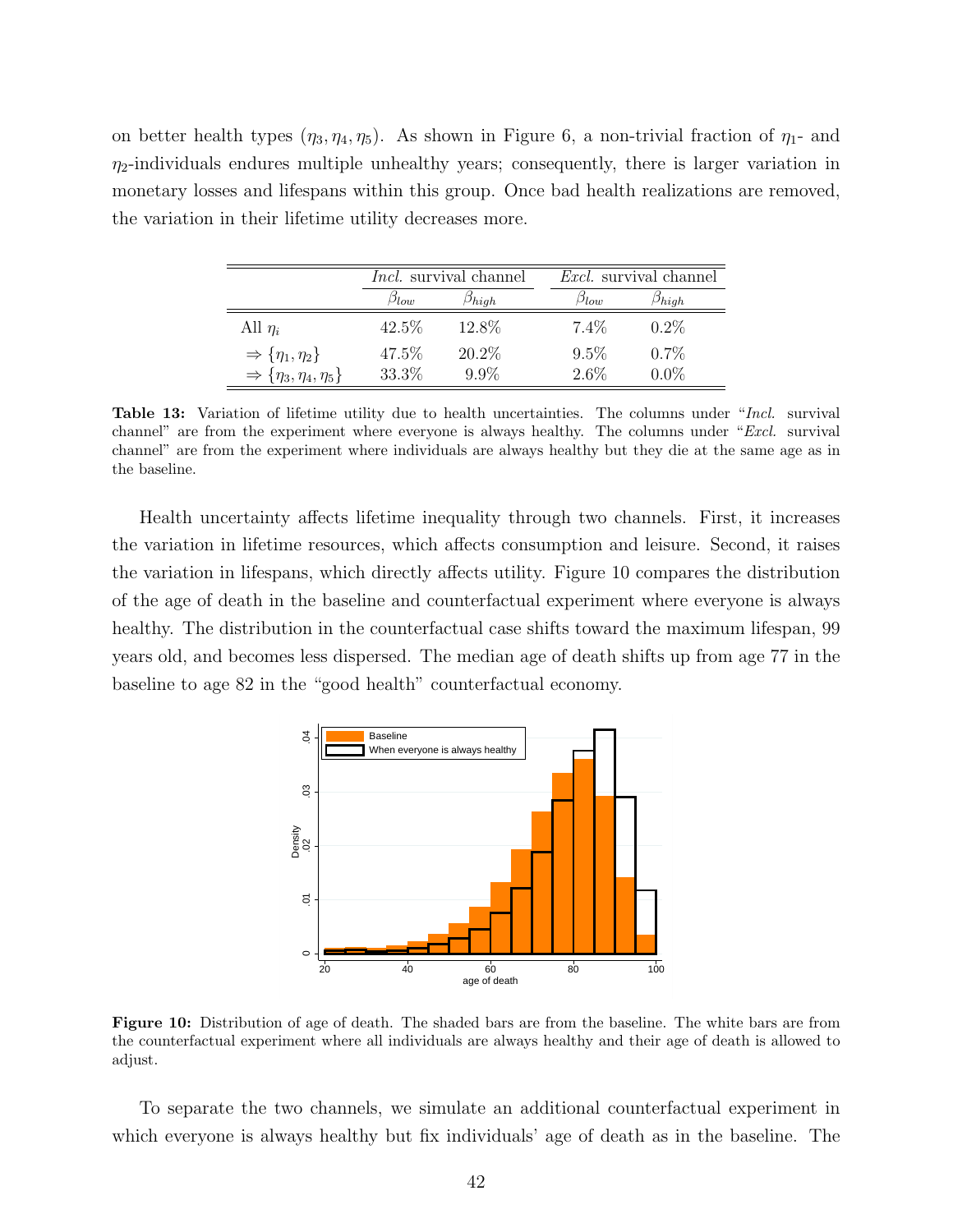percentage reduction in the baseline variance of lifetime utility is reported in the last two columns of Table 13. A striking difference from the previous experiment is that the variance decreases much less: only by 0.2% of the baseline for the  $\beta_{high}$  group and 7.4% for the  $\beta_{low}$ group. Thus, the large decline in lifetime inequality reported in the second and third columns of the same table primarily comes from the lower variation in the age of death.

Overall, our results in this section show that the contribution of bad health to lifetime inequality is substantial. Consistent with our findings in Section 7.2 the main mechanism through which health uncertainty maps into lifetime inequality is by changing the length of life (survival channel), while the contribution through the labor market and medical expenses channels is relatively small.

## 8 Conclusion

We investigate the lifetime consequences of bad health. We first estimate a model of health dynamics using a rich set of data moments and allowing for both history-dependence and fixed heterogeneity. We find that fixed heterogeneity is important to account for the persistence of bad health. We next study the effects of health in the context of a life-cycle model with incomplete markets. The estimated model can replicate a large set of facts related to health and economic outcomes, including the income-health and wealth-health gradients. We show that the wealth-health gradient does not naturally arise from the incomehealth gradient and the fact that the unhealthy have higher medical spending and lower life expectancy. The large gap in wealth by health is also driven by the compositional difference between the healthy and unhealthy; specifically, on average, the latter group includes more people with a lower propensity to save. This mechanism in our model is captured by the correlation between the fixed health type and the rate of time preferences.

We use our estimated model to quantify the pecuniary and non-pecuniary effects of bad health over the life-cycle. We find that the monetary costs of bad health quickly accumulate as working-age individuals spend more years being unhealthy and the largest component of these costs is the loss in labor earnings, while the contribution of out-of-pocket medical spending is much smaller. However, when taking into account the non-monetary aspect of health, the most detrimental consequence of being unhealthy is lower life expectancy as evidenced by two findings. First, we find that individuals are willing to pay a substantial amount to access technology that increases their chance to be healthy, but only if good health can extend their life expectancy. Second, we find that a large share of lifetime inequality results from health uncertainty over the life course; this is mainly because health uncertainty raises the variation in individuals' lifespans.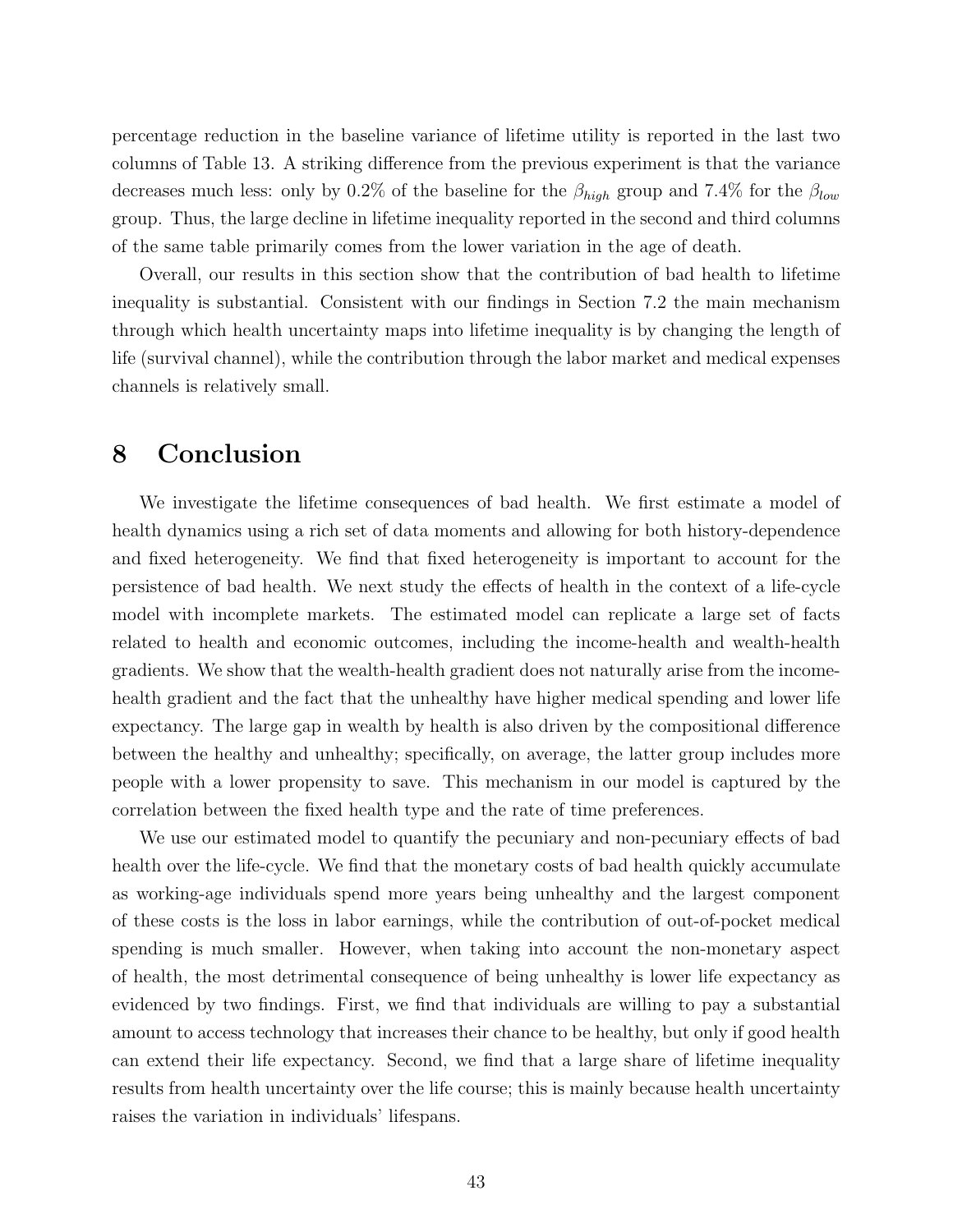Regarding this last finding, it is important to stress our contribution to the literature examining the sources of lifetime inequality. This literature mainly focuses on the monetary aspect of inequality, thus abstracting from factors that affect the variation in lifespans.<sup>47</sup> Complementary to these studies, we show that health uncertainty makes a substantial contribution to lifetime inequality even among individuals within the same educational group.

Overall, our results suggest that an important agenda for future research is to deepen our understanding of the health-related inequality in economic outcomes by using a model with endogenous health investments. Our paper provides a building block toward this direction. First, we show that the survival channel is of first-order importance among the motives for health investment.<sup>48</sup> However, the motives for health investments discussed here do not directly map into the demand for health care consumption. For the latter, we need to model the available technology or health production which converts medical consumption into health improvements.<sup>49</sup> Second, the health types found to be important in this paper could be due to the heterogeneous efficiency in health production across individuals, which plausibly correlates with other unobservable characteristics. As shown in this paper, this feature is important in explaining the large socioeconomic inequality across health status. This makes an extension along this direction challenging. However, this is an important step toward understanding factors and frictions accounting for lifetime inequality, including the distributional effects of rising health care costs. In addition, this research agenda can be an important platform for normative studies such as the optimal allocation of health care consumption or the implications of different health insurance systems.

## References

- [1] Ameriks, J., Briggs, J., Caplin, A., Shapiro, M., Tonetti, C., 2017. Long-Term Care Utility and Late in Life Saving. NBER working paper.
- [2] Attanasio, O., Kitao, S., Violante G., 2011., Financing Medicare: A General Equilibrium Analysis. In Shoven, J.B. (Ed.), Demography and the Economy, University of Chicago Press..
- [3] Blundell, R., Britton, J., Dias, M., French, E., 2016. The Dynamic Effects of Health on the Employment of Older Workers. Michigan Retirement Research Center Working Paper.

<sup>47</sup> See, for example, Huggett et al., 2010; Keane and Wolpin, 1997; and Storesletten et al., 2004.

<sup>48</sup> Hall and Jones (2007) use a model with representative cohorts in which spending on health care can extend lifespans. They show that the rising share of health spending is the optimal allocation along the income growth trend.

<sup>49</sup> For example, individuals may have strong incentives to improve their health but if this technology is ineffective, their demand for medical care will be low.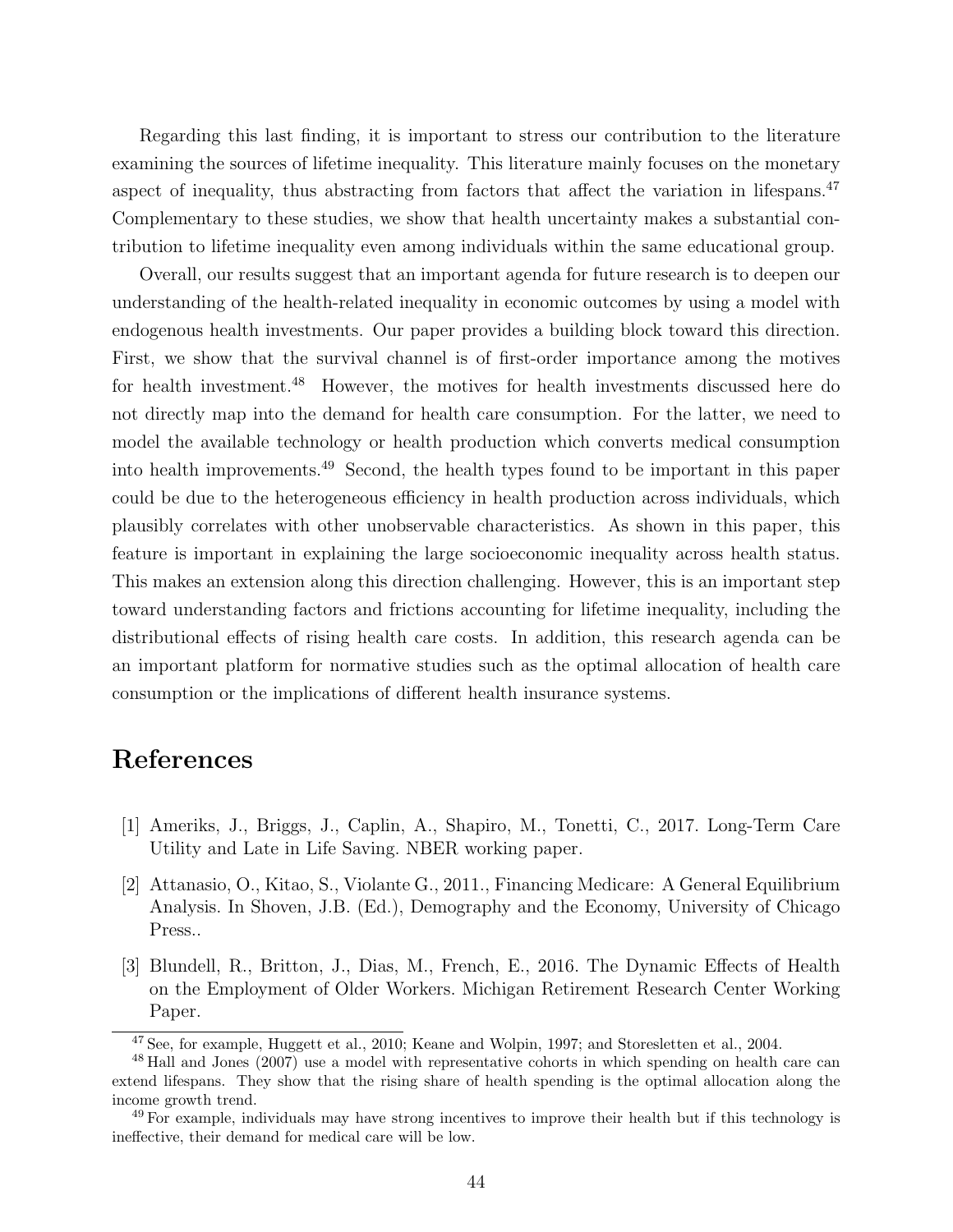- [4] Capatina, E., 2015. Life-cycle Effects of Health Risk. Journal of Monetary Economics, 74, pp.67-88.
- [5] Capatina, E., Kene, M., Maruyama, S., 2016. Health and Earning Dynamics over the Life-Cycle. Mimeo, University of New South Wales.
- [6] Case, A., Lubotsky, D., Paxson, C., 2002. Economic Status and Health in Childhood: The Origins of the Gradient. American Economic Review, 92, pp.1308-1664.
- [7] Cesarini, D., Lindqvist, E., Ostling, R., Wallace, B., 2016. Wealth, Health, and Child Development: Evidence from Administrative Data on Swedish Lottery Players. The Quarterly Journal of Economics, 131(2), pp.687-738.
- [8] Contoyannis, P., Jones, A., Rice, N., 2004. The Dynamics of Health in the British Household Panel Survey. Journal of Applied Economics, 19, pp.473-503.
- [9] Cutler, D., Lleras-Muney, A., and Vogl, T., 2011., Socioeconomic status and health: dimensions and mechanisms. Oxford Handbook of Health Economics.
- [10] De Nardi, M., 2004. Wealth Inequality and Intergenerational Links. Review of Economic Studies, 71, pp.743-768.
- [11] De Nardi, M., French, E., Jones, J., 2010., Why Do the Elderly Save? Journal of Political Economy, 118(1), pp.39-75.
- [12] De Nardi, M., French, E., Jones, J., 2016., Medicaid Insurance in Old Age. American Economic Review, 106(11), pp.3480-3520
- [13] Dobkin, C., Finkelstein, A., Kluender, R., Notowidigdo, M., 2016. The Economic Consequences of Hospital Admissions, NBER Working Papers.
- [14] Floden, M., 2008., A Note on the Accuracy of Markov-chain Approximations to Highly Persistent AR(1) Processes. Economic Letters, 99(3), pp.516-520.
- [15] French, E., 2005., The Effects of Health, Wealth, and Wages on Labor Supply and Retirement Behavior. Review of Economic Studies, 72(2), pp.395-427.
- [16] French, E., Jones, J., 2011., The Effects of Health Insurance and Self-Insurance on Retirement Behavior. Econometrica, 79(3), pp.693-732.
- [17] Fonseca, R., Michaud, P-C., Kapteyn, A., Galama, T., 2013 Accounting for the Rise in Health Spending and Longevity. IZA Discussion paper 7622.
- [18] Gouveia, M. and Strauss, R. P., 1994, Effective Federal Individual Tax Functions: An Exploratory Empirical Analysis, National Tax Journal, 47(2), pp.317-39.
- [19] Hai, R., 2015. The Determinants of Rising Inequality of Health Insurance and Wages. Mimeo, University of Miami.
- [20] Hall, R., Jones, C., 2007. The Value of Life and the Rise in Health Spending. Quarterly Journal of Economics, 122(1), pp.39-72.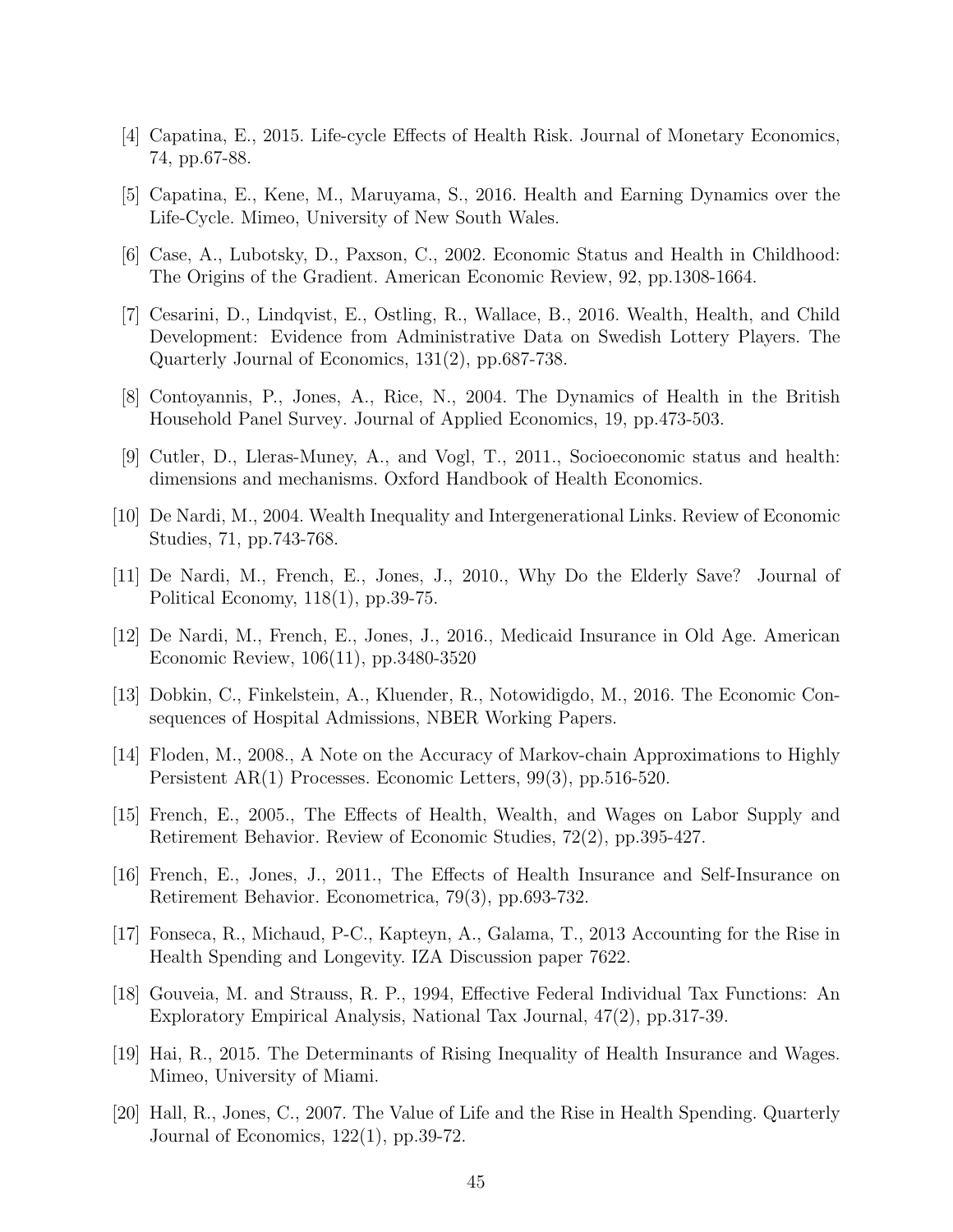- [21] Halliday, T., 2008. Heterogeneity, State Dependence and Health. Econometrics Journal, 11(3), pp.499-516.
- [22] Hansen, G., Hsu, M., Lee, J., 2014., Health Insurance Reform: The impact of a Medicare Buy-In. Journal of Economic Dynamics and Control, 45, pp.315-329.
- [23] Huggett, M., Ventura, G., Yaron, A., 2010. Sources of Lifetime Inequality. American Economic Review, 101(7), pp.2923-2954.
- [24] Idler, E., and Benyamini, Y., 1997. Self-Rated Health and Mortality: A Review of Twenty-Seven Community Studies. Journal of Health and Social Behavior, Vol 38, pp.21-37.
- [25] Jeske, K., Kitao, S., 2009., U.S. Tax Policy and Health Insurance Demand: Can a Regressive Policy Improve Welfare? Journal of Monetary Economics, 56(2), pp.210- 221.
- [26] Kaiser Family Foundation, 2004., The Cost of Care for the Uninsured. What Do We Spend, Who Pays, and What Would Full Coverage Add to Medical Spending?. Available at http://www.kff.org/uninsured/upload/The-Cost-of-Care-for-the-Uninsured-What-Do-We-Spend-Who-Pays-and-What-Would-Full-Coverage-Add-to-Medical-Spending.pdf.
- [27] Kaplan, G., 2012., Inequality and the life cycle. Quantitative Economics, 3, pp.471525.
- [28] Keane, M., Wolpin, K., 1997., The Career Decisions of Young Men. Journal of Polictical Economy, 105(3), pp.473-522.
- [29] Kim, D., 2017., The Effect of Income and Wealth on Longevity: Evidence from the Union Army Pension. Mimeo, Korea Development Institute.
- [30] Lange, F., McKee, D., 2012. The Evolution of Latent Health over the Life Course. Mimeo, Yale University.
- [31] Lockwood, L., 2014. Incidental Bequests: Bequest Motives and the Choice to Self-Insure Late-Life Risks, NBER working paper.
- [32] Lundborg, P., Nilsson, M., Vikstrom, J., 2015. Heterogeneity in the impact of health shocks on labour outcomes: evidence from Swedish workers. Oxford Economic Papers, 67(3), pp.715-739.
- [33] Nakajima, M., Telyukova, I., 2011., Home Equity in Retirement. Working paper, Federal Reserve Bank of Philladephia,
- [34] Pashchenko, S., 2013. Accounting for Non-annuitization. Journal of Public Economics 98, pp.53-67.
- [35] Pashchenko, S., Porapakkarm, P., 2013., Quantitative Analysis of Health Insurance Reform: Separating Regulation from Redistribution. Review of Economic Dynamics 16, pp.383-404.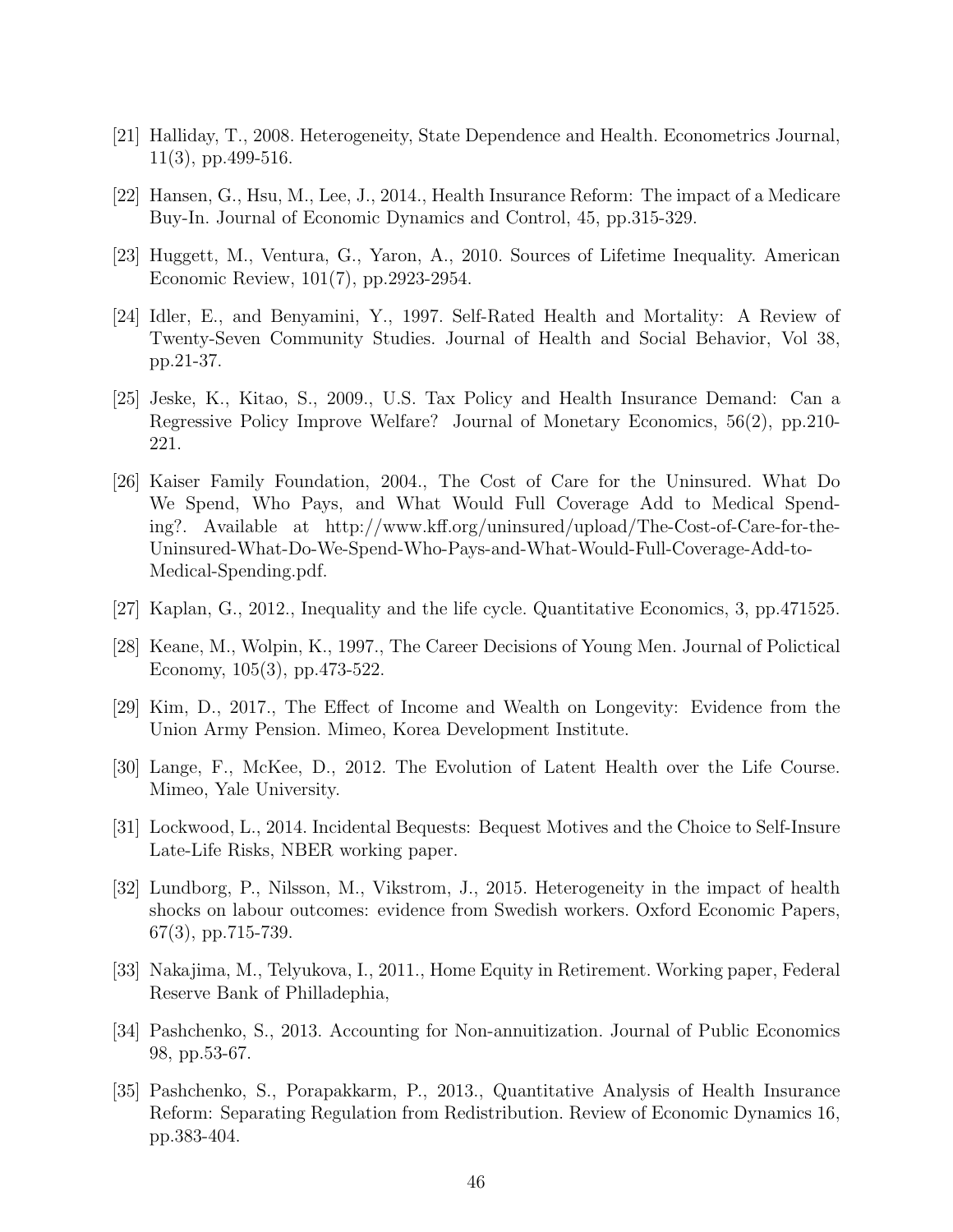- [36] Pashchenko, S., Porapakkarm, P., 2016a. Cross-subsidization in employer-based health insurance and the effects of tax subsidy reform. National Tax Journal, 69(3), pp.583-612
- [37] Pashchenko, S., Porapakkarm, P., 2016b. Medical Spending in the U.S.: Facts from the Medical Expenditure Panel Survey Dataset. Fiscal Studies, 37(3-4), pp.689-716.
- [38] Pashchenko, S., Porapakkarm, P., 2017. Work Incentives of Medicaid Beneficiaries and the Role of Asset Testing. International Economic Review, 58(4).
- [39] Pijoan-Mas, J. and Ríos Rull, V., 2014. Heterogeneity in Expected Longevities, Demography, 51(6), pp.2075-2102.
- [40] Parro, F., and Pohl, V., 2017. Health Shocks, Human Capital, and Labor Market Outcomes. Mimeo, University of Georgia.
- [41] Poterba, J., Venti, S., Wise, D., 2017. The Asset Cost of Poor Health, The Journal of the Economics of Ageing, 9, pp.172-184.
- [42] Smith, J., 1999. Healthy Bodies and Thick Wallets: The Dual Relation Between Health and Economic Status. Journal of Economic Perspectives, 13(2), pp.144-166.
- [43] Storesletten, K., Telmer, C., Yaron, Y., 2004., Consumption and Risk Sharing Over the Life Cycle. Journal of Monetary Economics, 51(3), pp.609-633.
- [44] Van Doorsaler, E., and Gerdtham, U., 2002. Does Inequality in Self-Assessed Health Predict Inequality in Survival by Income? - Evidence from Swedish Data. Social Science and Medicine, 57, pp.1621-1629.
- [45] Viscusi, K., 1993. The Value of Risks to Life and Health. Journal of Economic Literature, 31(4), pp.1912-1946.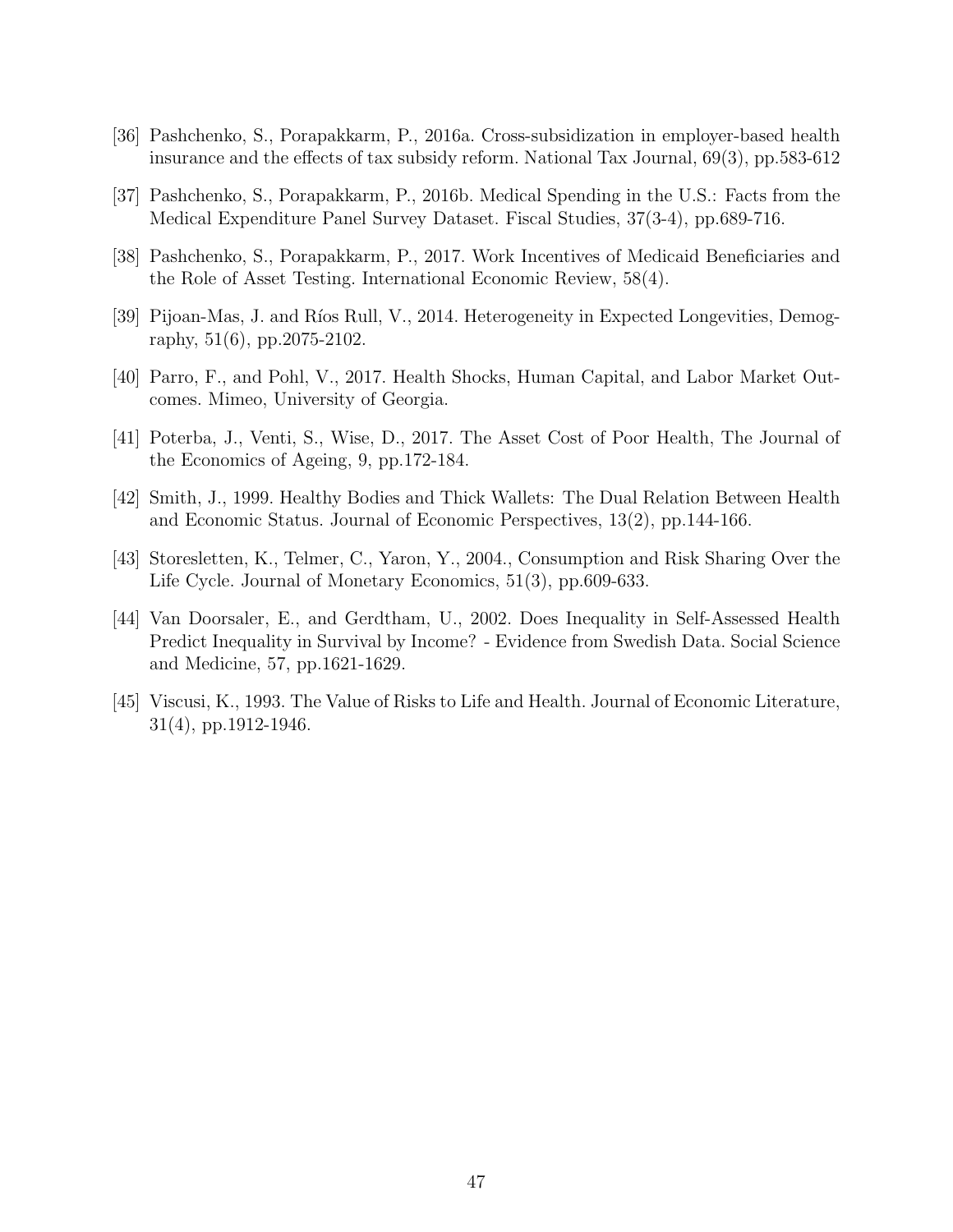## Appendix

## A Medical shocks and insurance coverage

To estimate medical expenses, we follow Pashchenko and Porapkkarm (2017). First the medical expenses in the MEPS are converted into 1996 price using the CPI, then, we separate our sample into 12 age groups  $(20-24, 25-29, 30-34, \ldots, 75+)$ . We assign the age of each group to the mid-point of the corresponding age interval. For example, 22 for 20-24, 27 for 25-29, 32 for 30-34, etc. For each year, we divide medical expenditures into 3 bins corresponding to the bottom 50th, 50-95th, and top 5th percentiles for each health status and age group. To obtain a value of medical expenses in each bin, we run a regression of medical expenses on a set of age group and year dummies. The coefficients on age dummies in this regression are the average medical expenses for the corresponding age and health in a particular bin. The resulting numbers are multiplied by 1.60 for people younger than 65 years old and by 1.90 for people who are 65 or older to make medical spending in our model consistent with the aggregate medical spending in the NHEA as explained in Section 6.1.3. Then, we fit our estimated coefficients with a quadratic function of age. Figure (11) shows the medical costs for each grid separately for healthy and unhealthy individuals.



**Figure 11:** Medical expense grids by health status,  $x_t^h$ .

To determine the fraction of medical expenses covered by private insurance  $\cos(x_t^h, i_H)$ where  $i_H \in \{1, 2\}$ , we do the following. We estimate medical expenditures paid by private insurers as a function of total medical expenditures and year dummy variables using only individuals who are categorized as individually insured or group-insured. Then, we convert our estimates into the fraction of expenditures covered by insurers. Figure 12 shows the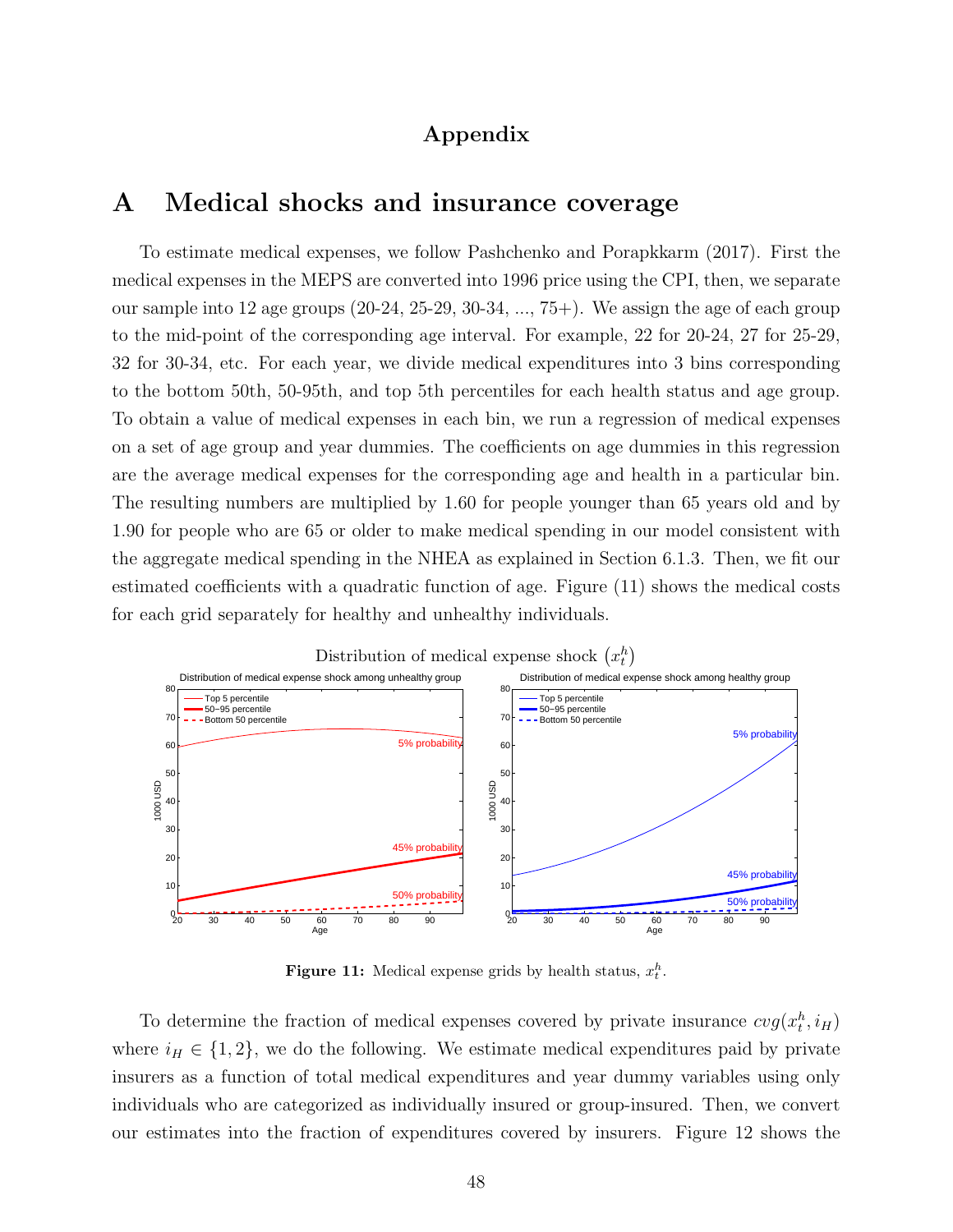

**Figure 12:** Private health insurance coverages:  $cvg(x_t^h, i_H), i_H \in \{1, 2\}$ .

estimated coverages by medical expense grids.

# B Wealth at retirement and number of years being unhealthy before retirement

In Section 6.4, we document the negative relationship between wealth *change* and the number of periods being unhealthy over a ten-year interval between the age of 55-56 and 65-66. In this section, we provide an additional dimension by looking at the wealth level at the age of 55-56 and 65-66. Similar to Section 6.4, we use the balanced panel of individuals from the HRS whom we observe between ages 55-56 and 65-66 and who are healthy at age 55-56. These additional moments serve as external validation and supporting evidence for the existence of the compositional effect in the data.

The crosses in Figure 13 (and 14) plot the median wealth level at age 65-66 (and 55-56) by number of unhealthy periods reported by individuals between ages 57-58 and 65-66. The dots in the figures show that the corresponding median wealth level from our simulated data can replicate these dynamic aspects well. The tables on the right of the figures report the slope coefficients from the median regressions. For each additional period an individual reports being unhealthy between 57-58 and 65-66, median wealth at age 65-66 (and 55-56) declines by  $$34,473$  (and  $$11,749$ ).<sup>50</sup> The corresponding coefficients from the model imply a decline of \$27,981 and \$10,831, respectively.

<sup>&</sup>lt;sup>50</sup> The negative relationship at age 55-56 is robust even when we restrict our analysis to a sample with a more homogeneous self-reported health measure. Specifically, we run the same median regression using a subset of our sample whose self-reported health at age 55-56 is either *excellent* or very good, thus excluding those with self-reported health as good. The slope coefficient of the median wealth at age 55-56 shows a decline of \$12,531 for one additional period of being unhealthy.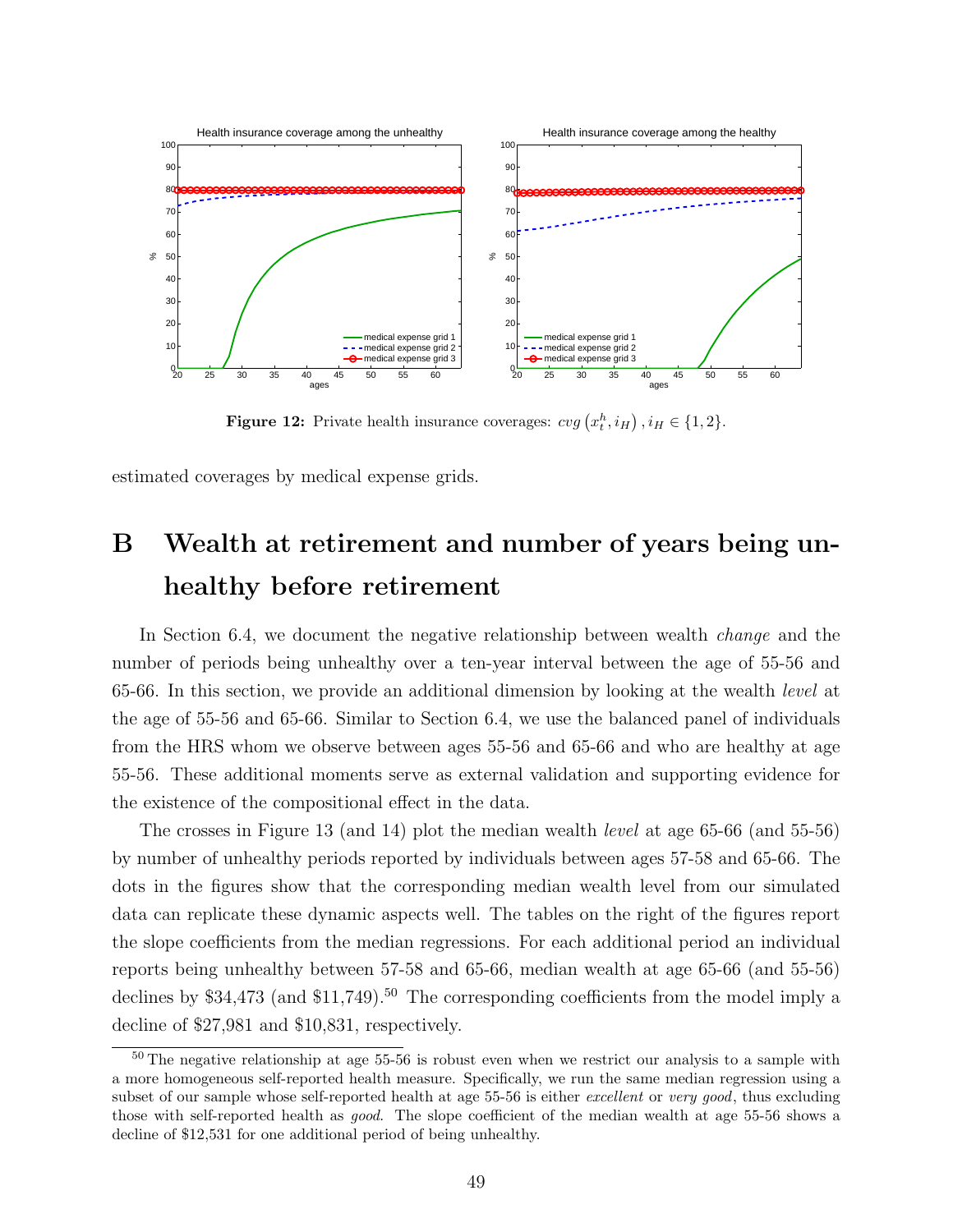

| Slope coeff. from median regression |             |  |
|-------------------------------------|-------------|--|
| - HRS                               | $-34,473**$ |  |
| - Baseline model                    |             |  |
| all                                 | $-27,981$   |  |
| $\beta_{low}$                       | $-15, 164$  |  |
| $\beta_{high}$                      | $-18,052$   |  |
| $** E07$ significant lavel          |             |  |

∗∗ 5% significant level

Figure 13: Median wealth level at 65-66.



| Slope coeff. from median regression |             |  |
|-------------------------------------|-------------|--|
| - HRS                               | $-11,749**$ |  |
| - Baseline model                    |             |  |
| all                                 | $-10,831$   |  |
| $\beta_{low}$                       |             |  |
| $\beta_{high}$                      |             |  |
| ** 5% significant level             |             |  |

Figure 14: Median wealth level at 55-56.

In Figure 13, the negative relationship between wealth level at 65-66 and number of unhealthy periods is generated by two mechanisms: direct causality and compositional difference. For the former mechanism, the multiple periods of bad health affect the accumulated wealth directly by lowering earnings, increasing medical expenses, and lowering survival probability. For the latter mechanism, people with multiple unhealthy periods are more likely to be  $\beta_{low}$ -type. The last two rows in the table on the right of Figure 13 show that once we run the median regressions separately for the  $\beta_{low}$  and  $\beta_{high}$  groups, the direct causality accounts for around 54-65% of the negative relationship between wealth level at 65-66 and number of